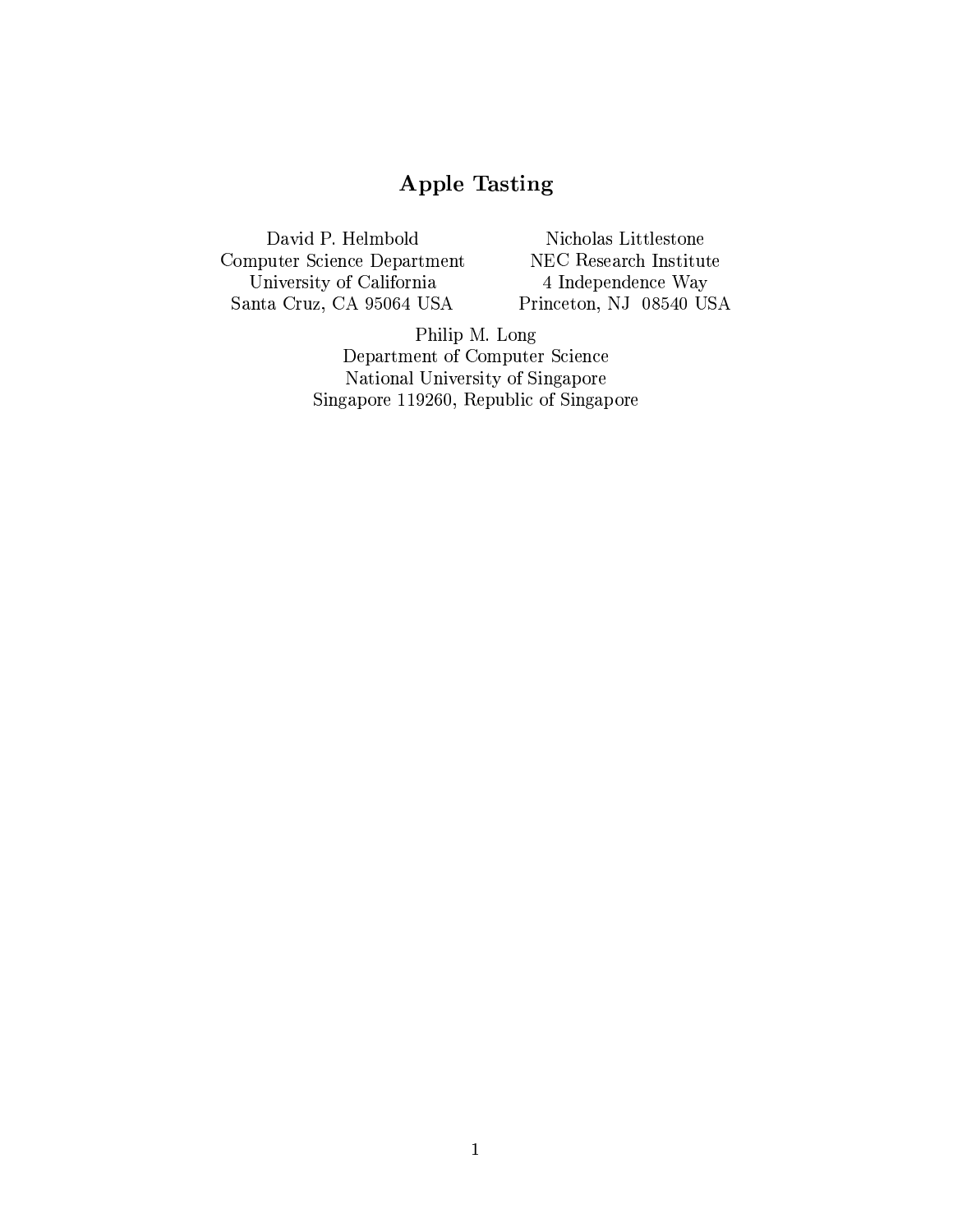# Abstract

In the standard on-line model the learning algorithm tries to minimize the total number of mistakes made in a series of trials. On each trial the learner sees an instance, makes a prediction of its classification, then finds out the correct classification. We define a natural variant of this model  $('^{\alpha}apple$  tasting") where

- $\bullet$  the classes are interpreted as the good and bad instances.
- the prediction is interpreted as accepting or rejecting the instance, and
- $\bullet$  the learner gets feedback only when the instance is accepted.

We use two transformations to relate the apple tasting model to an enhanced standard model where false acceptances are counted separately from false rejections. We apply our results to obtain a good general purpose apple tasting algorithm as well as nearly optimal apple tasting algorithms for a variety of standard classes, such as conjunctions and disjunctions of n boolean variables. We also present and analyze a simpler transformation useful when the instances are drawn at random rather than selected by an adversary.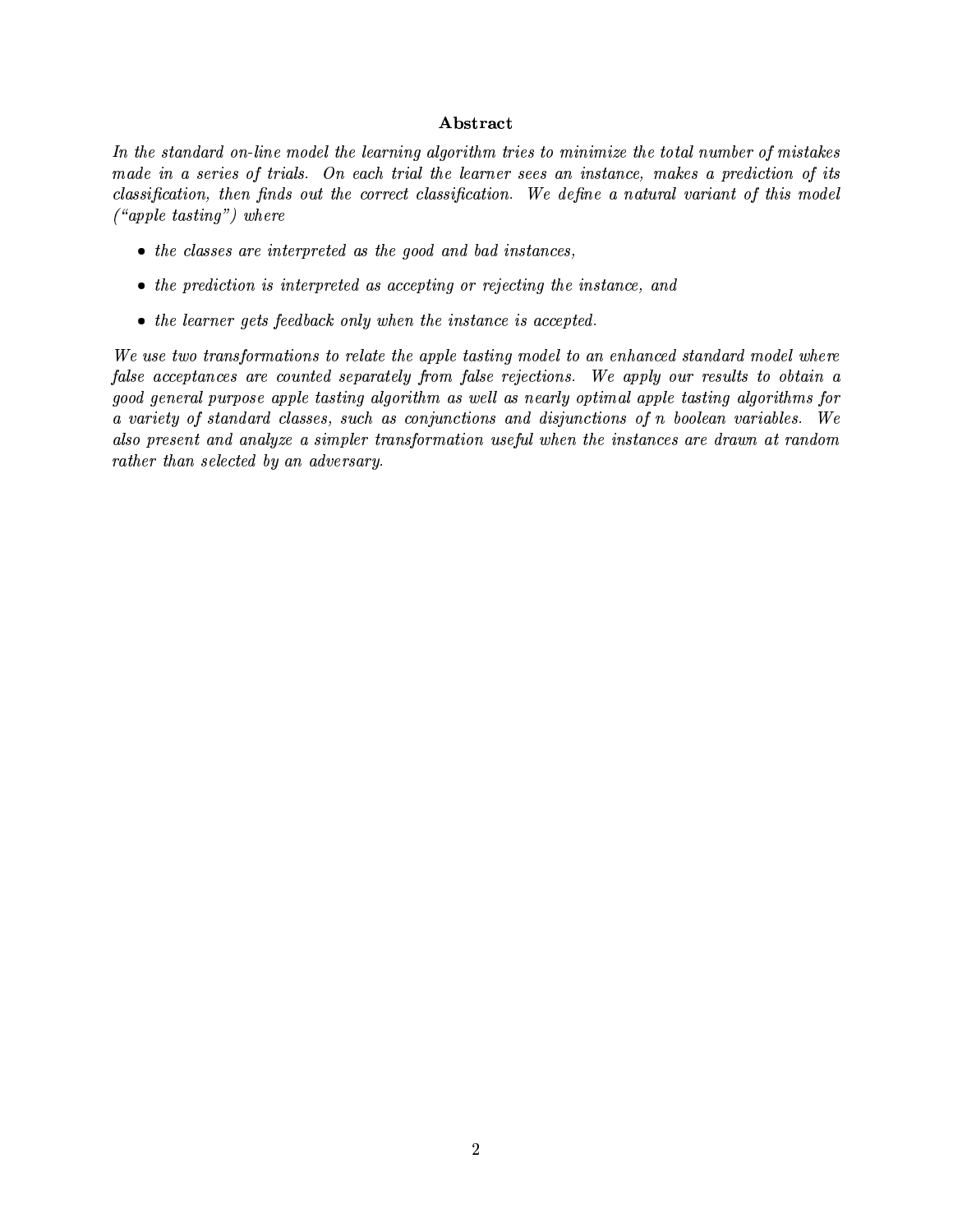### Introduction  $\mathbf{1}$

Consider the task of learning to visually identify tasty apples. We suppose that the learner encounters apples one by one, and decides whether or not to sample each apple. (For the purpose of this paper, we suppose that a final decision about each apple must be made before the next apple is encountered.) The goal is to avoid sampling too many bad apples and to avoid missing too many good apples. Let us say that an apple that is sampled has been *accepted*. We call each acceptance of a bad apple and each rejection of a good apple a mistake and attempt to keep the number of mistakes small. This is similar to the on-line learning task that has been considered by a variety of researchers in computational learning theory [Ang88] [Blu90b] [Blu90a] [BHL91] [HSW90] [Lit88] [Lit89] [LW89] [Maa91] [MT89] [MT90]. As in that task, learning can be thought of as proceeding in a sequence of trials. In each trial, first the learner observes an object, situation, or event—we call the observation an *instance*. Next the learner makes a prediction of the correct classification of the instance. (Equivalently, in this paper, we will sometimes speak of the learner accepting or rejecting the instance.) In the standard on-line model, the learner is assumed to receive a label indicating the correct classification of the instance at the end of each trial (this label may be corrupted) [Lit89,LW89]. By contrast, here we consider a model in which the learner only receives information about the correct classification if the learner chooses the accept action. Thus in this model, unlike in the standard model, the classification information received by the learner is directly controlled by the action of the learner. If there are instances that the learner thinks, with some uncertainty, are bad, then the learner may need to accept such instances just to learn more about them. This model contains a trade-off, sometimes referred to as the exploration-exploitation trade-off, that is absent in the standard on-line model. We refer to the model that we consider here as the apple tasting model.

This can be formalized using the language of decision theory (c.f., [Ber80]) as follows. We assume that at each trial the learner suffers a loss that depends on the learner's action and the category of the instance as in the following loss matrix (where  $a < b < c$ ):

|        | good | bad |
|--------|------|-----|
| accept | Π.   | C   |
| reject |      |     |

and the learner desires to achieve small loss. We assume that the learner knows the loss matrix. and that at the end of each trial the learner learns the value of the loss incurred in that trial. This provides information about the classification of the instance if the learner's action was accept, but not if it was reject.

We measure the learner's total loss on a sequence of trials by simply summing the per-trial losses. The least loss that the learner can achieve on a good instance is  $a$  and on a bad instance is b. The regret of the learner on a particular trial is the amount by which the loss incurred exceeds the best possible. The total regret, the amount by which the total loss exceeds the best possible (for a given sequence of instances and classifications), is easily seen to be just the sum of the per-trial regrets. For the loss matrix given above, the per trial regrets are given by the following regret matrix:

|        | good | bad |
|--------|------|-----|
| accept |      |     |
| reject | Ω.   |     |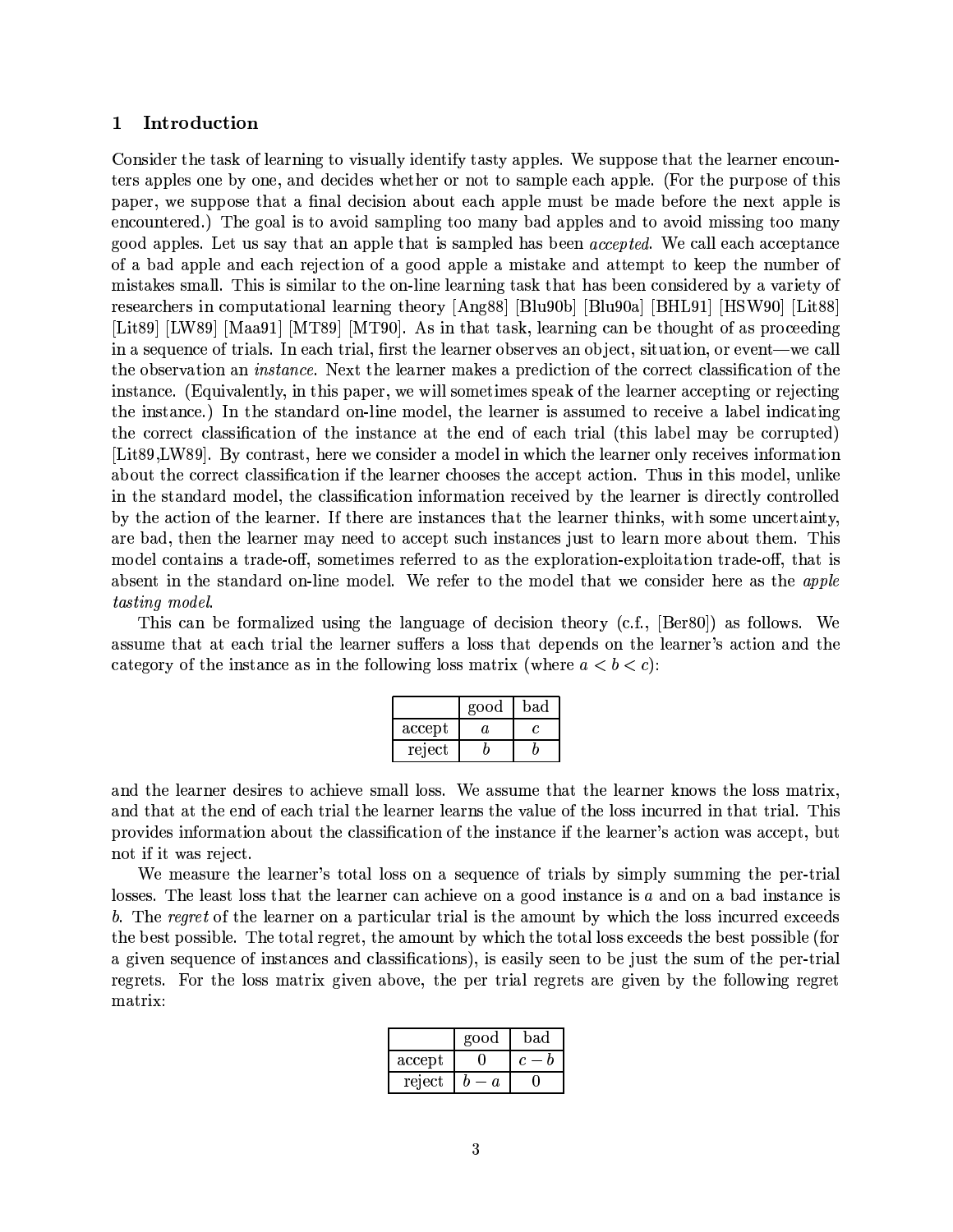Suppose that the instances are each chosen from some domain  $X$ . We assume that for any particular learning task that we consider there exists some hidden function  $f: X \to \{0,1\}$  such that an instance x is good if and only if  $f(x) = 1$ . We look for algorithms that are able to do well for arbitrary hidden functions chosen from particular function classes and arbitrary sequences of instances from  $X$ . It will turn out that frequently the total regret will grow with the number of trials. If we fix the number of trials and a function class, then we can define an optimal algorithm to be one that minimizes the maximum total regret, where the maximum is over all sequences of instances of the chosen length, and over all possible hidden functions from the chosen class. In the terminology of decision theory, this is a minimax regret strategy. We will consider randomized apple tasting algorithms. For these we will look at expected regret, and attempt to minimize the maximum expected regret. In this paper, we will focus our attention on the case in which  $b-a=c-b$ , and we may assume that both quantities are 1 without further loss of generality. Nevertheless, our techniques appear to generalize to the case in which  $b - a \neq c - b$ .

This model represents but one of a variety of possible modifications of the standard on-line learning model that seem likely to be important in practice. The study of this model can be viewed partly as the first step of an investigation to see to what extent previous results from computational learning theory carry over to these models and to what extent new research is needed. We show that simple generally applicable transformations of existing algorithms for the standard on-line model yield bounds in the apple tasting model that are in some cases close to the best possible. However, the best apple tasting bounds that we obtain require more work. Existing research concerning the standard mistake-bound model has typically lumped the two types of mistakes (corresponding to accepting the bad and rejecting the good) together, counting them as equally costly. Because in the apple tasting model the learner does not receive immediate feedback regarding mistakes involving rejecting the good, it can help to start with algorithms (for the standard on-line model) that make a small number of mistakes of this type at the expense of a larger number of mistakes of the other type. In a companion paper [HLL], we consider the standard model, in which the learner is told the correct label at the end of each trial, and study the trade-off in the number of mistakes of the two types. From these we obtain upper bounds for the apple tasting model that for some function classes are nearly optimal. In fact, we show that, in a sense, one can always do nearly as well as is possible in the apple tasting model by applying our general-purpose transformation to algorithms in the standard model which differentiate between the two types of mistakes appropriately (Theorem 12).

There are many variants and extensions of this model that it would be interesting to study. One variant considered in Section 6 assumes that the sequence of instances is generated by independent random draws from some distribution on the domain. Another example (not considered here) is a common extension of this model and bandit processes. If one considers the case that the domain  $X$ is of size 1 and the classification is stochastic, then we have a kind of bandit process. (This can be thought of as modeling the case that the instances are indistinguishable to the learner, except via the loss they lead to if they are accepted, and they are presented to the learner in random order.) By extending our model to allow the classification to depend stochastically on the instance, we get a model with some of the flavor of bandit processes.

Subsequent to the publication of an earlier version of this paper [HLL92], study of worst-case learning models containing an exploration-exploitation tradeoff continued. Auer, Cesa-Bianchi. Freund and Schapire [ACBFS95] studied the bandit problem in a worst-case framework, and learning linear functions in an extension of the apple tasting model in which there are more than two choices and all choices potentially have variable cost was studied by Long [Lon97].

Recall that the standard model differs from the apple tasting model by giving the algorithm feedback after each prediction – even rejected instances. Another difference, convenient for proving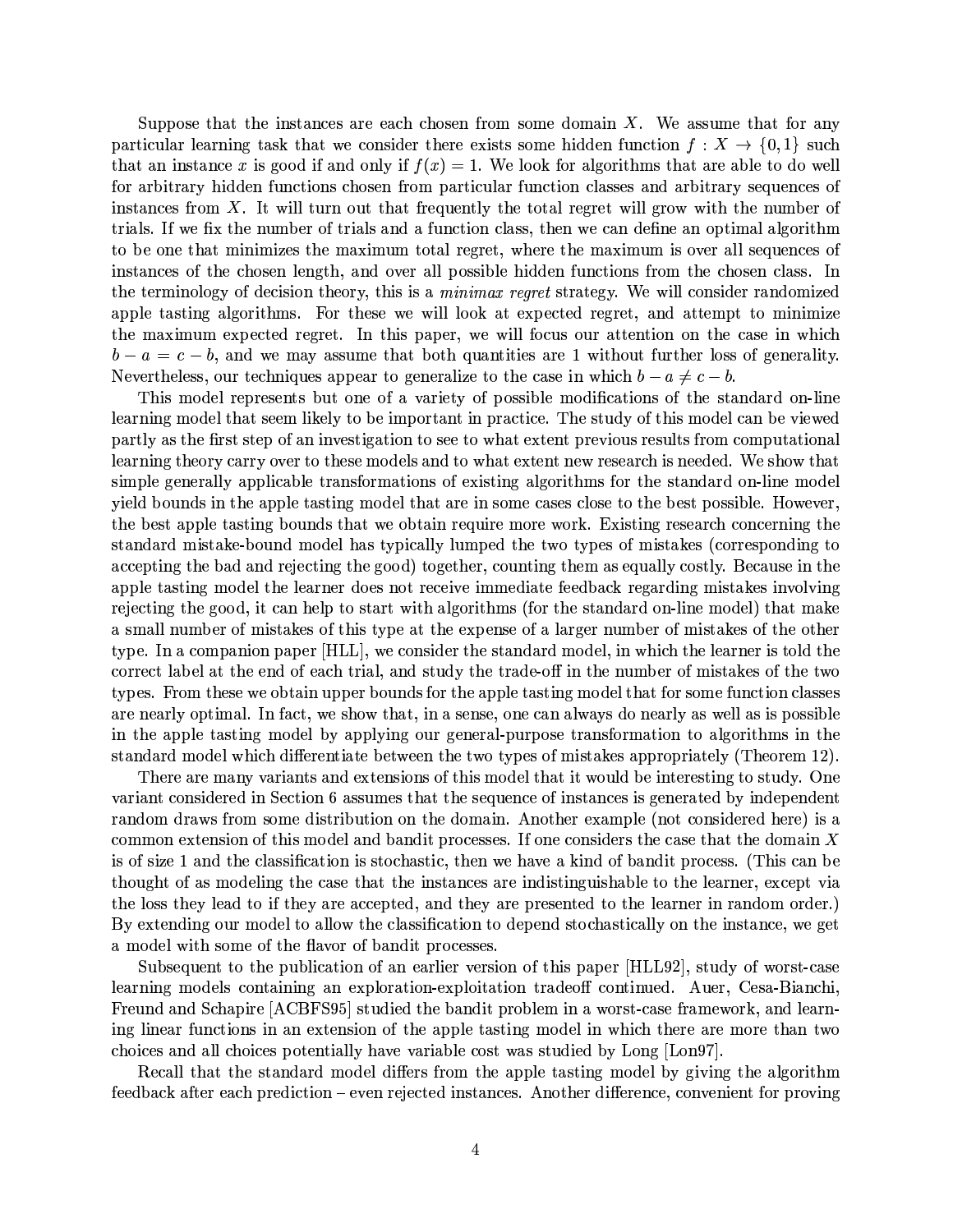lower bounds, is that we consider only deterministic algorithms for the standard model, while algorithms in the apple tasting model have access to a source of randomness.

Our apple tasting results are based on two simple transformations. The first transformation converts any algorithm for the standard on-line, mistake bounded model into an apple tasting algorithm. If  $M_+$  is a bound on the number of false positives (i.e., incorrect acceptances) and  $M_$ bounds the number of false negatives (incorrect rejections) made by the original algorithm, then the expected number of mistakes made by the resulting apple tasting algorithm on any sequence of T trials is at most  $M_+ + 2\sqrt{TM_-}$  (see Corollary 2).

The second transformation converts any apple tasting algorithm into a (deterministic) algorithm in the standard model. This transformation is used to obtain lower bounds for problems in the apple tasting model, and is of added interest because it uses results for deterministic algorithms to bound the performance of randomized algorithms. Using the second transformation, we show that if for some  $M_+$  and  $M_-$  each algorithm in the standard model can be forced to make *either*  $M_+$ false positive mistakes or  $M_{-}$  false negative mistakes, then every algorithm in the apple tasting model expects to make at least  $\frac{1}{2}$  min  $\left\{ M_{-} \left\lfloor \frac{T}{M_{-} + M_{+} - 1} \right\rfloor, M_{+} \right\}$  mistakes on some sequence of T trials (Lemma 8). Further analysis gives a lower bound on the (worst case) expected number of appl tasting mistakes which is (discounting a short initial interval)  $\frac{1}{2}$  min $\{\frac{1}{2}\sqrt{TM_{-}}$ ,  $M_{+}\}$  (Theorem 9). It is worth noting that these transformations are very effective  $-$  one loses only a constant factor by taking an apple tasting algorithm, converting it into a standard model algorithm, and then converting back into an apple tasting algorithm.

One of the interesting features of the apple tasting model is the dependence of the bounds on  $T$ , the number of trials. In the standard model, algorithms can be forced to make all of their mistakes on the first trials [Lit89]. The  $\sqrt{T}$  factors in our bounds indicate that this is not the case in the apple tasting model.

As an example, consider the function class of singletons which consists of those functions that map only a single element of the domain to 1 (so  $f \in$  singletons iff  $|f^{-1}(1)| = 1$ ). In the standard model, any function in this class can be learned with at most one mistake. The *straightforward algorithm* simply predicts 0 on all instances until a positive feedback is seen. Once that occurs. the algorithm has identified the single positive instance and can infer that all other instances will be negative. The straightforward algorithm works poorly in the apple tasting setting as it would never get any feedback; repeatedly presenting the positive instance forces it to make a mistake on every trial.

Thus the learner must predict 1 sometimes in order to get some feedback. The main tool of this paper is a general randomized strategy that uses a succesful standard-model algorithm and then randomly changes some of its predictions to 1 in order to obtain more feedback. Before introducing that general strategy, we will describe in some detail a simple deterministic strategy that works for the case of singletons. This strategy lets one see clearly how balancing the need for feedback and the cost of feedback leads to mistake bounds that grow as  $\sqrt{T}$  over the most interesting range of values for  $T$ . We will also discuss how the strategy can be modified for large  $T$  to make the bound independent of  $T$ . Thus the behavior of the bound as a function of  $T$  goes through two phases as T grows. There is also a third phase, when T is very small, where the growth is linear in T, though in the case of singletons this phase is nearly absent. The existence of these three phases, with a  $\sqrt{T}$  dependence in the middle phase, is a characteristic feature of apple-tasting mistake bounds.

We call this deterministic strategy the counting algorithm because it counts how many times each instance has been seen. It starts by predicting 0, but will predict 1 on those trials where the current instance is being seen for the  $r<sup>th</sup>$  time, where r is a parameter to be optimized. (If the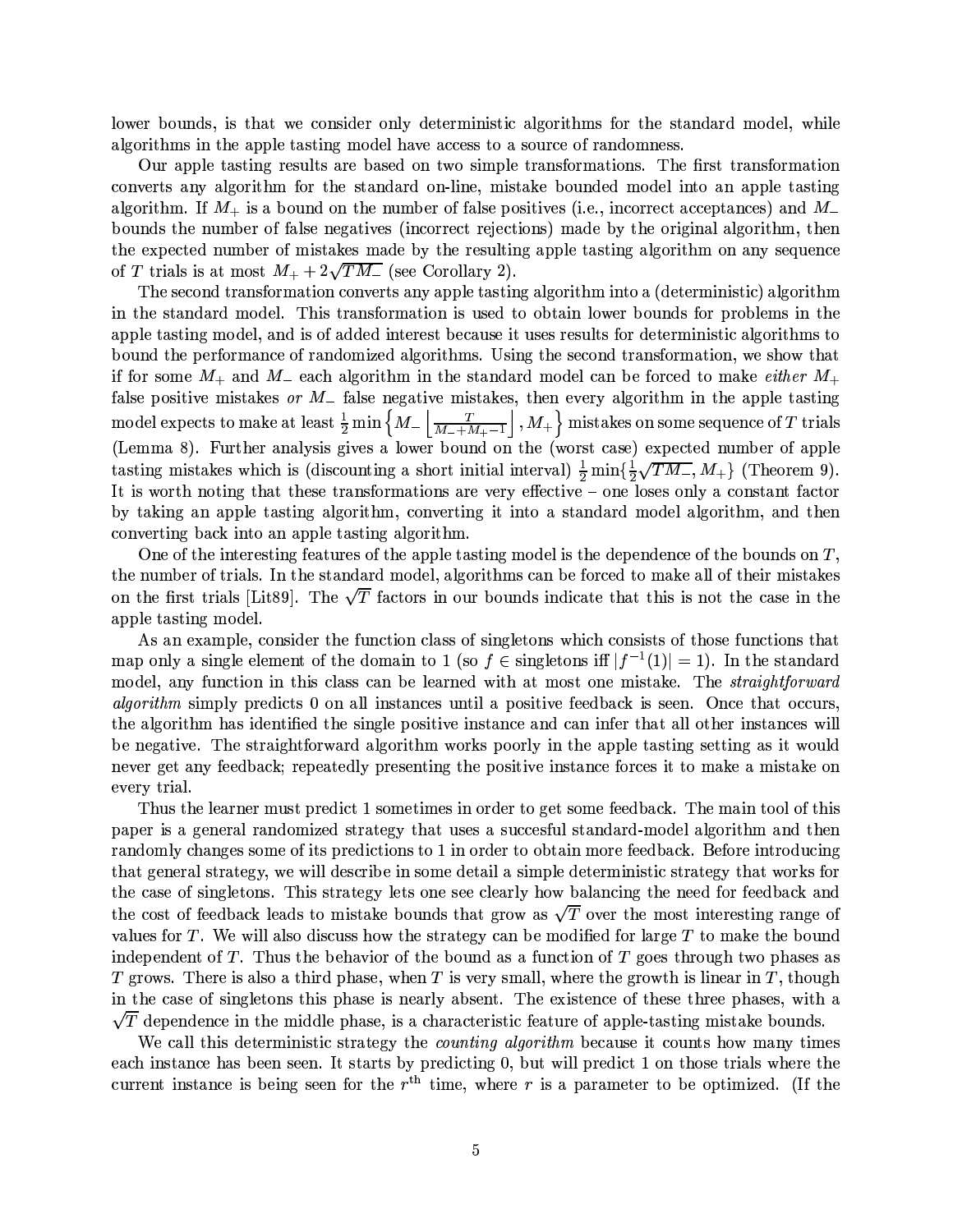current instance has been seen more than  $r$  times, then the learner has seen the correct prediction.) On any sequence of  $T$  trials, this learner makes at most  $r-1$  false negative mistakes and at most  $T/r$  false positive mistakes. Setting r to one of  $\left|\sqrt{T}\right|$  or  $\left|\sqrt{T}\right|$  minimizes its total number of mistakes,  $r-1+T/r$ . Using  $r = \lceil \sqrt{T} \rceil$  allows us to bound the total number of mistakes by  $2\sqrt{T}$ . It is easy to see that an adversary can force more mistakes if the learner is either too eager to obtain feedback, choosing a small r, or too cautious about obtaining feedback, choosing a large r (provided that the domain from which the instances are chosen is sufficiently large).

When T is very small or very large (in comparison to the size of the domain), this  $2\sqrt{T}$  bound is pessimistic. For small  $T$ , we note that one can make no more than  $T$  mistakes. (When we turn to randomized strategies, we will want to predict with random coin flips for small  $T$ , thus expecting to make at most  $T/2$  mistakes.) When the domain contains N instances, the counting algorithm makes at most  $N-1$  false positive mistakes, since it never makes more than one false positive mistake for any given instance. Thus the total number of mistakes can be bounded by  $r-1+N-1$ . This is minimized when r takes its minimum value of 1, and is less than  $2\sqrt{T}$  for (very) large values of  $T$ .

These considerations lead us to an an apple tasting algorithm whose behavior (when given  $T$ ) goes through different phases as T grows. The algorithm uses  $r = \lfloor \sqrt{T} \rfloor$  for  $T < (N-1)^2/4$  and  $r=1$  for larger T. The mistake bound for this algorithm is  $\min(T, 2\sqrt{T}, N-1)$ . It turns out that this bound is within a constant factor of optimal.

A randomized prediction strategy can obtain a similar  $O(\sqrt{T})$  expected mistake bound for the middle range of values of  $T$  without counting the number of times each instance has been seen. It simply predicts 1 with probability  $1/\sqrt{T}$  at each trial until it discovers the positive instance.

This randomized strategy is a special case of our general transformation strategy. That general strategy can transform an arbitrary deterministic standard model algorithm into a randomized algorithm suitable for use in the apple-tasting setting. It randomly changes 0 predictions to 1's with an appropriate probability. We give two variants of our general strategy that we call  $STtoAP$ and STAP. The STtoAP variant is simpler and has a better constant, while the STAP variant does not require advance knowledge of  $T$ .

The STtoAP and STAP conversions are generic. For example, an apple tasting algorithm making an expected number of mistakes bounded by  $M_+ + 2\sqrt{TM_-}$  is produced whenever STtoAP is given a standard model algorithm making at most  $M_+$  false positive predictions and  $M_-$  false negative predictions. Similar bounds also hold for STAP.

As in the case of our singletons example, to obtain good mistake bounds for all values of  $T$ . the algorithm usually must behave differently for very small or very large values of  $T$  than for the middle range. The mistake bounds for the apple tasting model that arise typically make two phase transitions as a function of  $T$ :

- 1. growing as  $T/2$  for small values of T as random prediction is best,
- 2. growing as  $\sqrt{T}$  for intermediate values of T,
- 3. constant when T is large enough that exploitation can be deferred until the hidden function has been deduced.

Each different phase requires a different approach, and that selecting the best approach requires advance knowledge of  $T$ . Even if  $T$  is known to lie in the middle phase, some of our algorithms perform better when given T's actual value (however our best algorithm for singletons does not need this information).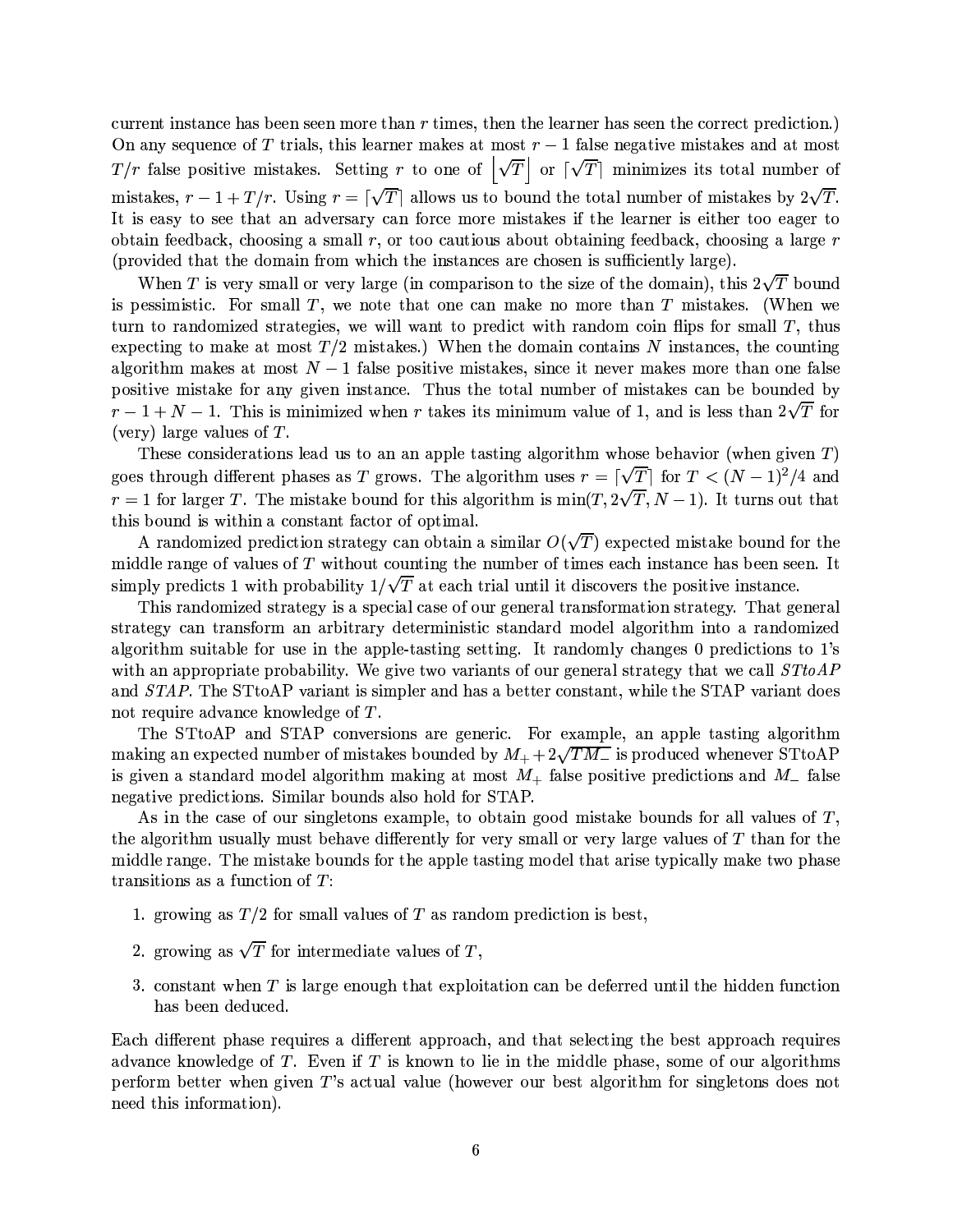The optimal algorithm for the first phase is not of particular interest as it does not do any learning. For most of the function classes and domains that we have explored, the transition between the second and third phases occurs at extremely large  $T$  and the constant bound is exponential in the size of the instances (a notable exception is the function class of boolean disjunctions, where the constant bound is of the same order as the size of the instances). Therefore we concentrate on the more interesting middle phase.

The remainder of the paper is organized as follows. The next section contains a formal description of the apple tasting model and introduces the notation used throughout the paper. Section 3 describes and analyzes our transformations between standard model algorithms and apple tasting algorithms.

In Section 4 we study what can be said about the apple-tasting mistake bound for a concept class F when one pays attention to nothing about the class other  $|\mathcal{F}|$ . The results we obtain are analogous to the well known result that in the standard model one can learn a concept class of size n with at most  $\log n$  mistakes (using the Halving algorithm [BF72, Lit88]). They are in this regard also similar in spirit to the Occam algorithm results for PAC learning [BEHW87]. We show that, for any concept class  $F$ , there is an apple tasting algorithm whose expected number of mistakes on any sequence of T trials is  $O\left(\min\left\{T, \sqrt{\frac{T \ln |\mathcal{F}|}{\ln(1+T/(\ln |\mathcal{F}|))}}, |\mathcal{F}|\right\}\right)$  (Theorem 14).<sup>1</sup> We obtain this bound using our transformation from standard-model algorithms to apple-tasting algorithms. We apply the transformation to a standard-model algorithm described in the companion paper [HLL] that can be tuned to vary the trade-off between false positive and false negative mistakes. Lower bounds (see Theorem 15) show that the mistake bound for the resulting apple-tasting algorithm is within a constant factor of the best possible bound depending only on  $|\mathcal{F}|$  and T.

In Section 5 we look at a variety of specific classes. We show that for some natural concept classes the upper bounds that result from the approach of Section 4 are within a constant factor of the best possible bounds for those classes (where we now are paying attention to full information about the class, not just its size). However, the resulting algorithms are often not computationally efficient. For each concept class that we study, we also give the expected mistake bounds for the best efficient algorithm that we know of. Table 1 summarizes the results of Section 5.

Section 6 examines the apple tasting model when the instances are drawn at random from an unknown distribution rather than selected by an adversary. Our conclusions and further thoughts appear in Section 7.

### **Preliminaries** 2

If X is a set and D is a probability distribution over X, we denote the expectation of function  $\phi: X \to \mathbf{R}$  with respect to D by  $\mathbf{E}_{x \in D}(\phi(x))$  and we define  $\mathbf{Pr}_{x \in D}$  analogously. We will assume throughout that  $X$  is finite. The results also apply to infinite domains if suitable measurability and computability assumptions are made.

Choose a set  $X$ , which is called the *domain*. The elements of  $X$  are called *instances*. Let  $f$  be a function from X to  $\{0,1\}$ . An example for f is either a pair  $(x, f(x))$  or  $(x, *)$ , where  $x \in X$ . Here \* is intended to mean that the value of the hidden function was not obtained. A sample is a finite sequence of examples (we often use  $\emptyset$  to denote the empty sample). A function q is consistent with a sample if for each  $(x, \rho)$  in the sample for which  $\rho \neq *, g(x) = \rho$ . We denote the set of all samples

<sup>&</sup>lt;sup>1</sup>Bounds that are a minimum of two or three terms will often occur. We will usually arrange them so that if parameters other than  $T$  are held fixed, the terms are listed in the order in which they apply (are smallest) as  $T$ increases.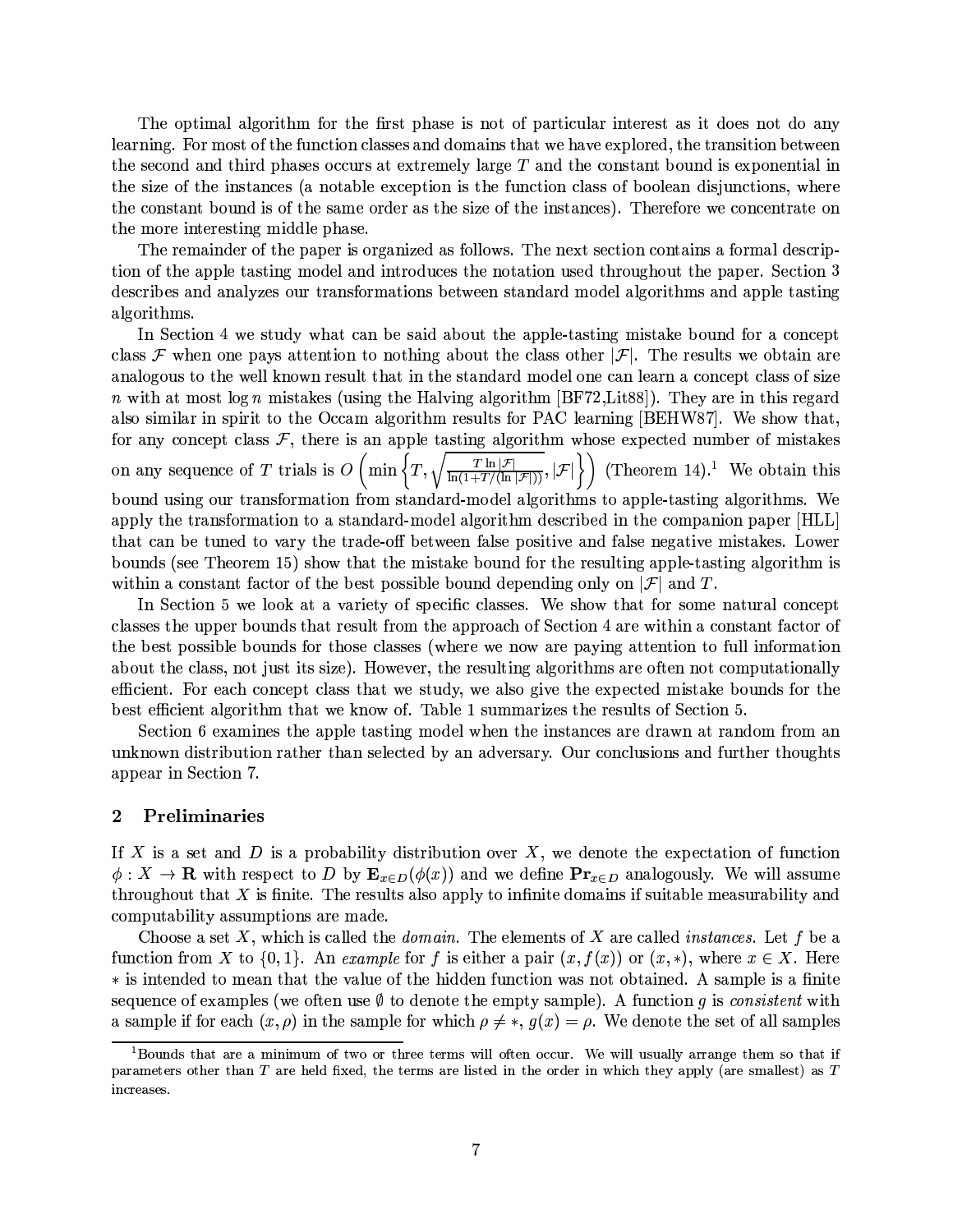by S. A learning algorithms uses a sequence of *trials* to learn some *hidden function* (or target) f. On each trial the learning algorithm is given the new instance  $x$ , generates a prediction, and then receives the feedback for that trial (either  $f(x)$  if the prediction was 1, or the uninformative feedback  $*$  if the prediction was 0). It can use the instance and the feedback to update its internal state.

The prediction of a randomized learning algorithm is a computable function from  $S \times X \times [0,1]^\infty$ to  $\{0,1\}$ . The first parameter is a sample consisting of the past instances and the corresponding feedback values. The second parameter is the current instance, and the third is a random sequence used for randomization. We will sometimes use the name of the learning algorithm to denote this function. Elements of the random sequence will be generated one by one independently at random as needed by the algorithm. We are particularly interested in the random source  $R$  which generates real numbers by sampling from the uniform distribution on  $[0,1]$ . We assume that R takes unit time to generate each random number.

If  $\sigma = \langle x_t \rangle_{t=1}^T$  is a sequence of elements of X, f is a function from X to  $\{0,1\}$ , and A is a learning algorithm, we define the predictions  $\langle \lambda_t \rangle_{t=1}^T$  and feedbacks  $\langle \rho_t \rangle_{t=1}^T$  inductively as follows:

\n- \n
$$
\lambda_1 = A(\emptyset, x_1, R)
$$
\n
\n- \n
$$
\rho_1 = \n \begin{cases}\n f(x_1) & \text{if } \lambda_1 = 1 \\
 * & \text{otherwise}\n \end{cases}
$$
\n
\n- \n
$$
\lambda_t = A(((x_1, \rho_1), \ldots, (x_{t-1}, \rho_{t-1})), x_t
$$
\n
\n- \n
$$
\rho_t = \n \begin{cases}\n f(x_t) & \text{if } \lambda_t = 1 \\
 * & \text{otherwise.}\n \end{cases}
$$
\n
\n

Note that the dependence of the  $\lambda_i$ 's and the  $\rho_i$ 's on  $\sigma$ , f, and the outputs of R is not explicitly written in the notation, as their values can be understood from context throughout the paper. The apple tasting performance of A on  $\sigma$  and f, written as  $AL(A, \sigma, f)$ , is defined by

 $,R)$ 

$$
AL(A, \sigma, f) = \mathbf{E}(|\{t : \lambda_t \neq f(x_t)\}|)
$$

where the expectation is over the outputs of  $R$ . We denote the worst case performance of an algorithm A learning a function from some class  $\mathcal F$  of functions from X to  $\{0,1\}$  on an input sequence of length  $T$  by

$$
\mathrm{\mathrm{AL}}(A,\mathcal{F},T)=\sup_{f\in\mathcal{F},\sigma\in X^T}\mathrm{\mathrm{AL}}(A,\sigma,f).
$$

Finally, we define the apple tasting learning complexity (analogous to standard learning complexity [MT89]) of  $\mathcal F$  on sequences of  $T$  trials as

$$
\mathrm{ALC}(\mathcal{F},T)=\inf_A \mathrm{AL}(A,\mathcal{F},T).
$$

Note that the above definition allows a different algorithm for each  $T$ , and therefore, loosely speaking, we might view our apple tasting algorithms as "knowing"  $T$ .

As it is often easy to quickly calculate  $|\mathcal{F}|$  for natural concrete  $\mathcal{F}$ , we are interested in general bounds on  $ALC(\mathcal{F}, T)$  in terms of  $|\mathcal{F}|$  as well as T. Let

$$
\mathrm{ALC}(n,T)=\max_{\mathcal{F}:|\mathcal{F}|=n}\mathrm{ALC}(\mathcal{F},T)
$$

denote the best possible such bounds. Note that the definitions trivially imply that  $AL(A, \mathcal{F}, T)$ ,  $ALC(\mathcal{F},T)$ , and  $ALC(n,T)$  are all non-decreasing in T.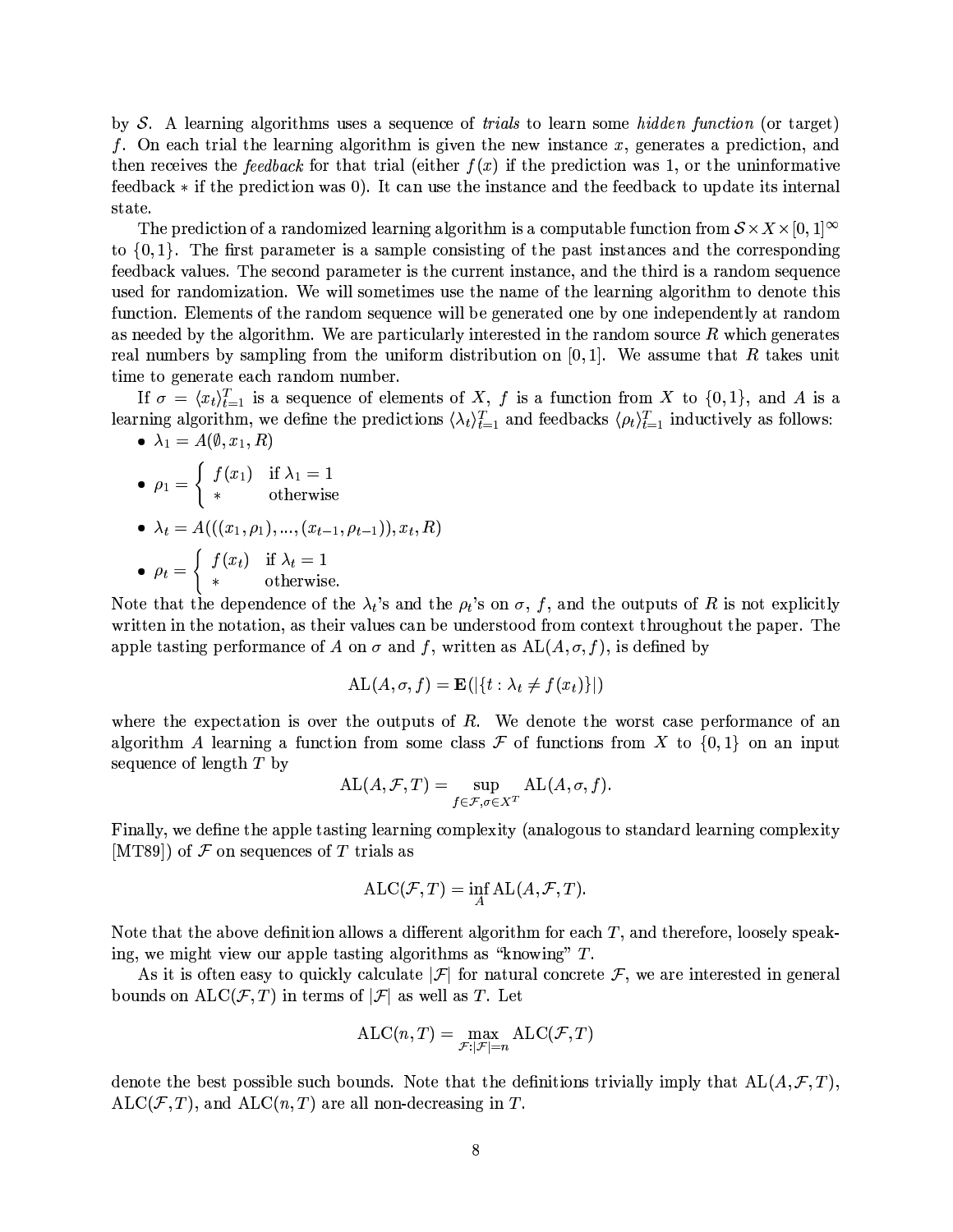We will make use of algorithms which get the value of  $f(x_t)$  on each trial as subroutines for our apple tasting algorithms. Throughout, we will refer to the model in which the value of the hidden function is always received as the *standard model*. We develop here a notation for this model. If standard model algorithm B maps  $S \times X$  to  $\{0,1\}$  and  $\sigma = \langle x_t \rangle_{t=1}^T$  as above, define the predictions  $\langle \xi_t \rangle_{t=1}^T$  by

- $\xi_1 = B(\emptyset, x_1)$ .
- $\xi_t = B(((x_1, f(x_1)), ..., (x_{t-1}, f(x_{t-1}))), x_t).$

Again, the dependence on  $\sigma$  and f is not made explicit. If  $\xi_t = 1$  we say interchangeably that in trial  $t$  the algorithm: predicts 1; makes a positive prediction; or accepts the instance (the same terminology is used for  $\lambda_t$ ). If  $\xi_t = 1$  and  $f(x_t) = 0$ , we say that the algorithm makes a false positive mistake. Analogous definitions are made for negative predictions (rejections) and false negative mistakes.

Note that we require the standard model algorithm to be deterministic; it is not given a source of random numbers. This will be useful in proving lower bounds. Continuing, let

$$
L_{+}(B, \sigma, f) = |\{t : \xi_{t} = 1 \text{ and } f(x_{t}) = 0\}|
$$
  
\n
$$
L_{-}(B, \sigma, f) = |\{t : \xi_{t} = 0 \text{ and } f(x_{t}) = 1\}|
$$
  
\n
$$
L_{+}(B, \mathcal{F}) = \sup_{\sigma, f \in \mathcal{F}} L_{+}(B, \sigma, f)
$$
  
\n
$$
L_{-}(B, \mathcal{F}) = \sup_{\sigma, f \in \mathcal{F}} L_{-}(B, \sigma, f)
$$
  
\n
$$
L_{+}^{k}(\mathcal{F}) = \inf_{B: L_{-}(B, \mathcal{F}) \leq k} L_{+}(B, \mathcal{F}).
$$

Informally,  $L_{+}(B,\sigma,f)$  is the number of false positive mistakes made by B learning f with  $\sigma$ .  $L_{-}(B,\sigma,f)$  is the number of false negative mistakes, and  $L_{+}^{k}(\mathcal{F})$  is the best bound on the number of false positive mistakes obtainable by an algorithm which makes at most  $k$  false negative mistakes.

We say that a function class F is amply splittable if for every subclass  $\mathcal{F}' \subseteq \mathcal{F}$  and every positive integer  $k < |\mathcal{F}'|$  there exists an  $x \in X$  such that  $|\{f \in \mathcal{F}' : f(x) = 0\}| = k$ . Note that if a class F is amply splittable then every subclass of F is also amply splittable. For example, the class of initial segments  $(X = \{1, 2, ..., n\}$  and  $\mathcal{F} = \{\{1, ..., k\} : 1 \leq k \leq n\})$  is amply splittable.

# 3 Transformations

In this section we show how a standard model algorithm B can be used to obtain an apple tasting algorithm A. If the standard model algorithm can appropriately trade between false positives.  $L_{+}(B,\mathcal{F})$ , and false negatives,  $L_{-}(B,\mathcal{F})$ , then the resulting apple tasting algorithm makes few mistakes. We also demonstrate how to use a good apple tasting algorithm to obtain a good learning algorithm for the standard mistake-bound model. The latter transformation is useful for proving lower bounds in the apple tasting model.

### From the Standard Model to Apple Tasting  $3.1$

Notice that any standard model algorithm which never makes a false negative prediction can be used without modification in the apple tasting setting. Because such an algorithm already "knows" the label will be negative when it makes a negative prediction, it is not necessary to obtain the feedback. If a standard model algorithm can make false negative predictions then our transformations will randomly change some negative predictions to positive ones in order to obtain some feedback on those instances that are rejected.

The first transformation we consider takes two parameters,  $M$  and  $T$ , in addition to a standard model algorithm  $B$ . Parameter  $M$  is intended to be a bound on the number of false negative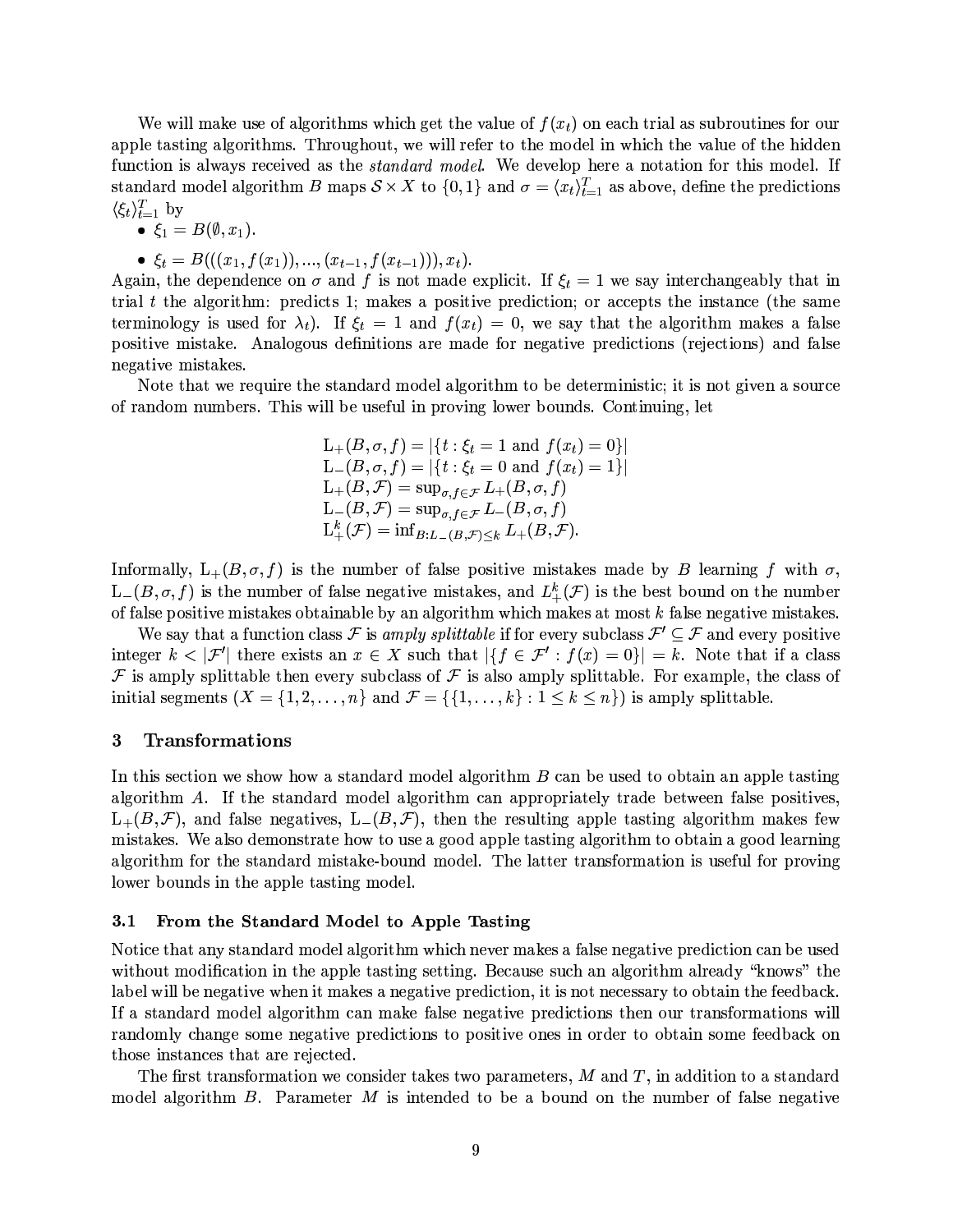| Notation conventions used throughout the paper              |                                                                     |  |  |  |  |
|-------------------------------------------------------------|---------------------------------------------------------------------|--|--|--|--|
| $\overline{X}$                                              | the domain, set of possible instances                               |  |  |  |  |
| $\boldsymbol{x}$                                            | an instance (element of $X$ )                                       |  |  |  |  |
| $\boldsymbol{D}$                                            | probability distribution on $X$                                     |  |  |  |  |
| $\mathcal F$                                                | the set (or class) of possible hidden functions                     |  |  |  |  |
| $\boldsymbol{f}$                                            | the hidden function from X to $\{0,1\}$ to be learned               |  |  |  |  |
| $\ast$                                                      | a placeholder indicating the value of $f$ was not obtained          |  |  |  |  |
| $\mathcal{S}_{0}$                                           | the set of all possible samples                                     |  |  |  |  |
| $\boldsymbol{R}$                                            | the random source sampling uniformly from $[0, 1]$                  |  |  |  |  |
| $\boldsymbol{A}$                                            | an apple tasting algorithm                                          |  |  |  |  |
| $\, B \,$                                                   | a standard model algorithm                                          |  |  |  |  |
| $\sigma$                                                    | a sequence of instances                                             |  |  |  |  |
| $\rho$                                                      | the feedback received by the apple tasting algorithm                |  |  |  |  |
| λ                                                           | prediction of an apple tasting algorithm                            |  |  |  |  |
| T                                                           | upper bound on the number of trials                                 |  |  |  |  |
| $M,\ M_+,\ M_-$                                             | bounds on the the numbers of mistakes, false positive mistakes, and |  |  |  |  |
| false negative mistakes made by a standard model algorithm. |                                                                     |  |  |  |  |
| $AL(A, \sigma, f), AL(A, \mathcal{F}, T)$                   | apple tasting performance of algorithm $A$                          |  |  |  |  |
| $ALC(\mathcal{F},T)$                                        | apple tasting complexity of function class $\mathcal F$             |  |  |  |  |
| ALC(n, T)                                                   | maximum apple tasting complexity over function classes of size $n$  |  |  |  |  |
|                                                             | prediction of a standard model algorithm                            |  |  |  |  |
| $L_+(B,\sigma,f)$                                           | number of false positive mistakes made by $B$                       |  |  |  |  |
| $L_-(B,\sigma,f)$                                           | number of false negative mistakes made by $B$                       |  |  |  |  |
| $\mathrm{L}_+(B,\mathcal{F})$                               | maximum number of false positive mistakes made by $B$ when          |  |  |  |  |
|                                                             | learning hidden functions in $\mathcal F$                           |  |  |  |  |
| $\mathrm{L}_-(B,\mathcal{F})$                               | maximum number of false negative mistakes made by $B$ when          |  |  |  |  |
| $L^0_+(\mathcal{F})$                                        | learning hidden functions in $\mathcal F$                           |  |  |  |  |
|                                                             | the minimum number of false positive mistakes made by standard      |  |  |  |  |
|                                                             | model algorithms which make no false negative mistakes              |  |  |  |  |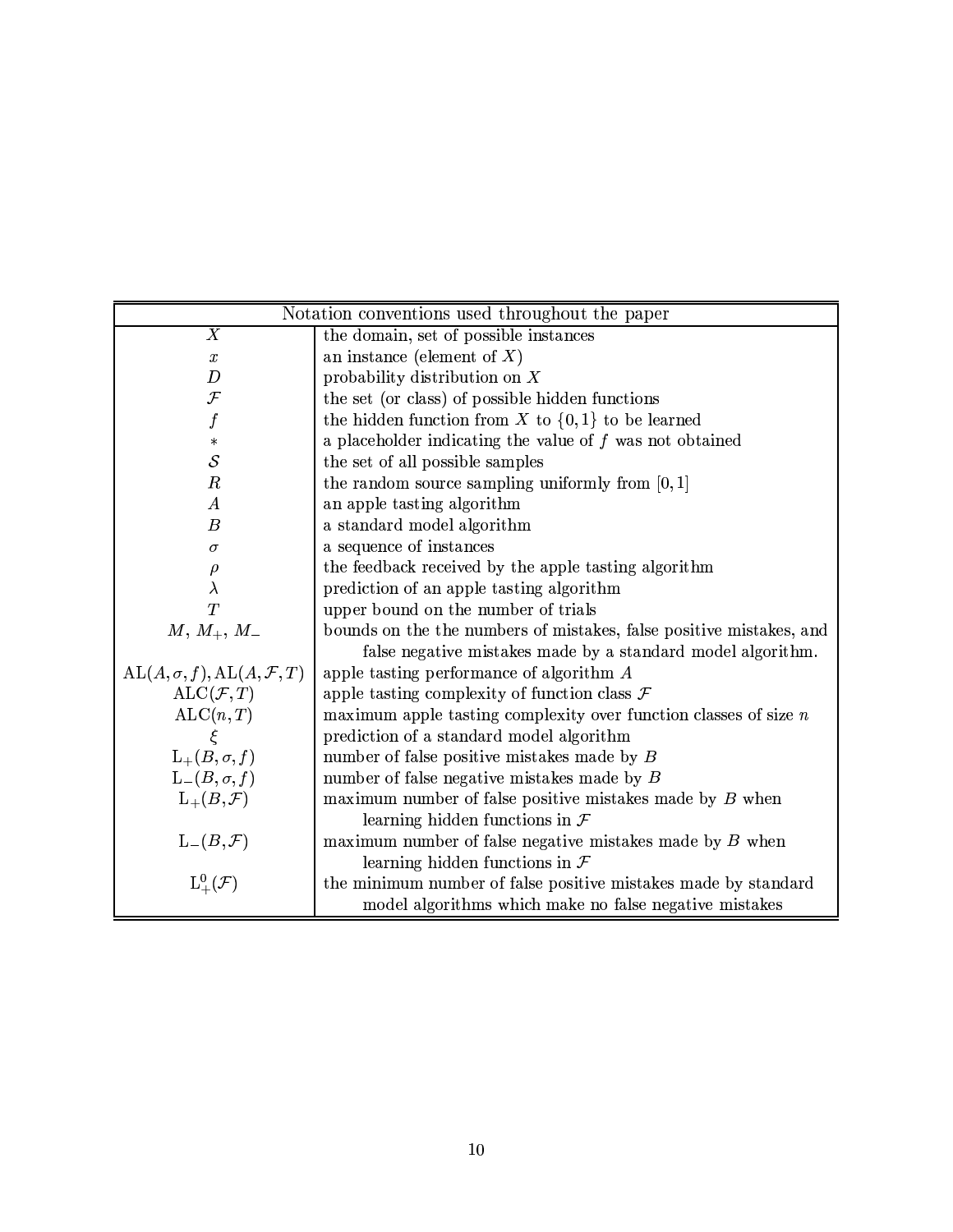mistakes (or occasionally the total number of mistakes) made by algorithm  $B$ . The  $T$  parameter indicates the number of trials on which the resulting apple tasting algorithm will be asked to predict. Later in the section we present a second transformation with similar performance which does not need this information.

**Transformation** STtoAP. Given a standard model algorithm B and parameter  $M$ , we form the apple tasting algorithm  $STtoAP(B, M, T)$  as follows. On the tth trial:

- STtoAP $(B, M, T)$  receives  $x_t$  and passes it on to B.
- *B* predicts  $\xi_t$ .
- STtoAP $(B, M, T)$  calls R obtaining  $r \in [0, 1]$  and predicts

$$
\lambda_t = \begin{cases} 1 & \text{if } \xi_t = 1 \text{ or } \xi_t = 0 \text{ and } r \le \sqrt{M/T} \\ 0 & \text{otherwise.} \end{cases}
$$

• If  $\lambda_t = 0$ , then, loosely speaking, B acts as if this trial never happened; i.e., B's future predictions will be functions only of the subsequence of trials in which feedback was received. Otherwise STtoAP(B, M, T) receives  $f(x_t)$  from the environment and passes it on to B.

To illustrate this transformation, let  $B$  be the straightforward standard model algorithm for singletons that predicts 0 until it sees the positive instance, and then predicts 1 on that instance and zero elsewhere. Note that this algorithm makes only a single false negative mistake. The apple tasting algorithm STtoAP(B, 1, T) starts by predicting 1 with probability  $\sqrt{1/T}$  on each instance. If  $STtoAP(B,1,T)$  predicts 1 on the positive instance then the standard model algorithm B identifies the hidden function f. Thereafter  $STtoAP(B,1,T)$  will predict 1 if the positive instance is seen again. However, this generic transformation exploits neither the fact that  $f(x) = 0$  for all other instances nor the fact that it may have already seen the function's value on the current instance. Therefore it will continue to make false positive mistakes on the other instances with probability  $\sqrt{1/T}$ .

In this example, we can easily bound the expected number of mistakes made by STtoAP(B, 1, T). The expected number of false positive mistakes is at most  $T\sqrt{1/T} = \sqrt{T}$ . The expected number of false negative mistakes is just the expected number of times  $STtoAP(B,1,T)$ predicts zero on the positive instance before predicting 1. The expected length of this run of zeros is bounded by  $\sqrt{T} - 1$ . Therefore, the expected total number of mistakes is at most  $2\sqrt{T} - 1$ 

The following theorem extends this reasoning to the general case where the standard model algorithm B makes at most  $M_+$  false positive mistakes and  $M_-$  false negative mistakes.

**Theorem 1** Let X be a finite set, and let F be a class of functions from X to  $\{0,1\}$ . Suppose B is a standard model learning algorithm for which  $L_+(B,\mathcal{F}) \leq M_+$  and  $L_-(B,\mathcal{F}) \leq M_-$ . Then for all nonnegative integers  $T \geq M_{-}$ , the learning algorithm  $STtoAP(B, M_{-}, T)$  has

$$
\mathit{AL}(\mathit{STtoAP}(B,M_-,T),\mathcal{F},T) \leq M_+ - M_- + 2\sqrt{TM_-}.
$$

**Proof:** Choose  $T \geq M_{-1}$ ,  $f \in \mathcal{F}$  and a sequence  $x_1, ..., x_T$  in  $X^T$ . Let A denote algorithm  $STtoAP(B, M_-, T)$ . Consider a fixed sequence of numbers generated by R and divide up the trials into classes, where the class of the tth trial depends on B's prediction  $\xi_t$ , A's prediction  $\lambda_t$ , and  $f(x_t)$ . For each  $\vec{b} \in \{0,1\}^3$ , let

$$
S_{\vec{b}} = \{t : \xi_t = b_1, \lambda_t = b_2, f(x_t) = b_3\}.
$$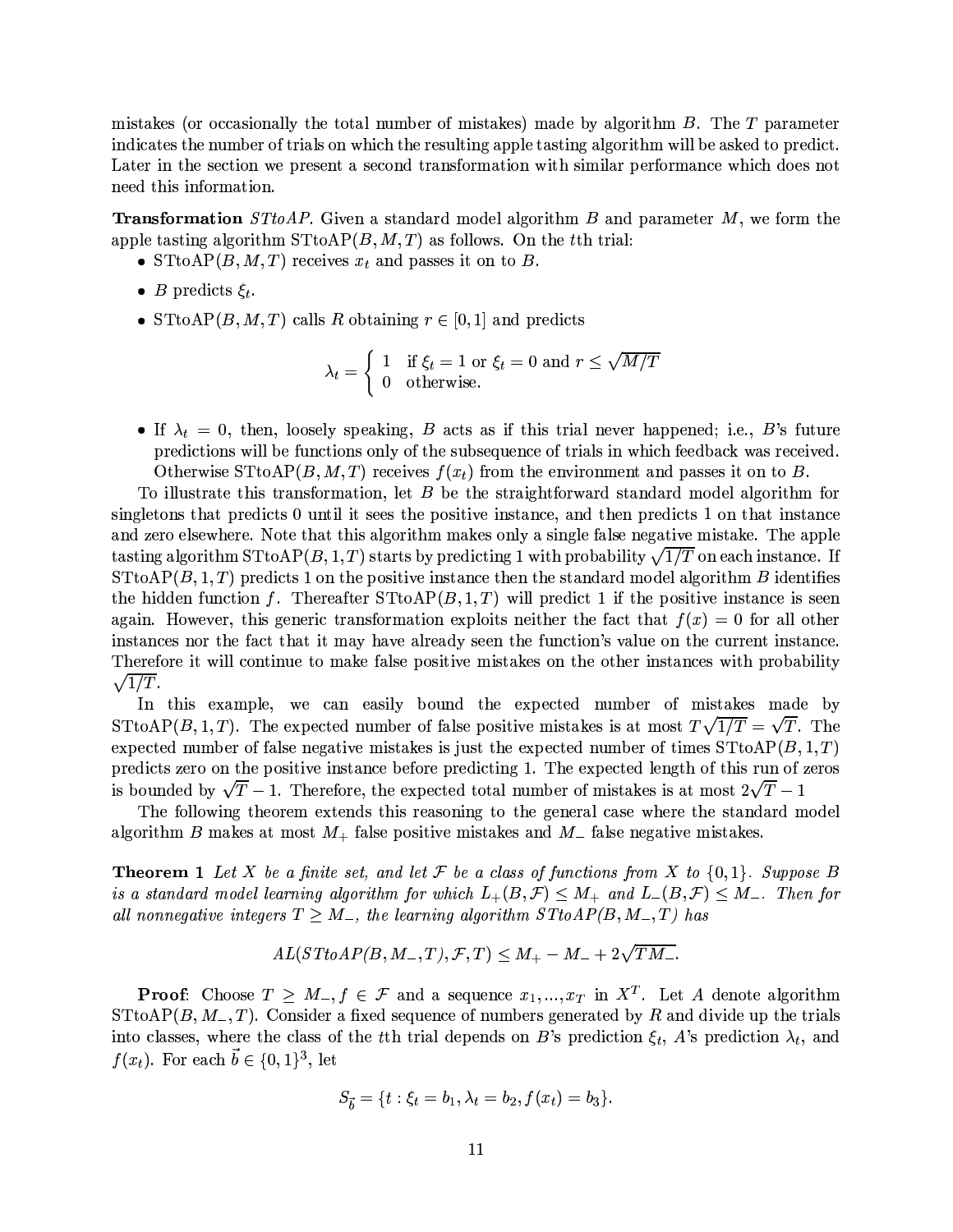Note that the  $S_{\vec{b}}$ 's are functions of the random numbers generated by R, which for now have been fixed. From the definition of B,  $|S_{1,0,0}| = |S_{1,0,1}| = 0$ . Thus,

$$
AL(A, \sigma, f) = \mathbf{E}(|S_{1,1,0}| + |S_{0,1,0}| + |S_{0,0,1}|)
$$
  
\n
$$
\leq M_{+} + \mathbf{E}(|S_{0,1,0}|) + \mathbf{E}(|S_{0,0,1}|)
$$
\n(1)

where the expectations are over the random numbers generated by  $R$ .

We can trivially bound  $|S_{0,1,0}|$  by the number of times that A changes the prediction made by B, which A does with probability at most  $\sqrt{M_-/T}$  on any given trial. Thus,

$$
\mathbf{E}(|S_{0,1,0}|) \leq (\sqrt{M_-/T})T = \sqrt{TM_-}.
$$
\n(2)

Next, by the bounds on the performance of  $B$ , we have that, for all sequences of random bits,  $|S_{0,1,1}| \leq M_{-}$ , as B receives  $f(x_t)$  for these trials.

This implies that  $|S_{0,0,1}|$  is at most the number of failures before M<sub>-</sub> successes in independent Bernoulli trials with probability  $\sqrt{M_-/T}$  of success, so (see, e.g. [Fel68]),

$$
\mathbf{E}(|S_{0,0,1}|) \le M_{-}\sqrt{\frac{T}{M_{-}}} - M_{-} = \sqrt{T M_{-}} - M_{-}.
$$
\n(3)

Combining this with (2) and (1) yields the desired result.  $\Box$ 

This trivially yields the following Corollary, in which we remove the restriction that  $T > M_{-}$ .

**Corollary 2** Let X be a finite set, and let F be a class of functions from X to  $\{0,1\}$ . Suppose B is a learning algorithm for which  $L_+(B,\mathcal{F}) \leq M_+$  and  $L_-(B,\mathcal{F}) \leq M_-$ . Then for all nonnegative *integers* T

$$
\mathit{AL}(\mathit{STtoAP}(B,M_-,T),\mathcal{F},T) \leq M_+ + 2\sqrt{T M_-}
$$

**Proof:** The expected number of  $STtoAP(B, M_-, T)$ 's mistakes is certainly at most T. If  $T \leq M_$ then this is at most  $\sqrt{TM}$ , satisfying the claimed bound. The case in which  $T > M$  follows immediately from Theorem 1, completing the proof.  $\Box$ 

We may also derive an apple tasting bound in terms of the total number of (standard) mistakes of any kind.

**Corollary 3** Let X be a finite set, and let F be a class of functions from X to  $\{0,1\}$ . If Learning Algorithm B makes at most M mistakes of any kind, then the algorithm A which behaves like  $STtoAP(B, M, T)$  if  $T > 20M$  and predicts randomly if  $T \leq 20M$  has

$$
AL(A, \mathcal{F}, T) \le \sqrt{5TM} \le 2.24\sqrt{TM}.
$$

**Proof:** Corollary 2 implies that if  $T > 20M$ 

$$
AL(A, \mathcal{F}, T) \leq M + 2\sqrt{T M}.
$$

Because  $T > 20M$ , we have  $TM > 20M^2$  and  $M < \sqrt{T M/20}$ . Now,

$$
AL(A, \mathcal{F}, T) \le (2 + 1/\sqrt{20})\sqrt{T M} \le \sqrt{5TM}
$$

in this case. On the other hand, if  $T \leq 20M$ 

$$
AL(A, \mathcal{F}, T) \leq T/2 \leq \sqrt{20TM}/2 = \sqrt{5TM}.
$$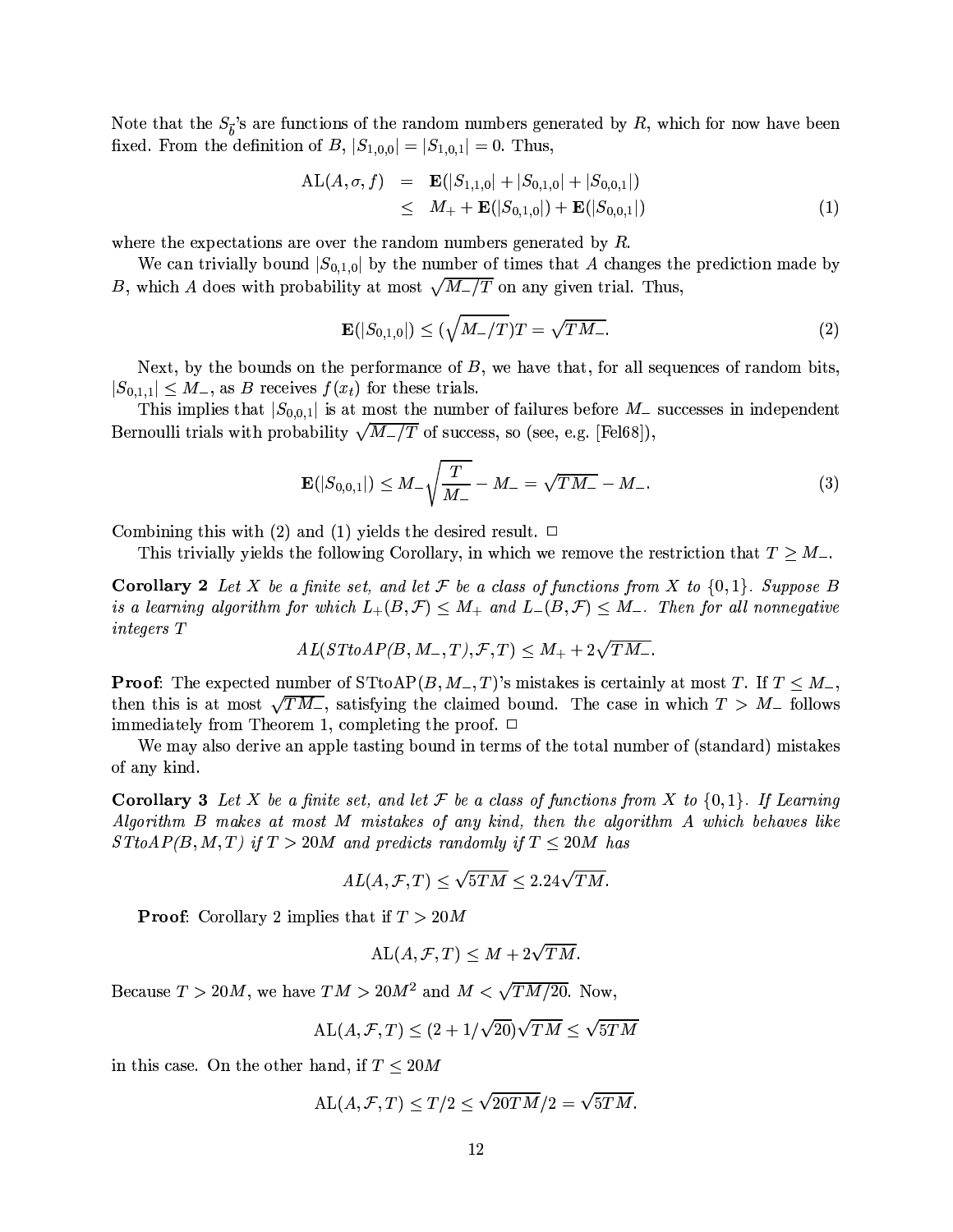$\Box$ 

Note that STtoAP needs to know both the total number of trials  $T$  and an upper bound  $M$ on the number of incorrect rejections made by  $B$  in order to compute the needed probability. The following transformation adaptively adjusts these parameters, eliminating the need to know them in advance. Unfortunately, not knowing the  $M<sub>-</sub>$  parameter can change the asymptotics of the bound when  $M_{-}=0$ . The essential difference is that the STtoAP transformation can trust the standard model algorithm's rejections when told that no false negative mistakes will be made. while the STAP transformation does not have this knowledge, and must probabilistically check the correctness of these rejections.

**Transformation** STAP Given a standard model algorithm  $B$ , we form the apple tasting algorithm  $STAP(B)$  as follows.

Algorithm STAP(B) initializes a variable  $m_-$  to 0. On the tth trial:

- STAP(B) receives  $x_t$  and passes it on to B.
- B predicts  $\xi_t$ .
- STAP(B) calls R obtaining  $r \in [0, 1]$  and predicts

$$
\lambda_t = \begin{cases} 1 & \text{if } \xi_t = 1 \text{, or if } \xi_t = 0 \text{ and } r \le \sqrt{(m_- + 1)/t} \\ 0 & \text{otherwise.} \end{cases}
$$

• If  $\lambda_t = 0$ , then, loosely speaking, B acts as if this trial never happened; i.e., B's future predictions will be functions only of the subsequence of trials in which reinforcement was received. Otherwise STAP(B) receives  $f(x_t)$  from the environment and passes it on to B. In addition, if  $\xi_t = 0$ ,  $\lambda_t = 1$ , and  $f(x_t) = 1$  then STAP(B) increments  $m$ .

Although STtoAP( $B, M, T$ ) "flips" the zero predictions of algorithm  $B$  with the fixed probability  $\sqrt{M/T}$ , algorithm STAP(B) estimates the mistake bound M and the number of trials T. The total number of trials T is estimated by the current trial number, t. The mistake bound M is estimated by  $m_- + 1$ , where  $m_-$  is the number of previous trials where B has been observed make a false negative prediction – i.e. B predicted 0, the conversion predicted 1, and the observed outcome was 1. (If we estimated the mistake bound M by  $m_{-}$  rather than  $m_{-}+1$ , then the conversion would never randomly change a prediction and  $m_-$  would remain stuck at 0.)

Note that the probabilities used by  $STAP(B)$  and  $STtoAP(B, M, T)$  are incomparable<sup>2</sup>.

As with STtoAP, we separately bound the expected number of false positive and false negative predictions made by the  $STAP(B)$  conversion. This leads to the following theorem.

**Theorem 4** Let X be a finite set, and let F be a class of functions from X to  $\{0,1\}$ . Suppose B is a learning algorithm for which  $L_+(B,\mathcal{F}) \leq M_+$  and  $L_-(B,\mathcal{F}) \leq M_-$ . Then for the learning algorithm  $STAP(B)$  and all nonnegative integers  $T \geq M_{-}$ ,

$$
AL(STAP(B), \mathcal{F}, T) \leq M_+ - M_- + 4\sqrt{T(M_-+1)}.
$$

<sup>&</sup>lt;sup>2</sup>On the first trial, STtoAP(B) flips negative predictions with probability  $\sqrt{M/T}$  while STAP(B) always predicts one. Once B has made M false negative predictions, then  $STAP(B)$  will again flip negative predictions more aggressively than  $STtoAP(B, M, T)$ . On the other hand, if few false negatives are observed on the initial trials (so  $m_-$  is much less than M), then the probability that  $STAP(B)$  flips the prediction can be much less than  $\sqrt{M/T}$ .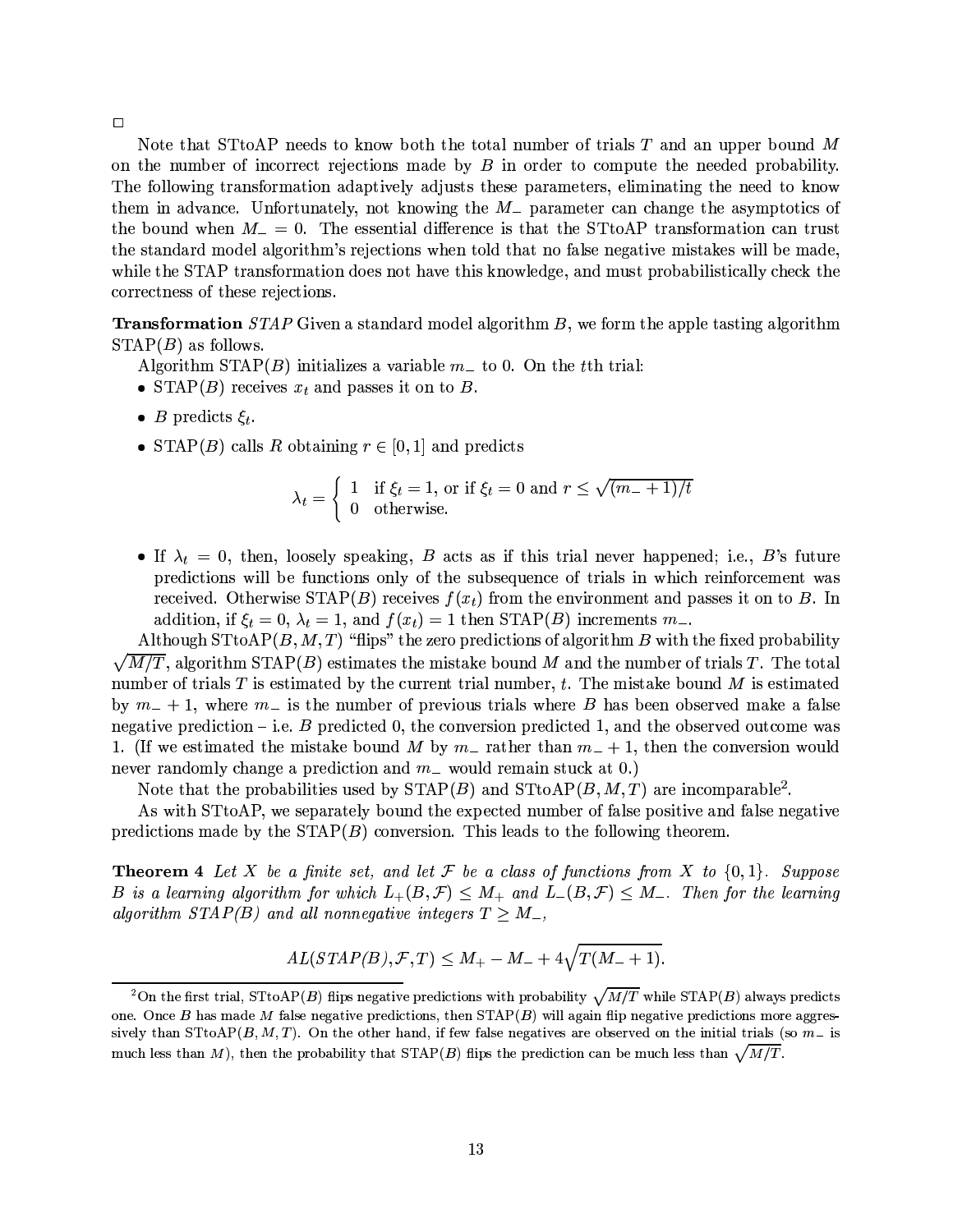**Proof:** As in the proof of Theorem 1, choose  $T \geq M_{-}$ ,  $f \in \mathcal{F}$ , and a sequence  $x_1, ..., x_T$  in  $X<sup>T</sup>$ . Let A denote algorithm STAP(B). Consider a fixed sequence of numbers generated by R and divide up the trials into classes as before. Again we have

$$
AL(A, \sigma, f) \leq M_+ + \mathbf{E}(|S_{0,1,0}|) + \mathbf{E}(|S_{0,0,1}|)
$$

We can trivially bound  $|S_{0,1,0}|$  by the number of times that A changes the prediction made by B, which A does with probability at most  $\sqrt{(m_-+1)/t} \leq \sqrt{(M_-+1)/t}$  on trial t. Thus the expected number of of times that  $STAP(B)$  changes the prediction made by B is at most

$$
\mathbf{E}(|S_{0,1,0}|) \leq \sum_{t=1}^{T} \sqrt{(M_- + 1)/t} \leq \int_0^T \sqrt{(M_- + 1)/x} \, dx = 2\sqrt{(M_- + 1)T}.\tag{4}
$$

Let  $m_{-}(t)$  denote the value of the variable  $m_{-}$  at the beginning of trial t. For  $j=0,...,M_{-}-1$ . let  $U_j = \{t \in S_{0,0,1} : m_-(t) = j\}.$  Note that by the bounds on the performance of B, when  $m_{-} \geq M_{-}$  there will never be a trial t at which  $\xi_t = 0$  and  $f(x_t) = 1$ , so the union of these sets is all of  $S_{0,0,1}$ .

In order for  $|U_j|$  to be at least i, the choice  $\lambda_t = 0$  must be made by  $STAP(B)$  in at least *i* consecutive trials at which  $\xi_t = 0$  and  $f(x_t) = 1$ , starting with the first such trial at which  $m_{-}(t) = j$ . Each one of these choices will be made with probability at most  $1 - \sqrt{(j+1)/T}$ , and each choice is independent when conditioned on previous events. Thus the probability that  $|U_j| \geq i$ is at most  $\left(1-\sqrt{(j+1)/T}\right)^i$ . The expectation of  $|U_j|$  is just the sum for all  $i\geq 1$  of the probability that  $|U_j| \geq i$ , which is bounded by  $\sqrt{T/(j+1)} - 1$ . Thus

$$
|\mathbf{E}(|S_{0,0,1})| \leq \sum_{j=0}^{M_{-}-1} (\sqrt{T/(j+1)}-1) \leq \int_{0}^{M_{-}} \sqrt{T/x} \ dx - M_{-} = 2\sqrt{(M_{-}T)}-M_{-}.
$$

Combining this with (4) and (3.1) yields the desired result.  $\Box$ 

A qualitative difference between the bounds of Theorems 1 and 4, is that when  $M_-=0$ , the first bound is independent of T, while the second grows with T like  $\sqrt{T}$ . The difference reflects the fact that if  $M_{-}$  is 0, but it is not known to be 0 by the learner, then the algorithm needs to take into account the possibility that it is not. Our transformation does this by randomly changing some 0 predictions to 1, leading to extra mistakes. It is easy to see that a standard algorithm achieves  $M_{-}=0$  if and only if it predicts 1 on trial t whenever there is an element f of F consistent with earlier trials for which  $f(x_t) = 1$ . Thus, the property that an algorithm never makes an incorrect rejection is often easily tested, and such algorithms trivially make a number of mistakes in the apple tasting model at most the number of incorrect acceptances, without requiring modification.

# From Apple Tasting back to the Standard Model  $3.2$

We now turn to the problem of obtaining lower bounds in the apple tasting model. Toward this end. we introduce two other transformations: one that converts apple tasting algorithms into standard model algorithms, and a second that makes standard model algorithms "conservative." Together, these transformations produce good standard model algorithms from good apple tasting algorithms. We will use these transformations to obtain lower bounds in the apple tasting model from known lower bounds in the standard model (Theorem 9) through the following reasoning.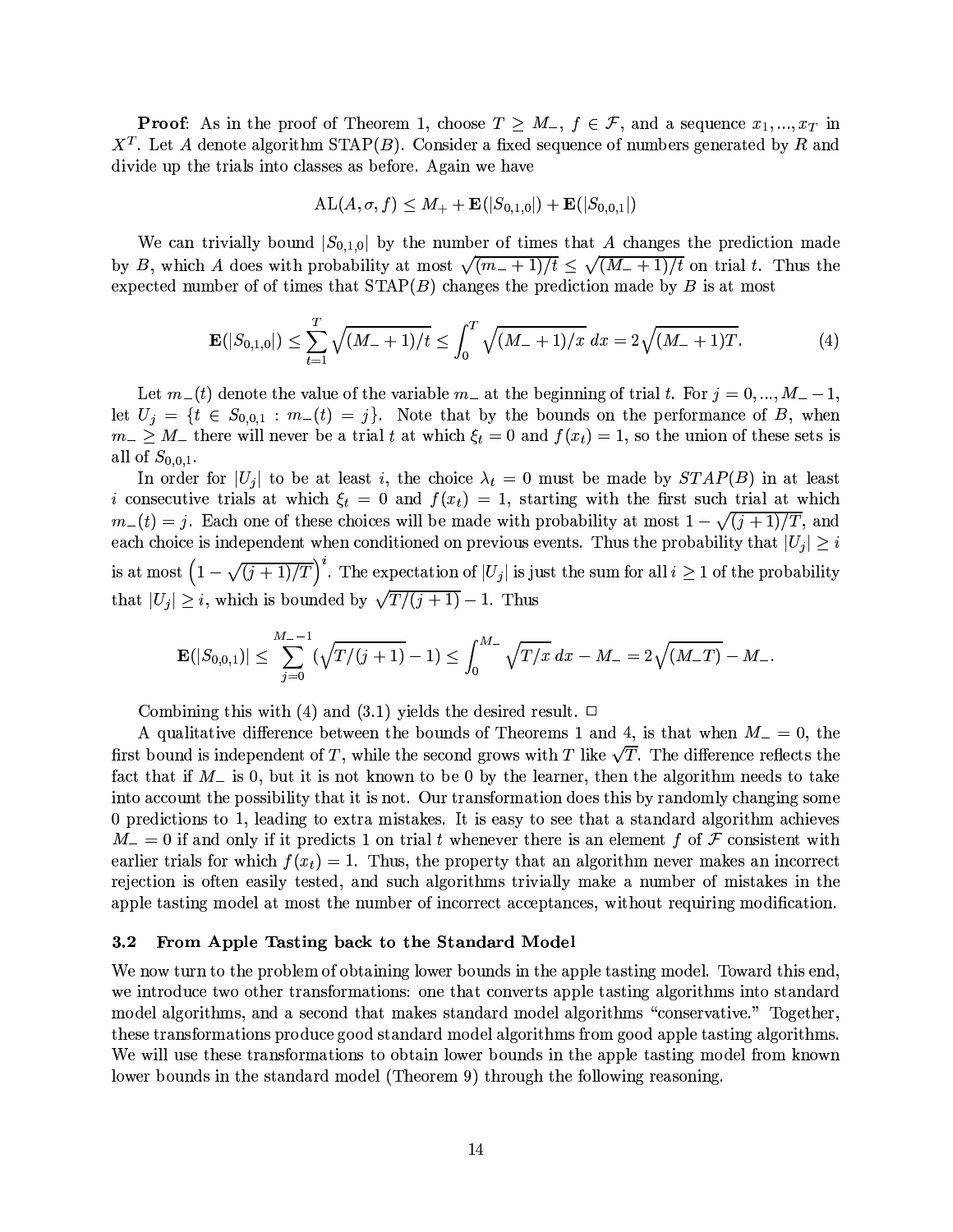If there is a lower bound on all standard model algorithms for a given function class, then no apple tasting algorithm for that class can have a mistake bound so low that its conversion breaks the standard model lower bound.

We begin by presenting and analyzing the two transformations. The first, APtoST, creates a standard model algorithm from an apple tasting algorithm. Recall that the apple tasting algorithms often randomize their predictions, but we insist that standard model algorithms be deterministic. Because of the difference in feedback for the two models, this turns out to be more difficult than one might expect.

For example, consider learning the function class of singletons with the good apple tasting algorithm which predicts 1 with probability  $\sqrt{1/T}$  on each trial, until it predicts 1 on the positive instance (this is the STtoAP conversion of the straightforward algorithm). Simply rounding this apple tasting algorithm's probability of predicting 1 at each trial leads either to an algorithm that always predicts 1, or an algorithm that always predicts 0, neither of which performs well in the standard model (rounding to 0 means that the algorithm never predicts 1 on the positive instance).

Our way out of this difficulty is to consider what would happen if the instance were presented to the apple tasting algorithm many times rather than just once. Thus we obtain a standard model prediction by rounding the probability that the apple tasting algorithm would predicts 1 on any of the next k trials, assuming that the same instance is repeated each time.

**Transformation** APtoST. Given an apple tasting algorithm A we form the standard model algorithm APtoST(A, k) as follows. The prediction of APtoST(A, k)(((x<sub>1</sub>,  $\rho_1$ ), ..., (x<sub>t-1</sub>,  $\rho_{t-1}$ )), x<sub>t</sub>) is 1 if the following is at least  $1/2$ :

The probability (with respect to A's randomization) that if A were presented with the sequence of kt instances consisting of k copies of  $x_1$ , followed by k copies of  $x_2, \ldots$ , followed by k copies of  $x_t$ , where the feedback after a prediction of 1 on any copy of  $x_i$ is  $\rho_i$ , algorithm A would predict positively on at least one of the k copies of  $x_t$ .

Algorithm APtoST $(A, k)$  predicts 0 whenever this probability is less than 1/2.

To illustrate this transformation, consider the APtoST conversion of the good apple tasting algorithm for singletons described above. First assume that  $k$  is small enough so that the probability of any successes occurring in k Bernoulli experiments, each with probability  $1/\sqrt{T}$  of success, is less than  $1/2$ , but the probability of some success in 2k experiments is greater than  $1/2$ . With this  $k$ , the APtoST conversion will never predict positively on a negative instance.

Things become a bit more complicated when considering the positive instance. The first time the positive instance is seen, the APtoST conversion predicts 0. However, when the positive instance is seen the second time, the APtoST conversion will consider the behavior of the apple tasting algorithm on a sequence including  $2k$  copies of the positive instance. Once the apple tasting algorithm predicts 1 on any of these instances, it will predict 1 on all following ones. Therefore the probability of predicting 1 on any of the last  $k$  copies of the positive instance is the same as the probability of one or more successes in the  $2k$  Bernoulli experiments, and is greater than  $1/2$ . This means that the APtoST conversion will also predict 1 the second time the positive instance is received.

In effect, we have managed to complete the circle  $-$  using the STtoAP transformation to convert the straightforward standard model algorithm for singletons into an apple tasting algorithm. and then using the APtoST transformation to convert this apple tasting algorithm back into the straightforward algorithm. Of course, singletons are a particularly nice case, and things don't work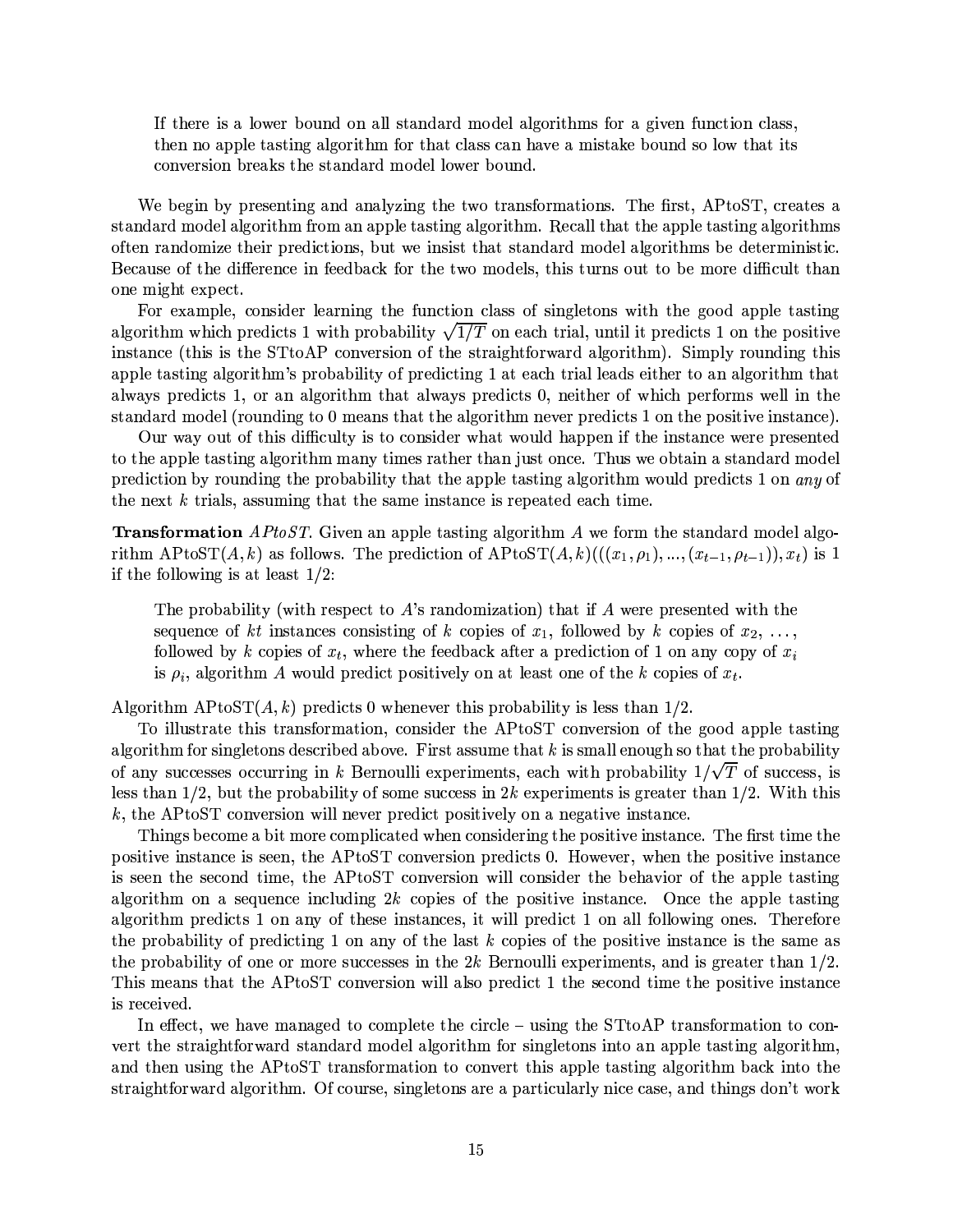out quite as well in general. However, Theorem 12 at the end of this section shows that making a circuit around the circle degrades the mistake bounds by only a small constant factor.

The next lemma forms the basis for our analysis of Transformation APtoST. It bounds the apple tasting loss in terms of the standard model performance of APtoST conversions.

**Lemma 5** Let X be a finite set, F be a class of functions from X to  $\{0,1\}$  and A be an apple tasting algorithm. For all non-negative integers  $l, \sigma \in X^l$ ,  $f \in \mathcal{F}$ , and non-negative integers k,

$$
L_{+}(APtoST(A,k),\sigma,f)+kL_{-}(APtoST(A,k),\sigma,f)\leq 2AL(A,\mathcal{F},lk).
$$

**Proof:** Pick any X, F, and apple tasting algorithm A. If  $\sigma$  is the empty sequence  $(l = 0)$  then the inequality is trivial. Pick any positive integer  $l, \sigma = x_1, x_2, \ldots, x_l \in X^l$ , non-negative integer k and  $f \in F$ . Form the length kl sequence  $\sigma' = z_1, \ldots, z_{kl}$  by setting  $z_1, \ldots, z_k$  all equal to  $x_1$ . setting  $z_{k+1}, \ldots, z_{2k}$  all equal to  $x_2$ , and so on.

Suppose APtoST(A, k) makes at least M<sub>-</sub> false negative mistakes on the sequence  $\sigma$ . Then, by definition, A expects to make at least  $(kM_{-}/2)$  false negative mistakes on  $\sigma'$ , because for any  $x_t$  on which APtoST $(A, k)$  predicts 0, there is probability at least 1/2 that A will never predict 1 on any of the k corresponding  $z_j$ 's. Similarly, if APtoST(A, k) makes at least  $M_+$  false positive mistakes, apple tasting algorithm A expects to make at least  $M_{+}/2$  false positive mistakes on  $\sigma'$ .

Therefore.

 $L_{+}(\text{APtoST}(A, k), \sigma, f) + kL_{-}(\text{APtoST}(A, k), \sigma, f) \leq 2AL(A, \sigma', f) \leq 2AL(A, \mathcal{F}, lk)$ 

completing the proof.  $\Box$ 

Note that the bound of Lemma 5 depends on l, the number of trials on which the standard model algorithm must make predictions. In the following we argue that only short sequences matter. In particular, Lemma 7 below states that if any standard model algorithm makes few mistakes on all short sequences, then the conservative version of that algorithm makes few mistakes on all sequences.

We now present the standard transformation to a conservative algorithm which essentially ignores those trials where the algorithm predicts correctly. This transformation is known to preserve mistake bounds of deterministic algorithms (see, for example, [Lit88]). Here we will need a slightly stronger property, given in Lemma 7 below.

**Transformation** CONSERVE. Given a standard model algorithm  $B$ , we form the standard model algorithm CONSERVE(B), which simulates B as follows. At the start of each trial, CONSERVE(B) saves the current state of algorithm B. Algorithm CONSERVE(B) then gives the trial's instance to the simulation of  $B$ , and uses the prediction made by the simulation as its prediction. If the prediction turns out to be correct then CONSERVE(B) restores the simulation of B to the state saved at the beginning of the trial. If the prediction is incorrect, then  $CONF$ E(B) gives the correct response to the simulation of  $B$  and uses the resulting state of  $B$  in the next trial (discarding the previously saved state of  $B$ ).

Note that if B is a polynomial-time algorithm, then so is  $CONF$ E $( B)$ .

**Lemma 6** Let B be a deterministic standard model algorithm. For any sequence  $\sigma$  and function f from X to  $\{0,1\}$ , there exists a subsequence  $\sigma'$  such that  $L_+(B,\sigma',f) = L_+(CONSERVE(B),\sigma,f)$ ,  $L_{-}(B,\sigma',f) = L_{-}(CONSERVE(B),\sigma,f),$  and the length of  $\sigma'$  equals  $L_{+}(B,\sigma',f) + L_{-}(B,\sigma',f).$ 

**Proof:** This follows immediately from the construction of  $CONFREVE(B)$ . The sequence consists of those elements of  $\sigma$  on which CONSERVE(B) predicts incorrectly.  $\Box$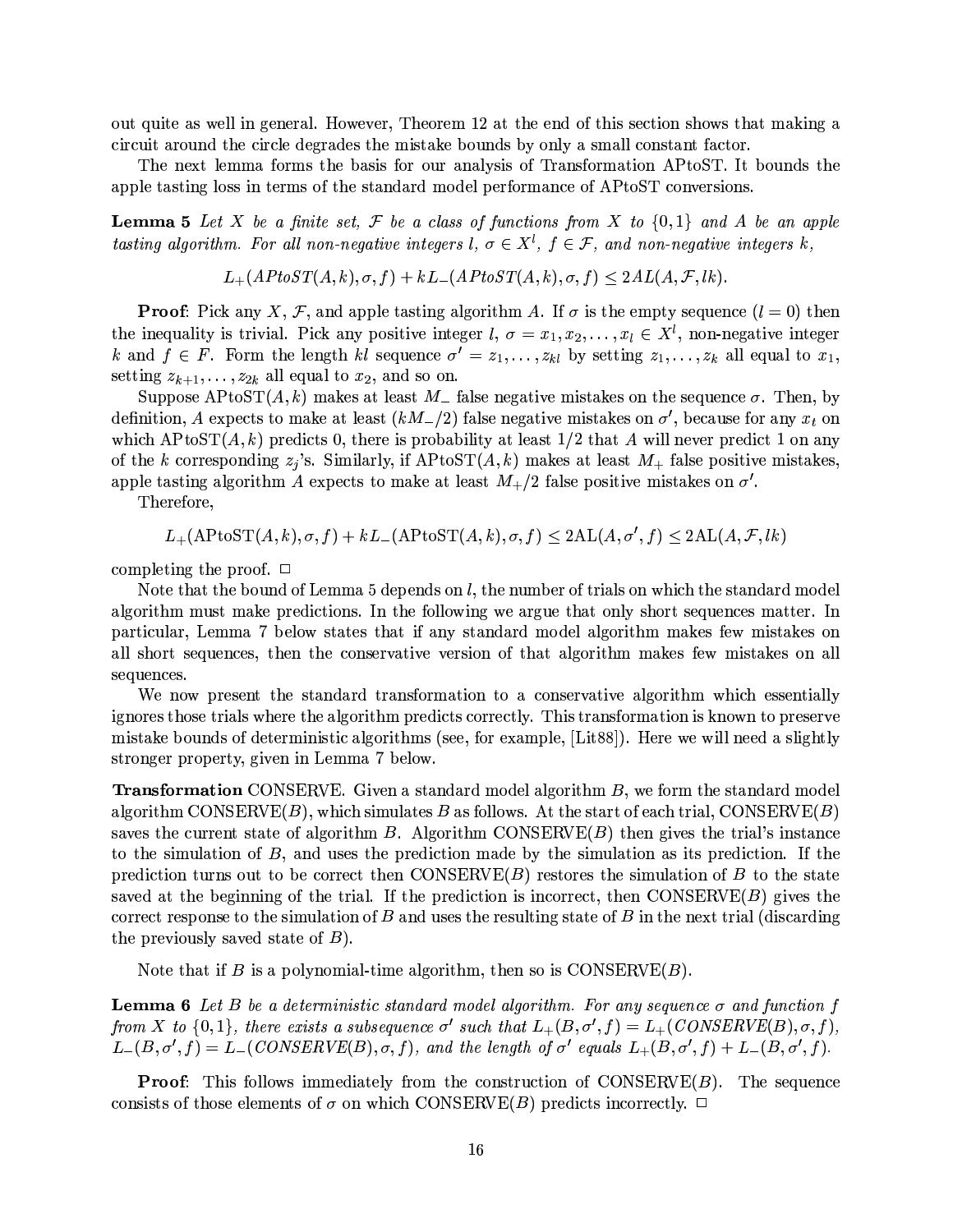**Lemma 7** Let X be a finite set, F be a class of functions from X to  $\{0,1\}$ , and B be a deterministic standard model algorithm. For any positive integer l and any  $f \in \mathcal{F}$ , if  $L_+(B,\sigma,f)+L_-(B,\sigma,f) < l$ for all  $\sigma \in X^l$  then  $L_+(CONSERVE(B), \sigma, f) + L_-(CONSERVE(B), \sigma, f) < l$  for all  $\sigma \in X^*$ .

If the conclusion fails to hold, then there exists a  $\sigma \in X^*$  for which Proof:  $L_{+}(\text{CONSERVE}(B), \sigma, f) + L_{-}(\text{CONSERVE}(B), \sigma, f) = l$ . Applying Lemma 6 to this  $\sigma$  gives us a contradiction.  $\Box$ 

We are now ready to prove the key lower bound lemma which states that if any standard model algorithm can be forced to make either many false positive mistakes or many false negative mistakes, then mistake bounds in the apple tasting model are also large. As an example, consider learning singletons on a domain of cardinality  $N$ . Any standard model algorithm must either predict negatively on an unknown instance (and can be forced to make a false negative mistake) or predicts positively on all unknown instances (making  $N-1$  false negative mistakes in the worst case). Now consider Lemma 5 with  $k = l \lt N$  (recall that the number of apple tasting trials is  $T = kl$ ). If the conversion makes a false negative prediction, then the apple tasting algorithm makes at least  $k/2 = \sqrt{T}/2$  mistakes. On the other hand, if the conversion makes l false positive predictions then the apple tasting algorithm also makes at least  $l/2 = \sqrt{T}/2$  mistakes. In general, the two cases will lead to different bounds, and we can only guarantee that the apple tasting complexity is at least the smaller of the two bounds.

**Lemma 8** Let X be a finite set, and F be a class of functions from X to  $\{0,1\}$ . If  $M_-, M_+$ are positive integers such that for any standard model algorithm B, either  $L_{-}(B,\mathcal{F}) \geq M_{-}$  or  $L_+(B,\mathcal{F}) \geq M_+$ , then for all nonnegative integers T,

$$
\mathit{ALC}(\mathcal{F},T) \geq \frac{1}{2}\min\left\{M_-\left\lfloor\frac{T}{M_-+M_+-1}\right\rfloor,M_+\right\}.
$$

**Proof:** Set  $k = \lfloor T/(M_+ + M_- - 1) \rfloor$ . The choice of  $M_+$  and  $M_-$  ensures that for all apple tasting algorithms A there exists a  $\sigma_A \in X^*$  and  $f_A \in \mathcal{F}$  such that either

 $M_+ \leq L_+(\text{CONSERVE}(\text{APtoST}(A,k)), \sigma_A, f_A)$ 

or

$$
M_{-} \leq L_{-}(\text{CONSERVE}(\text{APtoST}(A, k)), \sigma_A, f_A)
$$

If

$$
L_{+}(\text{CONSERVE}(\text{APtoST}(A,k)), \sigma_A, f_A) + L_{-}(\text{CONSERVE}(\text{APtoST}(A,k)), \sigma_A, f_A) > M_{-} + M_{+} - 1,
$$

then truncate  $\sigma_A$  so that

$$
L_{+}(\text{CONSERVE}(\text{APtoST}(A,k)), \sigma_A, f_A) + L_{-}(\text{CONSERVE}(\text{APtoST}(A,k)), \sigma_A, f_A) = M_{-} + M_{+} - 1.
$$

It will still be the case that either

$$
M_{+} \leq L_{+}(\text{CONSERVE}(\text{APtoST}(A, k)), \sigma_A, f_A)
$$

**or** 

$$
M_- \leq L_- (CONFEXEC(APtoST(A,k)), \sigma_A, f_A)
$$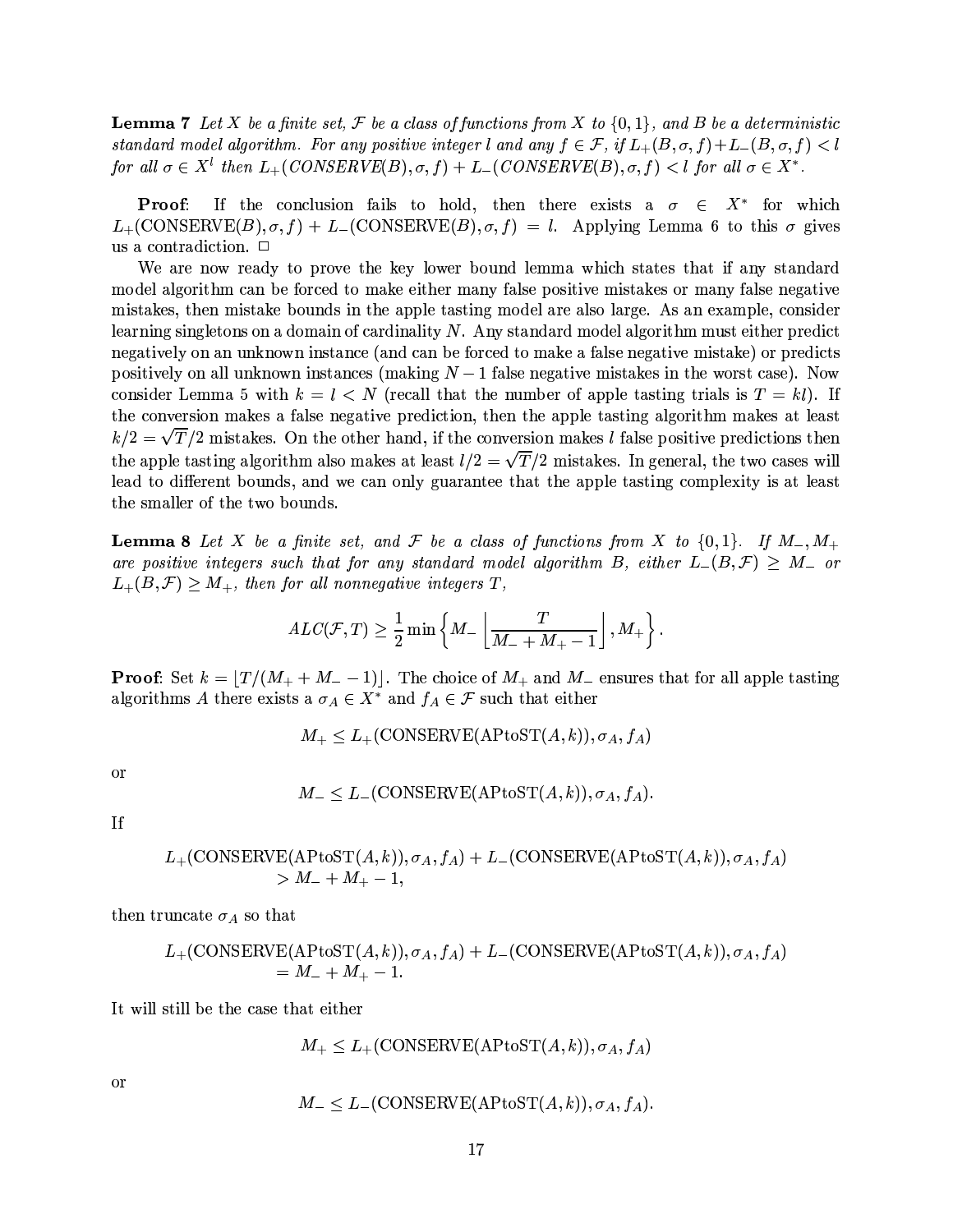By Lemma 6, for each apple tasting algorithm there is a  $\sigma'_A$  of length at most  $M_+ + M_- - 1$  such that either

$$
M_+ \le L_+(\text{APtoST}(A,k), \sigma'_A, f_A)
$$

**or** 

$$
M_- \le L_- (\text{APtoST}(A, k), \sigma'_A, f_A).
$$

Applying Lemma 5 (recall that  $T \ge k(M_{+} + M_{-} - 1)$ ) shows that for each algorithm A, either  $M_+ \leq 2AL(A, \mathcal{F}, T)$  or  $kM_- \leq 2AL(A, \mathcal{F}, T)$ . Because this holds for every apple tasting algorithm  $A,$ 

$$
\frac{1}{2}\min(M_+, kM_-) \leq \inf_A \mathrm{AL}(A, \mathcal{F}, T) = \mathrm{ALC}(\mathcal{F}, T)
$$

as desired.  $\square$ 

It turns out that with a little bit of work the lower bound of Lemma 8 can be into the  $\sqrt{M_T}$ form appearing in our upper bounds. When  $T$  is very large or very small, simple arguments lead to lower bounds for the first and third phases. These results are combined in the following theorem that gives a generic apple tasting lower bound in a form matching our upper bounds.

**Theorem 9** Let X be a finite set, F be a class of functions from X to  $\{0,1\}$ , and  $M_-, M_+$  be nonnegative integers such that for any standard model algorithm B, either  $L_{-}(B,\mathcal{F}) \geq M_{-}$  or  $L_+(B,\mathcal{F}) \geq M_+$ . If  $T \leq \min\{M_+,M_-\}\$  then

$$
ALC(\mathcal{F}, T) \ge T/2. \tag{5}
$$

If  $T > min\{M_+, M_-\}\$  then

$$
ALC(\mathcal{F},T) \ge \frac{1}{2} \min \left\{ \frac{1}{2} \sqrt{M_{-}T}, M_{+} \right\}.
$$
 (6)

**Proof:** If either  $M_+$  or  $M_-$  is zero, then the theorem holds trivially. For the remainder of the proof we assume that both  $M_+$  and  $M_-$  are positive. If  $T \n\t\leq \min\{M_+, M_-\}$  then by Lemma 6, for every standard model algorithm B there is a sequence  $\sigma_B$  of length T and  $f_B \in \mathcal{F}$  causing B to make T mistakes. In particular, for every apple tasting algorithm A, there is a sequence  $\sigma_A$  of length T and function  $f_A \in \mathcal{F}$  where the standard model algorithm APtoST $(A, 1)$  makes T mistakes. Therefore, by Lemma 5, for every apple tasting algorithm A we have  $AL(A, \mathcal{F}, T)$  is at least  $T/2$ . giving  $ALC(\mathcal{F}, T) \geq T/2$ .

We now use a case analysis (and the precondition  $T \ge \min\{M_+, M_-\}\)$  to show (6). By the above reasoning.

$$
ALC(\mathcal{F},T) \ge \frac{1}{2} \min\{M_+, M_-\}.
$$
\n<sup>(7)</sup>

For the first case we assume that  $T \le 4M_{-}$ , so that  $\frac{1}{2}\sqrt{M_{-}T} \le M_{-}$  and Inequality 7 implies

$$
ALC(\mathcal{F}, T) \ge \frac{1}{2} \min\{\frac{1}{2}\sqrt{M_{-}T}, M_{+}\}
$$

For the second case we assume that  $M_{-T} > (M_{-} + M_{+})^2$  so

$$
\frac{M_{-}T}{M_{-}+M_{+}-1}-M_{-}>M_{+}
$$

and Lemma 8 gives  $\text{ALC}(\mathcal{F}, T) \geq \frac{1}{2}M_+ \geq \frac{1}{2} \min\{\frac{1}{2}\sqrt{M_-T}, M_+\}.$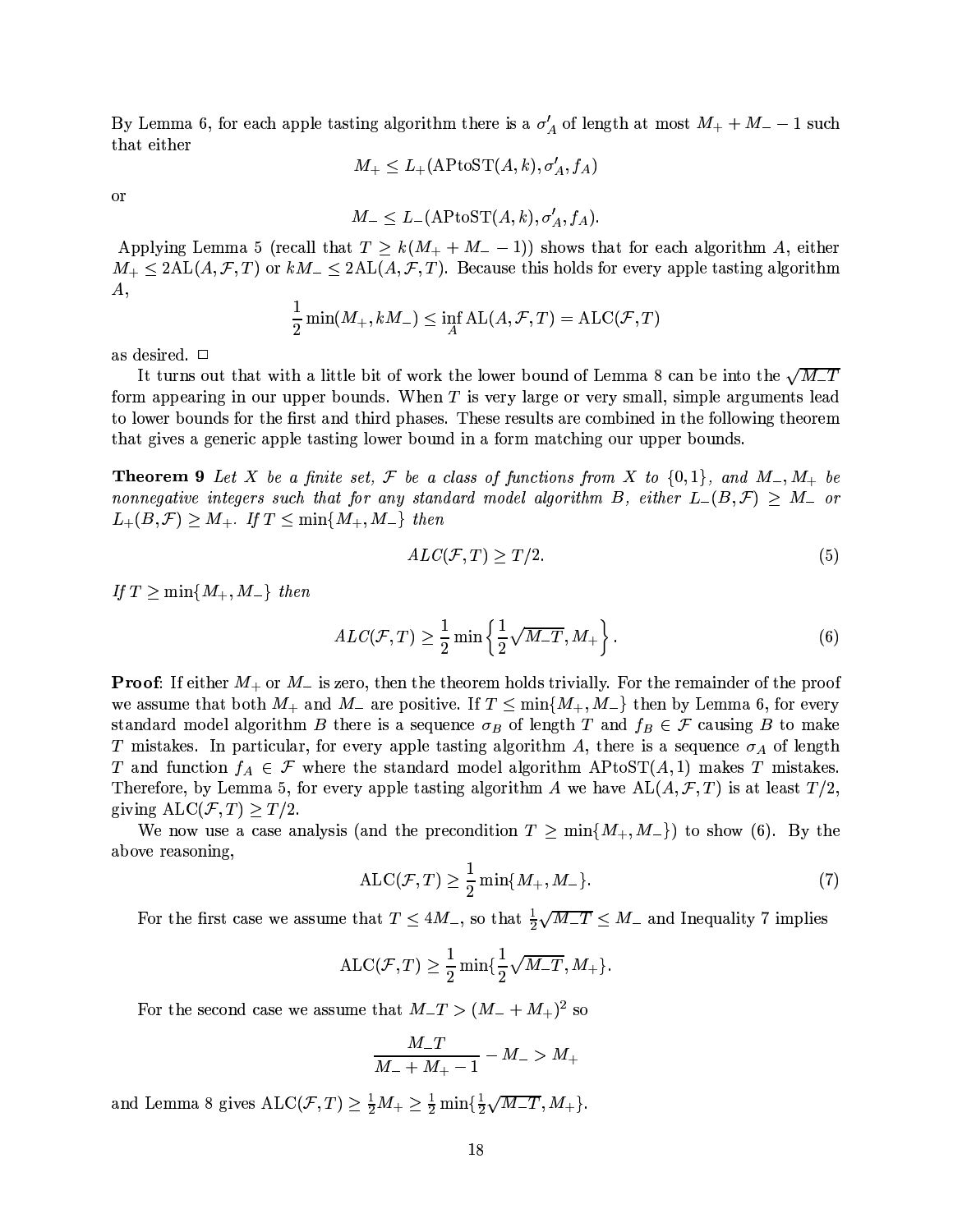For the final case, assume  $T > 4M_{-}$  and  $\sqrt{M_{-}T} - M_{-} \leq M_{+}$ . Set  $b = \lceil \sqrt{M_{-}T} - M_{-} \rceil$  and apply Lemma 8 (with  $M_+$  set to b) to obtain

$$
ALC(\mathcal{F},T) \ge \frac{1}{2} \min \left\{ M_- \left\lfloor \frac{T}{M_- + b - 1} \right\rfloor, b \right\}.
$$

Working on the first term of the min,

$$
M_{-}\left\lfloor \frac{T}{M_{-}+b-1} \right\rfloor \ge \frac{M_{-}T}{M_{-}+b-1} - M_{-} \ge \sqrt{M_{-}T} - M_{-}.
$$

Therefore, using  $T > 4M_-,$ 

$$
\mathrm{ALC}(\mathcal{F},T) \geq \frac{1}{2}(\sqrt{M_{-}T}-M_{-}) \geq \frac{1}{4}\sqrt{M_{-}T} \geq \frac{1}{2}\min\{\frac{1}{2}\sqrt{M_{-}T},M_{+}\}.
$$

This completes the proof.  $\Box$ 

The following relationship between apple tasting and one-sided learning follows immediately from Corollary 2 and Theorem 9. Recall that  $L^0_+(\mathcal{F})$  is the minimum  $L_+(A,\mathcal{F})$  over those algorithms A with  $L_-(A,\mathcal{F})=0$ .

**Theorem 10** Choose a finite set X, and a set F of  $\{0,1\}$ -valued functions defined on X. Then for all  $T$ ,

$$
\frac{1}{2}\min{\lbrace \sqrt{T}/2, L^0_+(\mathcal{F}) \rbrace} \leq ALC(\mathcal{F},T) \leq L^0_+(\mathcal{F}).
$$

We next show that if one is willing to accept a constant factor worsening of the bound, then (in all non-trivial cases) any apple tasting algorithm can be replaced with one obtained from a deterministic standard-model algorithm by means of our standard conversion. Details are given in Theorem 12. This result helps us to answer one of the questions motivating this research. It tells us that in some sense we don't have to worry about the apple tasting model when devising learning algorithms for specific tasks. If we have an adequate collection of standard model algorithms then these will suffice for apple tasting as well, provided we are willing to accept a constant factor worsening of the bounds over the best possible. In more detail, suppose we manage to come up with a toolbox of standard model algorithms that come within a constant factor of any achievable bounds (that is, there is a constant  $c$  such that for any standard model algorithm  $B$  there exists an algorithm B' in the toolbox such that  $L_+(B',\mathcal{F}) \leq cL_+(B,\mathcal{F})$  and  $L_-(B',\mathcal{F}) \leq cL_-(B,\mathcal{F})$ . Then there exists a constant  $c'$  such that, for any achievable apple tasting bound, one gets an apple tasting algorithm with a performance guarantee of c' times the bound by applying our standard conversion to the appropriate algorithm from this toolbox.

We start with the following preliminary theorem.

**Theorem 11** Let X be a finite set and F be a class of functions from X to  $\{0,1\}$  with  $|\mathcal{F}| \geq 2$ . Let A be any apple tasting algorithm and T be any integer such that  $AL(A, \mathcal{F}, T) < T/2$ . If  $k = |T| |2AL(A, \mathcal{F}, T) + 1| | then$ 

$$
L_{+}(CONSERVE(APtoST(A,k)),\mathcal{F}) \leq 2AL(A,\mathcal{F},T)
$$

and

$$
L_{-}(CONSERVE(APtoST(A,k)),\mathcal{F})\leq \frac{12AL(A,\mathcal{F},T)^{2}}{T}.
$$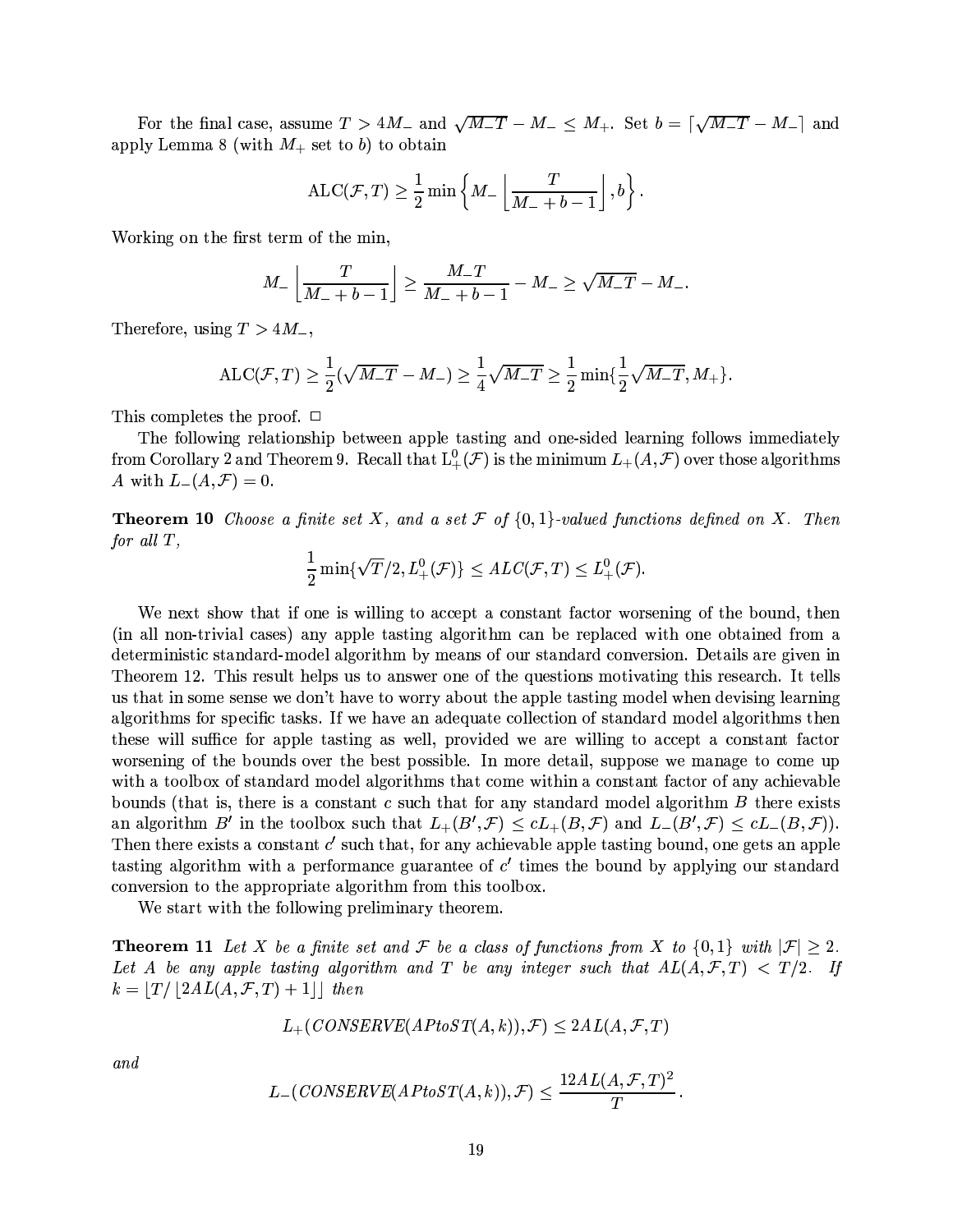**Proof:** Let  $l = |2AL(A, F, T) + 1|$ . Note that l is the least integer strictly greater than  $2AL(A, \mathcal{F}, T)$ . Thus  $T \geq l$ , implying  $k \geq 1$ . Note also that our assumption regarding T trivially implies  $T \geq 1$ , and that our definitions of k and l imply  $kl \leq T$ .

Because  $kl \leq T$ , Lemma 5 implies that for any  $\sigma \in X^l$  and  $f \in \mathcal{F}$  we have

$$
L_{+}(\mathrm{APtoST}(A,k),\sigma,f)+kL_{-}(\mathrm{APtoST}(A,k),\sigma,f)\leq 2\mathrm{AL}(A,\mathcal{F},T)
$$

implying

$$
L_{+}(\mathrm{APtoST}(A,k),\sigma,f)+L_{-}(\mathrm{APtoST}(A,k),\sigma,f)\leq 2AL(A,\mathcal{F},T)
$$

Thus Lemma 7 implies that

$$
L_{+}(\text{CONSERVE}(\text{APtoST}(A, k)), \mathcal{F}) + L_{-}(\text{CONSERVE}(\text{APtoST}(A, k)), \mathcal{F}) \leq 2AL(A, \mathcal{F}, T) < l.
$$

This gives the first inequality of the theorem. It also implies that

$$
L_{-}(\text{CONSERVE}(\text{APtoST}(A,k)), \mathcal{F}) \leq 2\text{AL}(A, \mathcal{F}, T).
$$

We prove the second inequality by considering two cases. If  $T < 2l$  then  $T \leq 4AL(A, \mathcal{F}, T) + 1$ , and we have

$$
L_{-}(\text{CONSERVE}(\text{APtoST}(A, k))) \leq 2\text{AL}(A, \mathcal{F}, T)
$$
  

$$
\leq 2\text{AL}(A, \mathcal{F}, T)(4\text{AL}(A, \mathcal{F}, T) + 1)/T
$$
  

$$
\leq 12\text{AL}(A, \mathcal{F}, T)^{2}/T.
$$

(Here we use the fact that  $AL(A, \mathcal{F}, T) \geq 1/2$  when  $|\mathcal{F}| \geq 2$  and  $T \geq 1$ .)

For the second case,  $T \geq 2l$ . Thus

$$
k = \left\lfloor \frac{T}{l} \right\rfloor \geq \frac{2}{3} \frac{T}{2 {\rm AL}(A,F,T) + 1} \geq \frac{T}{6 {\rm AL}(A,F,T)}
$$

where the last inequality uses the fact that  $AL(A, \mathcal{F}, T) \geq 1/2$ . Recall from the proof of the first inequality that CONSERVE(APtoST(A, k)) makes strictly fewer than l mistakes. Thus Lemma 6 implies that for any  $\sigma \in X^*$  and  $f \in \mathcal{F}$  there is a  $\sigma'$  of length at most l such that

$$
L_{-}(\mathrm{APtoST}(A,k),\sigma',f)=L_{-}(\mathrm{CONSERVE}(\mathrm{APtoST}(A,k)),\sigma,f).
$$

Applying Lemma 5 yields

$$
kL_{-}(\text{CONSERVE}(\text{APtoST}(A,k)),\sigma,f) = kL_{-}(\text{APtoST}(A,k),\sigma',f) \leq 2AL(A,\mathcal{F},T).
$$

Thus

$$
L_{-}(\text{CONSERVE}(\text{APtoST}(A,k)),\sigma,f) \leq 2\text{AL}(A,\mathcal{F},T)/k \leq 12\text{AL}(A,\mathcal{F},T)^2/T,
$$

as desired.

 $\Box$ 

The following theorem shows that our transformations are very effective. In particular, if we start with an apple tasting algorithm  $A$ , convert it to a standard model algorithm  $B$ , and then convert back into an apple tasting algorithm  $A'$ , the performance of algorithm  $A'$  is at most nine times worse than the performance of algorithm A. The only cases not covered by this theorem are the trivial cases in which the target class contains only one function or the apple tasting algorithm performs no better than random coin flips.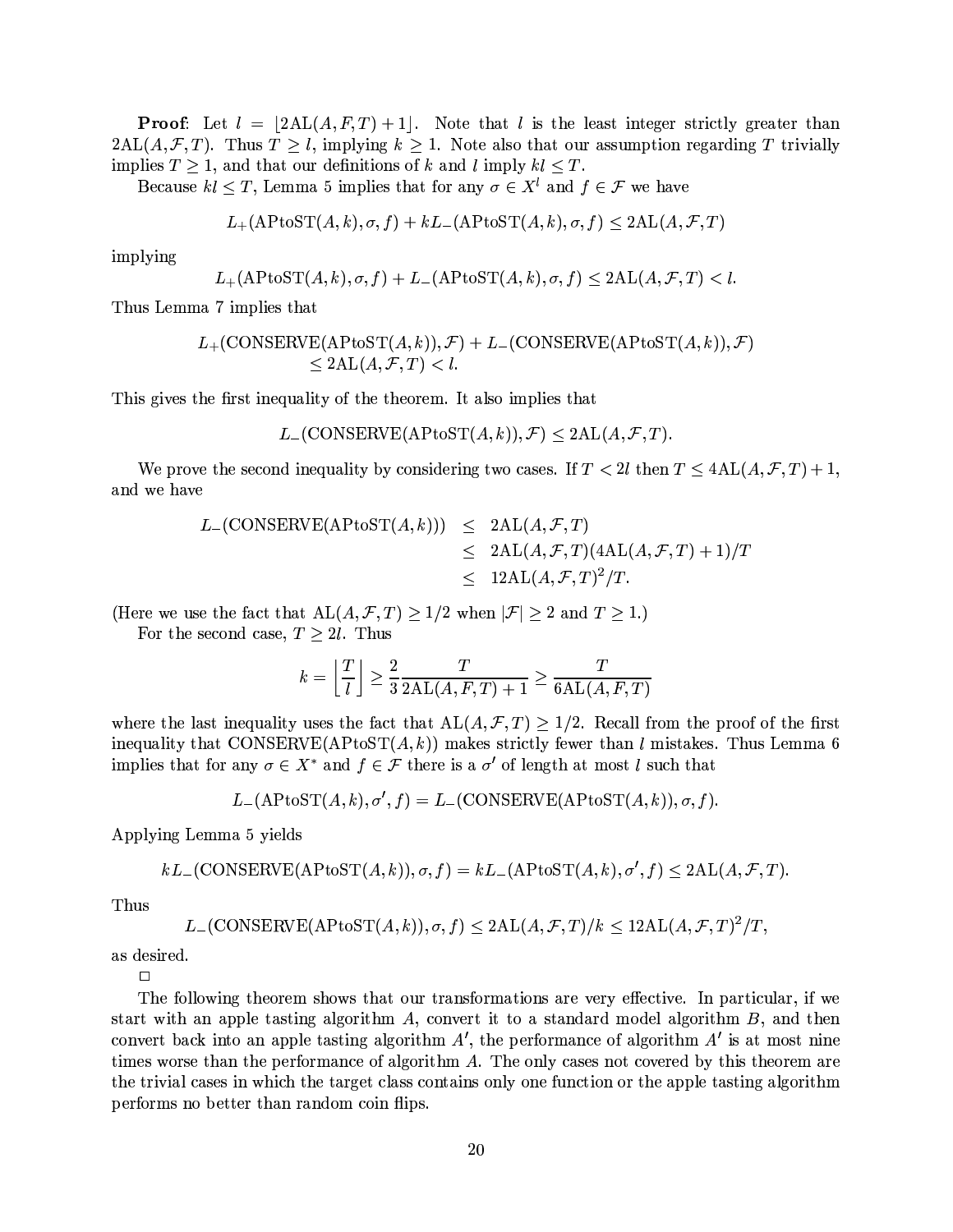**Theorem 12** Let X be a finite set and F be a class of functions from X to  $\{0,1\}$  such that  $|\mathcal{F}| \geq 2$ . Let A be any apple tasting algorithm, T be any positive integer for which  $AL(A, \mathcal{F}, T) < T/2$ , and  $c\geq 1$  be a real-valued constant. Then for any standard model algorithm B such that  $L_+(B,\mathcal{F})\leq$  $2cAL(A, \mathcal{F}, T)$  and  $L_{-}(B, \mathcal{F}) \leq 12cAL(A, \mathcal{F}, T)^{2}/T$ , we have

$$
AL\left(STto AP\left(B,\frac{12cAL(A,\mathcal{F},T)^2}{T},T\right),\mathcal{F},T\right)\leq 9cAL(A,\mathcal{F},T)
$$

# Proof:

A straightforward application of Theorem 1 shows that for any standard model algorithm B with  $L_+(B,\mathcal{F}) \leq 2cAL(A,\mathcal{F},T)$  and  $L_-(B,\mathcal{F}) \leq 12cAL(A,\mathcal{F},T)^2/T$  we have

$$
\mathrm{AL}\left(ST to AP\left(B, \frac{12c\mathrm{AL}(A,\mathcal{F},T)^2}{T}, T\right), \mathcal{F}, T\right) \leq 9c\mathrm{AL}(A,\mathcal{F},T)
$$

 $\Box$ 

The following corollary shows that one can obtain nearly optimal algorithms for the apple tasting setting by transforming standard model algorithms.

**Corollary 13** Let X be a finite set and F be a class of functions from X to  $\{0,1\}$ . Then there is a standard model algorithm  $B$  such that for any positive integer  $T$ , there is a nonnegative integer k such that

 $AL(STtoAP(B,k,T),\mathcal{F},T) \leq 9ALC(\mathcal{F},T).$ 

Applying Theorem 11, if  $k = |T| |2AL(A, \mathcal{F}, T) + 1|$ , the algorithm Proof: CONSERVE(APtoST(A, k)) satisfies the constraints on B of Theorem 12 with  $c = 1$ .  $\Box$ 

### General bounds for apple tasting 4

In this section we derive bounds on  $ALC(\mathcal{F},T)$  that depend only on  $|\mathcal{F}|$  and T. The upper bound bound given in Theorem 14 provides a useful general upper bound on the complexity of learning various natural classes. We also give a lower bound, in Theorem 15 and Corollary 16, showing that our upper bound is within a constant factor of the best possible bound of this form. Let

$$
\mathrm{ALC}(n,T)=\max_{\mathcal{F}:|\mathcal{F}|=n}\mathrm{ALC}(\mathcal{F},T)
$$

denote the best possible such upper bound.

We obtain these results from mistake bounds for standard-model algorithms, via the conversions between apple-tasting and standard model algorithms developed in Section 3. To obtain optimal apple-tasting bounds, we must consider standard-model bounds that distinguish between false positive and false negative mistakes. In the companion paper [HLL] we look at the trade off between false positive and false negative mistakes. There we obtain upper and lower bounds on the total loss of the learner if the loss for each false positive mistake is some arbitrary  $a > 0$ and the loss for each false negative mistake is some arbitrary  $b > 0$ . (Note that the special case  $a = b = 1$  corresponds to the standard mistake bound model). There we also examine how many false positive mistakes must be made if the allowed number of false negative mistakes is constrained (or equivalently, the number of false negative mistakes that must be made if the number of false positive mistakes is constrained), and show that these two generalizations of the standard model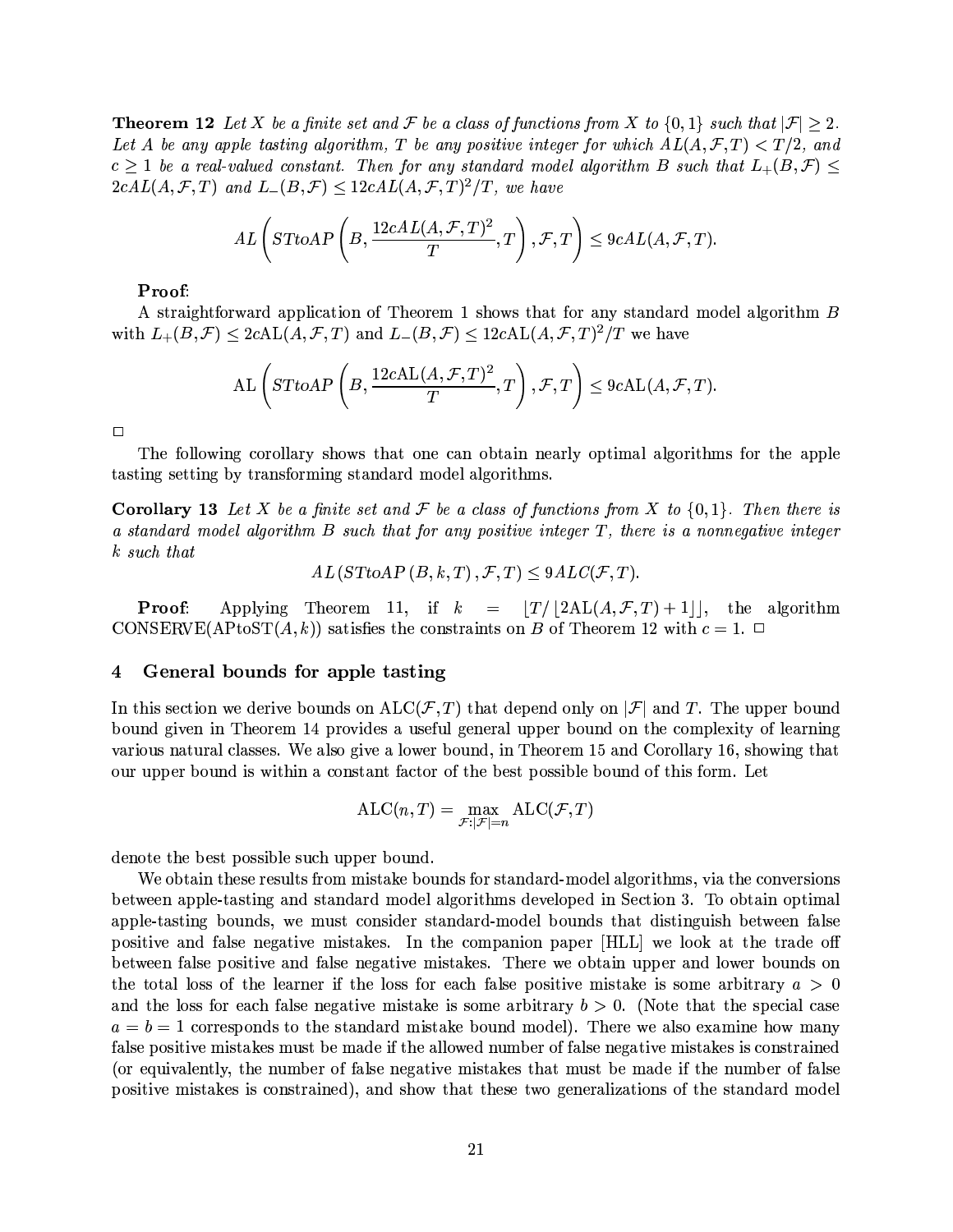are closely related. The main results from the companion paper that we need here are given below in Lemmas 17 and 18.

We next state the main results of this section, Theorems 14 and 15, and Corollary 16, as well as the lemmas we need from the companion paper [HLL]. The remainder of this section presents the proofs of these theorems.

Our upper bound on  $ALC(n,T)$  is given by the following theorem.

**Theorem 14** For  $n \geq 1$ ,

$$
ALC(n,T) \le \min\left\{T/2, 8\sqrt{\frac{T\ln n}{\ln(1+\frac{T}{\ln n})}}, (n-1)\right\}.
$$

The next theorem and its corollary give our lower bound. The lower bound of Corollary 16 matches the upper bound of the Theorem 14 to within a constant factor. The theorem states a slightly stronger result that will be useful for analyzing concrete classes in Section 5.

**Theorem 15** For any set X, and any nonempty, amply splittable set  $\mathcal F$  of functions from X to  $\{0,1\},\$ 

$$
ALC(\mathcal{F},T) \ge \min\left\{\frac{T}{2},\frac{1}{8}\sqrt{\frac{T\ln|\mathcal{F}|}{\ln(1+\frac{T}{\ln|\mathcal{F}|})}},\frac{|\mathcal{F}|-1}{2\sqrt{2}}\right\}.
$$

As it is easy to find amply splittable classes of cardinality n this theorem immediately implies the following corollary.

# Corollary 16

$$
ALC(n,T) \ge \min\left\{\frac{T}{2}, \frac{1}{8}\sqrt{\frac{T\ln n}{\ln(1+\frac{T}{\ln n})}}, \frac{n-1}{2\sqrt{2}}\right\}
$$

The main results of [HLL] that we use are stated in the following two lemmas. These give upper and lower bounds on how well we can trade-off between false positive and false negative mistakes.

**Lemma 17 ([HLL])** Choose a set X and a class F of  $\{0,1\}$ -valued functions defined on X. Let  $n = |\mathcal{F}|$ . For any real  $b \geq 1$  there is a (standard) learning algorithm B for F such that the number  $M_+$  of false positive mistakes made by B, and the number  $M_-$  of false negative mistakes made by B always satisfy

$$
M_+ + bM_- \leq \frac{2b\ln n}{\ln(1+b)}.
$$

**Lemma 18 ([HLL])** Choose a set X and a positive integer n. Choose an amply splittable<sup>3</sup> set F of n functions defined on X. Choose  $b \ge 1$ . Then for any (standard) learning algorithm B for F there exists a sequence  $\sigma$  of elements of X and  $f \in \mathcal{F}$  such that

$$
L_{+}(B,\sigma,f)+bL_{-}(B,\sigma,f)\geq \min\left\{(n-1),\frac{b\ln n}{2\ln(1+b)}\right\}.
$$

The bound of Lemma 17 trivially implies the following which is more useful for our purposes.

<sup>&</sup>lt;sup>3</sup>Recall that a class F is amply splittable if for every subclass  $\mathcal{F}' \subseteq \mathcal{F}$  and every integer  $0 < k < |\mathcal{F}'|$  there is an  $x \in X$  such that  $|\{f \in \mathcal{F}' : f(x) = 0\}| = k$ .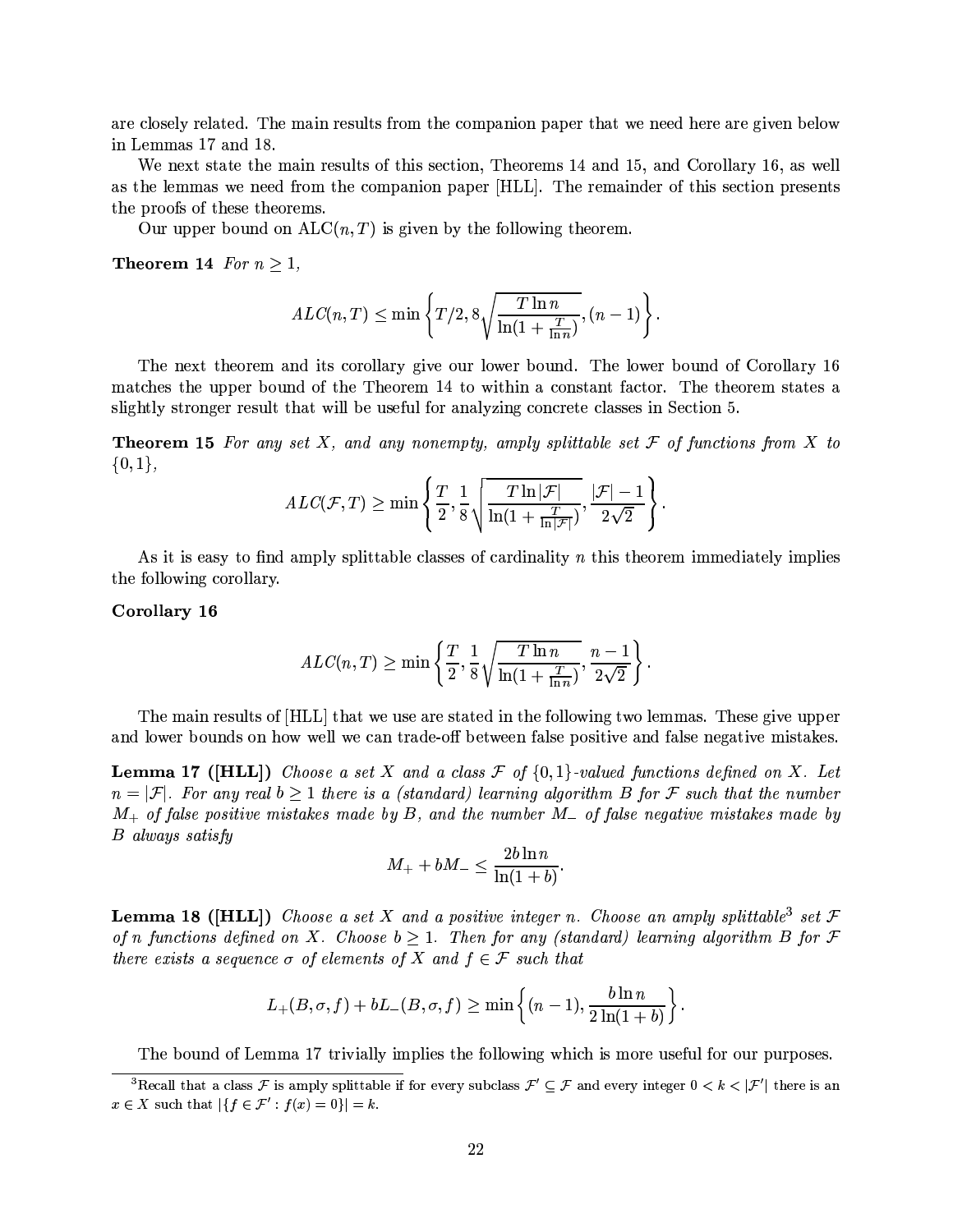**Lemma 19** Choose a set X and a set F of  $\{0,1\}$  valued functions defined on X. Let  $n = |\mathcal{F}|$ . For any  $b \ge 1$  there is a (standard) learning algorithm A for F such that the number  $M_+$  of false positive mistakes made by A, and the number  $M_{-}$  of false negative mistakes made by A always satisfy

$$
M_+ \leq \frac{2b\ln n}{\ln(1+b)}
$$
  

$$
M_- \leq \frac{2\ln n}{\ln(1+b)}.
$$

We now turn to the technical details of applying these lemmas to prove the theorems of this section. We begin with the upper bound on  $ALC(n, T)$ .

We will need the following easily verified lemma.

**Lemma 20** For all  $x \geq 0$ ,

$$
\ln(1+\sqrt{x}) \ge \frac{\ln(1+x)}{2}.
$$

Now we are ready to for the proof of the upper bound theorem.

**Proof of Theorem 14:** The  $T/2$  bound is achieved by the algorithm which predicts randomly. The  $n-1$  bound is achieved by the algorithm which predicts 1 on  $x_t$  whenever there is an  $f \in \mathcal{F}$ such that  $f(x_t) = 1$  and f is consistent with the previous examples. If  $T < (e-1) \ln n$  then

$$
8\sqrt{\frac{T\ln n}{\ln(1+\frac{T}{\ln n})}} \ge (8/\sqrt{e-1})T \ge T/2,
$$

so we assume hereafter that  $T \ge (e - 1) \ln n$ .

Choose any function class F for which  $|\mathcal{F}| = n$ . Combining Corollary 2 and Lemma 19, for all  $b\geq 1,$ 

$$
ALC(\mathcal{F}, T) \le \frac{2b \ln n}{\ln(1+b)} + 2\sqrt{\frac{2T \ln n}{\ln(1+b)}}
$$

Suppose

$$
b = \sqrt{\frac{T}{\ln n} \ln \left( 1 + \frac{T}{\ln n} \right)}.
$$

As  $T \ge (e-1) \ln n, b \ge 1$ , and therefore

$$
ALC(\mathcal{F},T) \leq \frac{2\sqrt{(T \ln n) \ln\left(1 + \frac{T}{\ln n}\right)}}{\ln(1 + \sqrt{\frac{T}{\ln n} \ln\left(1 + \frac{T}{\ln n}\right)})} + 2\sqrt{\frac{2T \ln n}{\ln(1 + \sqrt{\frac{T}{\ln n} \ln\left(1 + \frac{T}{\ln n}\right)})}}
$$
  

$$
\leq \frac{2\sqrt{(T \ln n) \ln\left(1 + \frac{T}{\ln n}\right)}}{\ln(1 + \sqrt{\frac{T}{\ln n}})} + 2\sqrt{\frac{2T \ln n}{\ln(1 + \sqrt{\frac{T}{\ln n}})}}
$$
  

$$
\leq \frac{4\sqrt{(T \ln n) \ln\left(1 + \frac{T}{\ln n}\right)}}{\ln(1 + \frac{T}{\ln n})} + 4\sqrt{\frac{T \ln n}{\ln\left(1 + \frac{T}{\ln n}\right)}}
$$
 (Lemma 20)  

$$
= 8\sqrt{\frac{T \ln n}{\ln\left(1 + \frac{T}{\ln n}\right)}}.
$$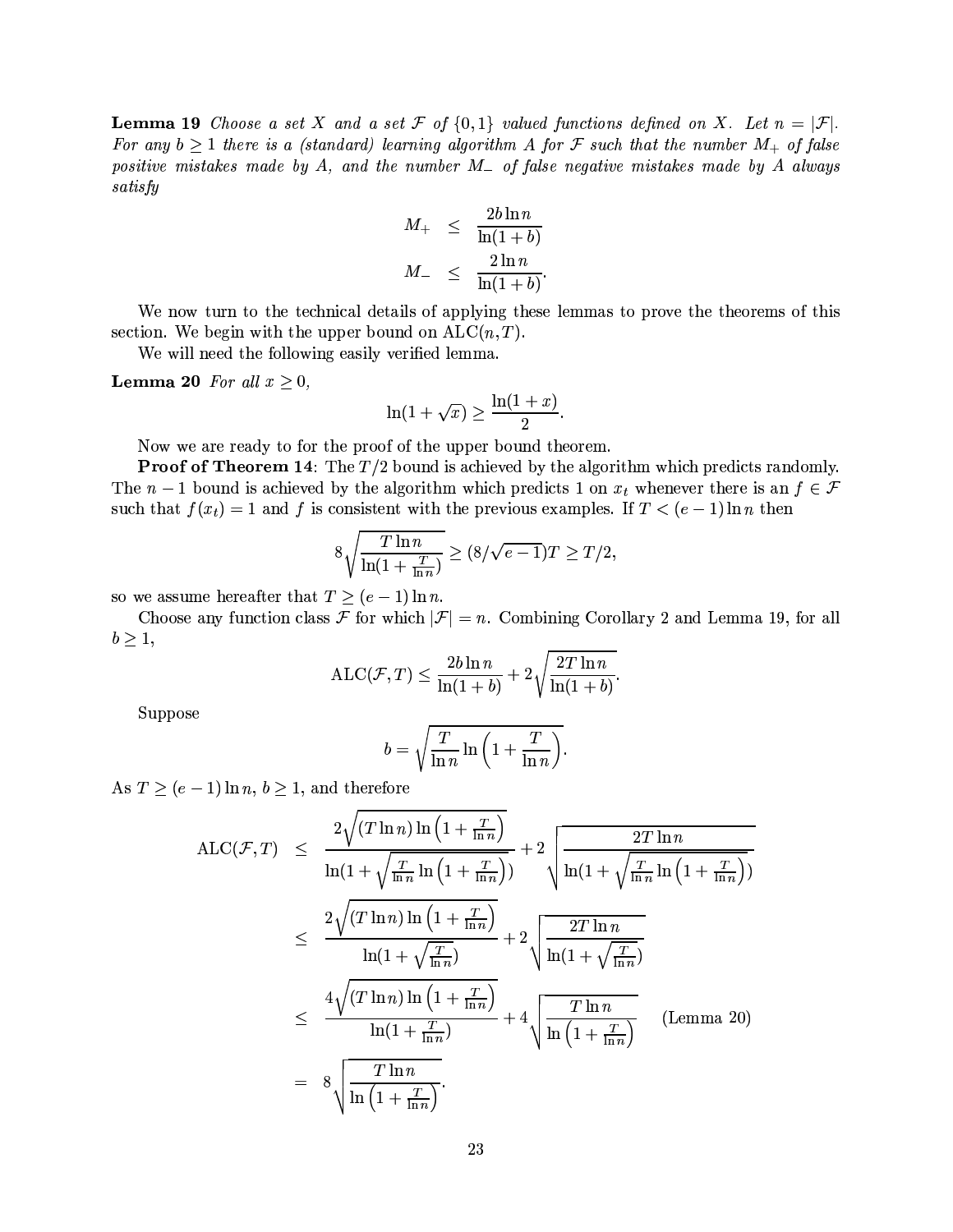Since  $\mathcal F$  was chosen arbitrarily, this completes the proof.  $\Box$ 

 $\boldsymbol{o}$ 

Next, we turn to the proof of the lower bound. We will make use of the following lemma, which is a direct consequence of Lemma 18.

**Lemma 21** Choose a set X and a positive integer n. Choose an amply splittable set  $\mathcal F$  of n functions defined on X. Choose  $b \geq 1$  for which  $\frac{b \ln n}{2 \ln(1+b)} \leq n-1$ . Then for any (standard) learning algorithm B for F there exists a sequence  $\sigma$  of elements of X and  $f \in \mathcal{F}$  such that

$$
\begin{array}{rcl} L_+(B,\sigma,f) & \geq & \frac{b\ln n}{4\ln(1+b)} \\ r & L_-(B,\sigma,f) & \geq & \frac{\ln n}{4\ln(1+b)} \end{array}
$$

We will also use the following.

**Lemma 22 ([HLL])** Choose a set X and a positive integer n. Choose an amply splittable set F of n functions defined on X. Then for any (standard) learning algorithm B for  $\mathcal F$  there exists a sequence  $\sigma$  of elements of X and  $f \in \mathcal{F}$  such that  $L_+(B,\sigma,f) \geq (n-1)$  or  $L_-(B,\sigma,f) \geq 1$ .

In addition, we will use of a couple of technical lemmas, whose proofs are omitted.

**Lemma 23** If  $f : [1, \infty) \rightarrow \mathbf{R}$  is defined by

$$
f(x) = \frac{x}{\ln(1+x)},
$$

then f is increasing over its domain.

**Lemma 24** For all  $x \geq 2$ ,

$$
x^2 \ge 1 + \frac{2(x-1)^2}{\ln x}
$$

Now we are ready to give the proof of the lower bound theorem.

**Proof of Theorem 15:** Choose X and F as in the statement of the theorem. Let  $n = |\mathcal{F}|$ . If  $n = 1$ , the minimum is trivially 0. Assume  $n \geq 2$ .

We will show that, for each  $T$ , one of the terms of the minimum above is a lower bound on  $ALC(|\mathcal{F}|, T)$ . This will establish the theorem. We will divide our analysis into cases, based on the relative size of  $T$  and  $n$ .

**Case 1** ( $T \n\t\leq \log_2 n$ ): The proof of this case uses techniques from [Lit89,LW94]. Let  $\mathcal{F}'$  be a subclass of F of size  $2^T \le n$ . Let A be an apple tasting algorithm for F.

Construct a sequence  $x_1, ..., x_T$  of elements of X and  $\rho_1, ..., \rho_T \in \{0, 1\}$  recursively as follows. Let  $\mathcal{F}'_t = \{f \in \mathcal{F}' : f(x_i) = \rho_i \text{ for } i = 1, \ldots, t-1\}$  Let  $x_1$  be such that

$$
|\{f \in \mathcal{F}' : f(x_1) = 0\}| = |\{f \in \mathcal{F}' : f(x_1) = 1\}| = 2^{T-1}.
$$

Let  $\rho_1$  be such that the probability that A predicts  $1 - \rho_1$  on the first trial is at least  $1/2$ .

On trial t, choose  $x_t$  such that

$$
|\{f \in \mathcal{F}'_t : f(x_t) = 0\}| = |\{f \in \mathcal{F}'_t : f(x_t) = 1\}| = 2^{T-t}
$$

By the ample splittability of F', it is easily verified by induction that this is possible. Choose  $\rho_t$ such that the probability over all of  $A$ 's randomization on all trials, that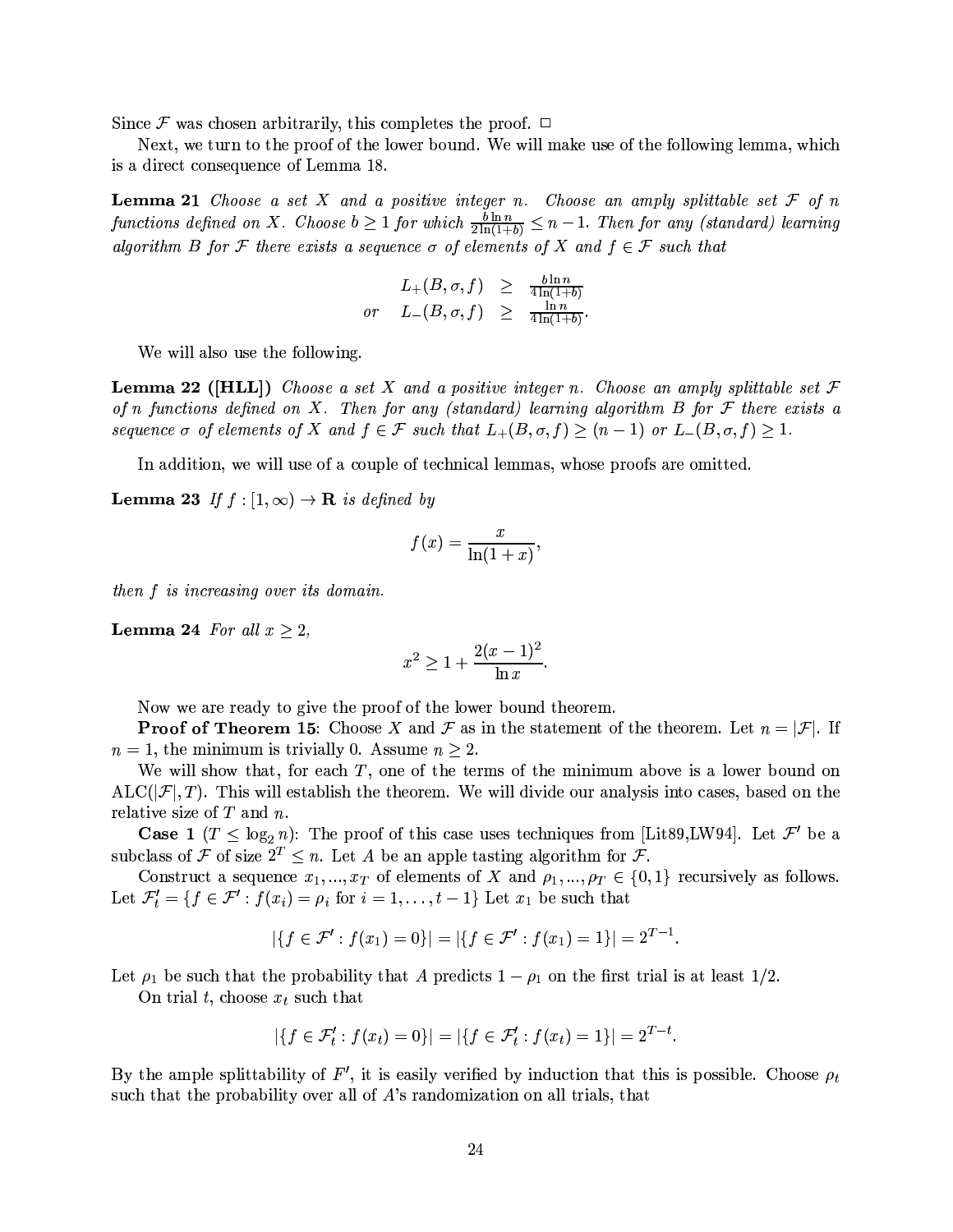if the first  $t-1$  trials of some fixed sequence have  $(x_1, \rho_1), ..., (x_{t-1}, \rho_{t-1})$ then A predicts  $1 - \rho_t$  if given  $x_t$  on the the trial

is at least  $1/2$ . Notice that the above probability does not depend on future trials. We have that  $|\mathcal{F}'_{T+1}| = 1$ , and therefore, there is a function f in  $\mathcal{F}'$  for which  $f(x_t) = \rho_t$  for all  $t \leq T$ . By construction, the expected number of mistakes made by A on  $(x_1, \rho_1), ..., (x_T, \rho_T)$  is at least  $T/2$ , and therefore,

$$
ALC(\mathcal{F},T) \geq T/2
$$

**Case 2** ( $T \ge 2(n-1)^2$ ): Combining Theorem 9 and Lemma 22, we have

$$
\begin{array}{rcl} \mathrm{ALC}(\mathcal{F},T) & \geq & \frac{1}{2} \min \left\{ \frac{1}{2} \sqrt{T}, n-1 \right\} \\ & \geq & \frac{n-1}{2\sqrt{2}}. \end{array}
$$

**Case 3** ( $\log_2 n \le T \le 2(n-1)^2$ ): Let

$$
b = \sqrt{\frac{T}{\ln n} \ln \left( 1 + \frac{T}{\ln n} \right)}.
$$

Since  $T \geq \log_2 n$ , we have that  $b \geq 1$ . Furthermore,

$$
b = \sqrt{\frac{T}{\ln n} \ln \left( 1 + \frac{T}{\ln n} \right)}
$$
  
\n
$$
\leq \sqrt{\frac{2(n-1)^2}{\ln n} \ln \left( 1 + \frac{2(n-1)^2}{\ln n} \right)}
$$
 (since  $T \leq 2(n-1)^2$ )  
\n
$$
= 2(n-1)\sqrt{\frac{\ln \left( 1 + \frac{2(n-1)^2}{\ln n} \right)}{2 \ln n}}
$$
  
\n
$$
\leq 2(n-1),
$$

by Lemma 24. Thus

$$
\frac{b\ln n}{2\ln(1+b)} \leq \frac{(n-1)\ln n}{\ln(1+2(n-1))}
$$
 (Lemma 23)  

$$
\leq n-1.
$$

Applying Theorem 9 and Lemma 21, this implies

$$
ALC(\mathcal{F}, T) \ge \frac{1}{2} \min \left\{ \frac{1}{4} \sqrt{\frac{T \ln n}{\ln(1+b)}}, \frac{b \ln n}{4 \ln(1+b)} \right\}.
$$
 (8)

We have

$$
\frac{b \ln n}{\ln(1+b)} = \frac{\sqrt{\frac{T}{\ln n} \ln \left(1 + \frac{T}{\ln n}\right)} \ln n}{\ln \left(1 + \sqrt{\frac{T}{\ln n} \ln \left(1 + \frac{T}{\ln n}\right)}\right)}
$$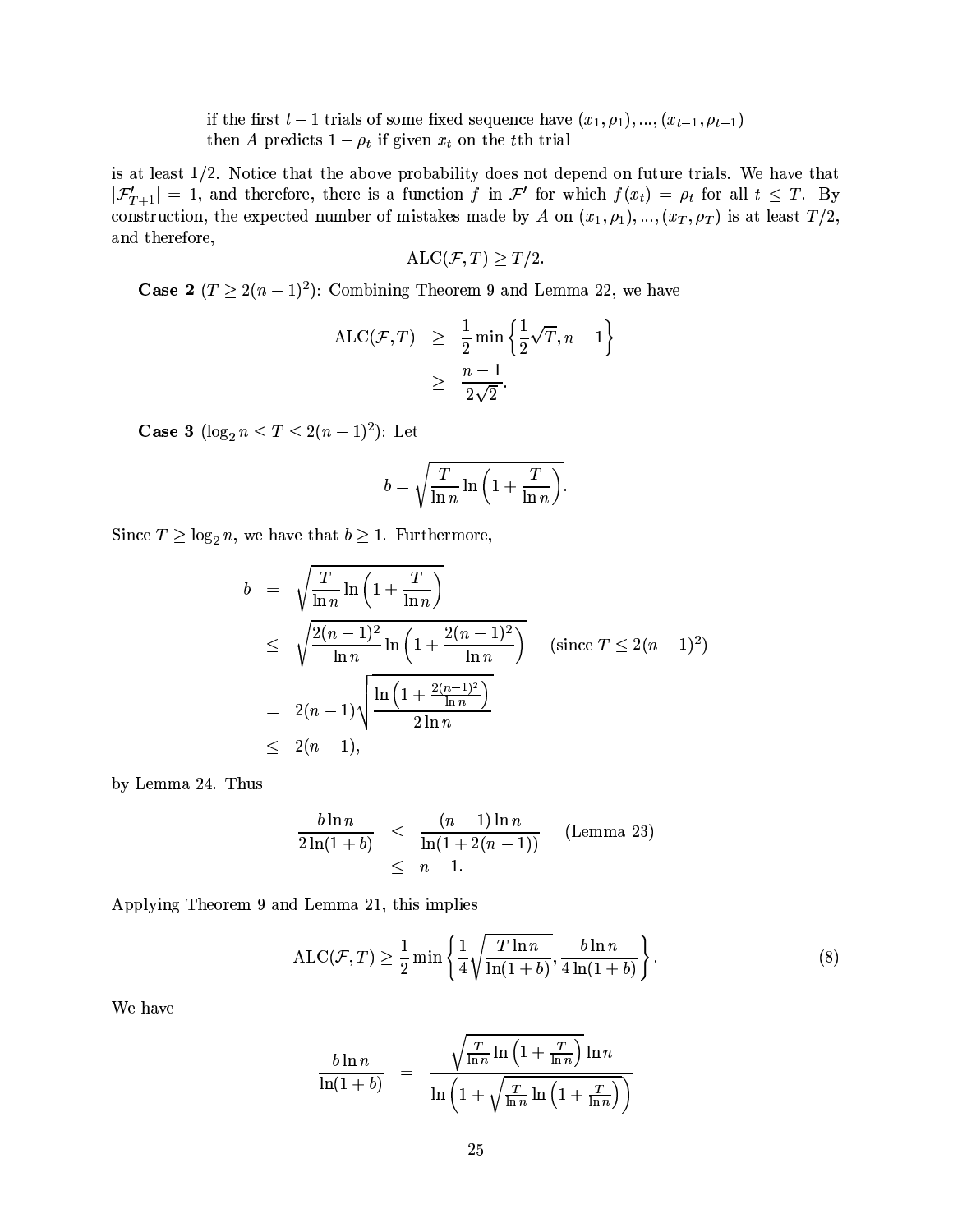$$
\geq \frac{\sqrt{\frac{T}{\ln n} \ln \left(1 + \frac{T}{\ln n}\right)} \ln n}{\ln \left(1 + \frac{T}{\ln n}\right)}
$$

$$
= \sqrt{\frac{T \ln n}{\ln \left(1 + \frac{T}{\ln n}\right)}}
$$

and

$$
\sqrt{\frac{T \ln n}{\ln(1+b)}} = \sqrt{\frac{T \ln n}{\ln(1 + \sqrt{\frac{T}{\ln n} \ln(1 + \frac{T}{\ln n})})}} \ge \sqrt{\frac{T \ln n}{\ln(1 + \frac{T}{\ln n})}}.
$$

Plugging into (8), in this case  $(\log_2 n \le T \le 2(n-1)^2)$ 

$$
ALC(\mathcal{F}, T) \ge \frac{1}{8} \sqrt{\frac{T \ln n}{\ln(1 + \frac{T}{\ln n})}}
$$

This completes the proof.  $\Box$ 

Theorem 14 and Corollary 16 give us upper and lower bounds on the apple tasting learning complexity of class  $\mathcal F$  in terms of the cardinality of  $\mathcal F$ . In the next section we apply these results (along with the bounds of Section 3 to a number of natural concept classes).

# Applications 5

The previous sections have presented ways to bound the apple tasting learning complexity of an arbitrary class  $\mathcal F$  in terms of the numbers of false positive and false negative mistakes made by standard model algorithms for  $\mathcal F$  or the cardinality of  $\mathcal F$ . In this section we use these results to obtain reasonable bounds on the apple tasting learning complexity of several natural concept classes, including:

- The class  $DIS_n$  of disjunctions of literals defined on n boolean variables.
- The class  $MDIS_{k,n}$  of monotone disjunctions of k of n boolean variables.
- The class  $\text{CON}_n$  of conjunctions of literals (possibly negated) defined on n boolean variables,
- The class  $MCON_n$  of monotone conjunctions of variables defined on n boolean variables,
- The class  $MCON_{k,n}$  of monotone conjunctions of k of n boolean variables.
- The class  $SVAR_n = \{f_i : i \leq n\}$  (single variable concepts) of functions of n boolean variables defined by  $f_i(\vec{x}) = x_i$ ,
- The class SMALL<sub>k,n</sub> of all functions f from  $\{1, ..., n\}$  to  $\{0, 1\}$  such that  $|f^{-1}(1)| = k$ ,
- The class INSEG<sub>n</sub> of indicator functions for initial segments of  $\{1, ..., n\}$ , i.e.,  $\{\{1, ..., k\} : 1 \leq$  $k\leq n$ .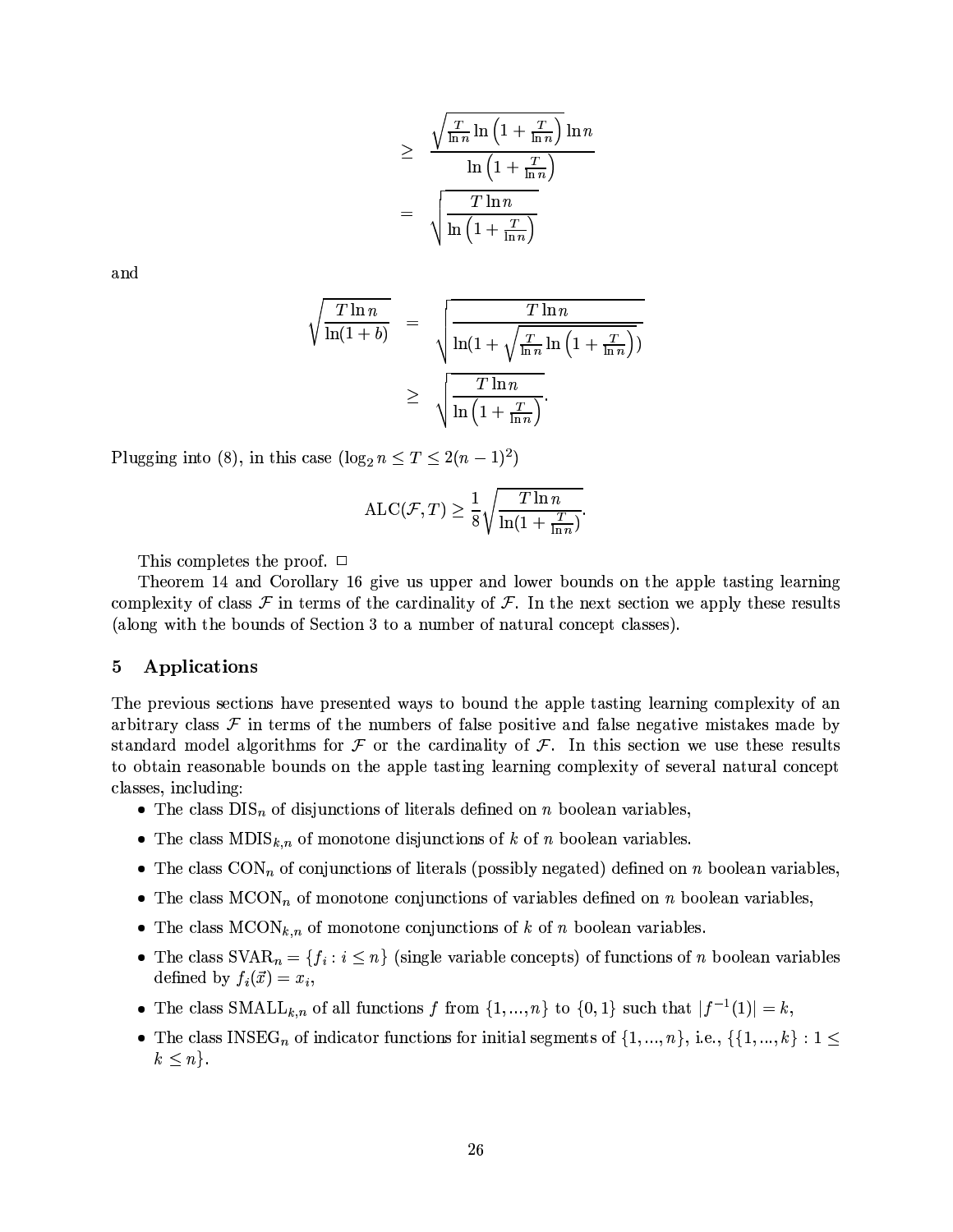The class of disjunctions includes the empty formula which is always false, and non-monotone disjunctions can contain both a literal and its negation (making the formula always true). Similarly, the empty conjunction is always true and a conjunction containing both a literal and its negation is always false. Our results for these classes are summarized in Table 1.

In this section we first determine  $L^0_+(\mathcal{F})$  (the number of false positive mistakes that can be forced on any standard model algorithm for  $\mathcal F$  which never makes a false negative mistake) for each of these classes so we can apply Theorem 10. We then show upper bounds (Theorem 30) on the apple tasting learning complexity of these classes. The final part of this section is devoted to obtaining lower bounds on the apple tasting complexity of the various classes.

The following lemma states trivial upper bounds on  $L^0_+(\mathcal{F})$  for any class.

**Lemma 25** For any finite concept class  $F$  over a finite domain  $X$ ,

$$
L^0_+(\mathcal{F})\leq |\mathcal{F}|-1
$$

Also,

$$
L_+^0(\mathcal{F}) \le \max\{|f^{-1}(0)| : f \in \mathcal{F}\}\
$$

**Proof:** The first inequality follows from the fact that each mistake eliminates at least one function from the consistent functions and the second from the fact that each mistake reduces by at least 1 the number of points of the domain at which a false negative mistake can be made. This number is initially bounded by the number of points at which the hidden (target) function is 0.  $\Box$ 

We now determine  $L^0_+(\mathcal{F})$  for the all of the classes  $\mathcal F$  defined above.

# Theorem 26

$$
L^0_+(DIS_n) = n+1 \tag{9}
$$

$$
L^0_+(MDIS_{k,n}) = n-k \tag{10}
$$

$$
L^0_+(MCON_n) = 2^n - 1 \tag{11}
$$

$$
L^0_+(CON_n) = 2^n \tag{12}
$$

$$
L^0_+(MCON_{k,n}) = {n \choose k} - 1 \tag{13}
$$

$$
L^0_+(SMALL_{k,n}) = n-k \tag{14}
$$

$$
L^0_+(INSEG_n) = n-1 \tag{15}
$$

$$
L^0_+(SVAR_n) = n-1 \tag{16}
$$

**Proof:** First note that any algorithm which never makes a false negative mistake must predict 1 whenever some concept (which has not been contradicted by previous examples) in  $\mathcal F$  maps the current  $x \in X$  to 1. Of course, if every  $f \in \mathcal{F}$  which is consistent with the sample maps x to 0, every sensible algorithm will predict zero. These two properties define a standard model algorithm for each of our classes which makes the fewest possible false positive mistakes of those algorithms making no false negative mistakes. We now analyze this algorithm for each of our classes.

Except for (9) and (10), Lemma 25 implies that  $L^0_+$  is in each case at most the stated value; with these exceptions, it remains only to demonstrate corresponding lower bounds.

For (9), we bound  $L^0_+$  above by observing that the first false positive mistake eliminates n literals as candidates for inclusion in the hidden disjunction, and each subsequent false positive eliminates at least one additional literal. The upper bound of (10) is proved similarly.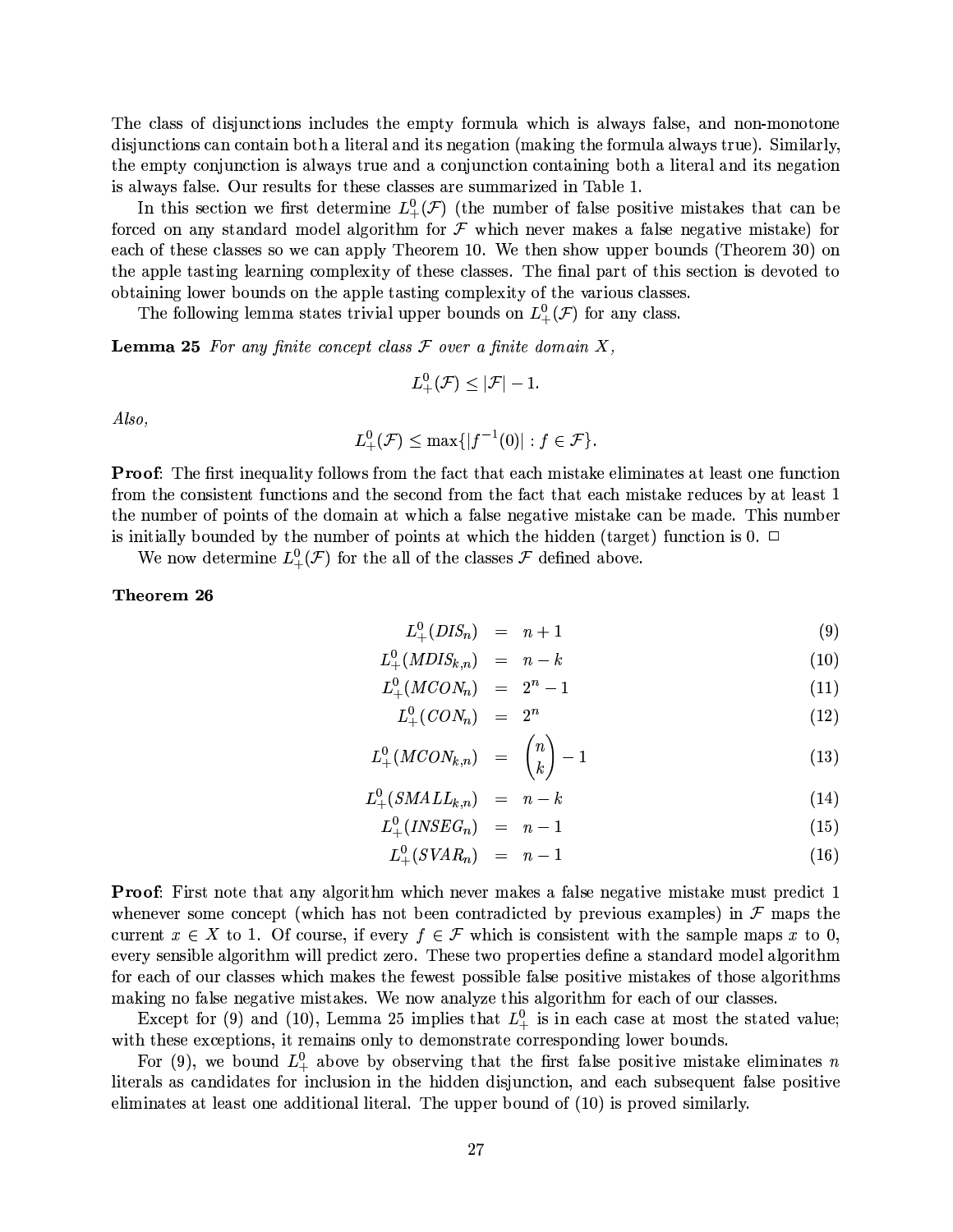For the lower bound for  $(9)$ , consider the following sequence of examples.

$$
\vec{x}_t \quad \rho_t \quad \rho_t \quad \text{(0, 0, 0, 0, ..., 0)} \quad 0 \quad \text{(1, 0, 0, 0, ..., 0)} \quad 0 \quad \text{(0, 1, 0, 0, ..., 0)} \quad 0 \quad \vdots \quad \vdots \quad \text{(0, 0, 0, 0, ..., 1)} \quad 0
$$

The algorithm predicts 1 on each instance of this sequence. Furthermore, the above sequence is consistent with the empty disjunction. The lower bound for (10) is proved similarly, except using the first  $n - k$  examples from

$$
\begin{array}{ccc}\n & \vec{x_t} & \rho_t \\
(1, 0, 0, 0, ..., 0) & 0 \\
(0, 1, 0, 0, ..., 0) & 0 \\
\vdots & \vdots \\
(0, 0, 0, 0, ..., 1) & 0\n\end{array}
$$

and remaining consistent with the disjunction of the last  $k$  variables.

For (11) suppose the elements of  $\{0,1\}^n$  are given to the algorithm one-by-one as follows. First, the algorithm is given  $(0, 0, ..., 0)$ . Next, the algorithm is given all vectors with a single 1 in them. then all vectors with two 1's, and so on, until the algorithm is given all those vectors with  $1's$  in exactly  $n-1$  places. Suppose further that the response on each trial is 0. The algorithm predicts 1 on each trial t, since the conjunction of those variables corresponding to the components of  $\vec{x}_t$ which are 1 is satisfied by  $\vec{x}_t$ , but by no  $\vec{x}_{t'}$  for  $t' < t$ . Even when all responses are 0, the sequence is still consistent with the conjunction of all variables. This gives the desired lower bound.

For (12) we use the previous example sequence together with an additional trial in which  $x_{2^n} = (1, 1, ..., 1)$  and  $\rho_{2^n} = 0$ . The algorithm must predicts 1 on the first  $2^n - 1$  trials by the above argument, and it also predicts 1 on the last trial as well since that instance is consistent with the conjunction of all  $n$  variables. Note that the responses of 0 are consistent with any conjunction containing both a variable with its negation.

The argument for (13) is similar, but for the lower bound the adversary presents those vectors with exactly  $k$  1s in them, responding 0 until the final such vector is presented.

For  $(14)$ , the lower bound is obtained using an adversary that presents the elements of the domain in order. The adversary responds 0 the first  $n - k$  trials.

The lower bound for  $(15)$  follows immediately from Lemma 22. The lower bound for  $(16)$  follows from this same lemma, and also as a special case of  $(13)$ .  $\Box$ 

We now upper bound the apple tasting learning complexity of the classes defined above. We will use the following lemma, which bounds the number of mistakes of the different kinds made by the WINNOW algorithm.

**Lemma 27** ([Lit88]) For all positive integers n, k, with  $k \leq n$ , all  $\alpha > 1$ ,  $\theta \geq 1/\alpha$ , there is an algorithm WINNOW that makes its predictions in polynomial in n and k time such that

$$
L_{+}(WINNOW, MDIS_{k,n}) \leq \frac{n}{\theta} + k(\alpha - 1)(\log_{\alpha}\theta + 1).
$$

and

$$
L_{-}(WINNOW, MDIS_{k,n}) \leq k(\log_{\alpha} \theta + 1).
$$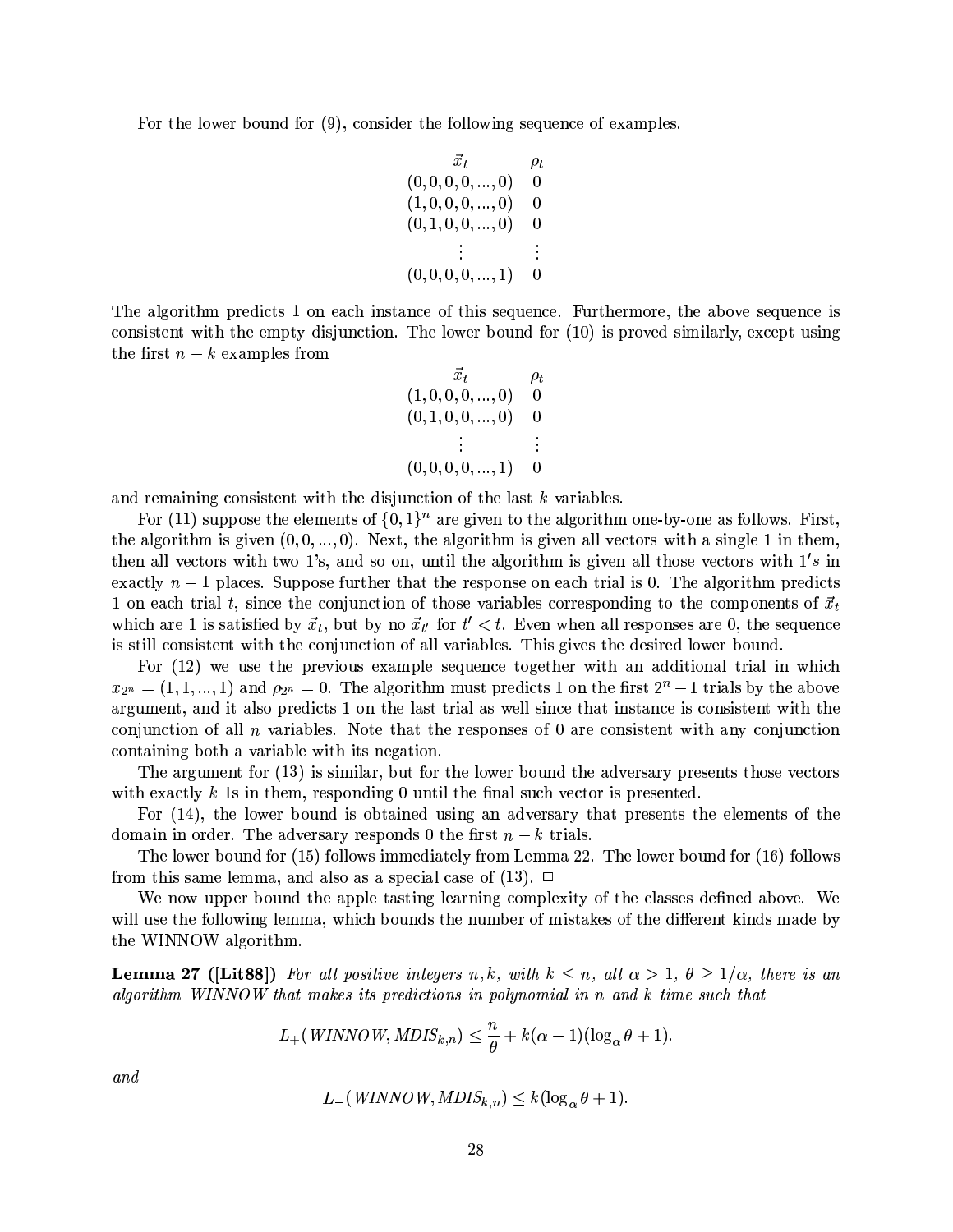The following lemma also will be useful.

**Lemma 28 ([HLL])** Choose  $b \ge 1$ . Then there is a polynomial p such that, for any n, there is a (standard) learning algorithm B for INSEG<sub>n</sub> which makes each of its predictions in time  $p(\log n)$ and such that the number  $M_+$  of false positive mistakes made by B, and the number  $M_-$  of false negative mistakes made by B satisfy

$$
M_{+} \leq \frac{2b\ln n}{\ln(1+b)}
$$

$$
M_{-} \leq \frac{2\ln n}{\ln(1+b)}.
$$

We will also use a technical lemma, which can be verified using calculus.

**Lemma 29** For all  $x > 0$  and  $0 < y < 1$ ,

$$
1 + xy \ge (1 + x)^y.
$$

Now we are ready to prove the theorem stating our upper bounds on the apple tasting learning complexity of the classes defined above.

**Theorem 30** There is a polynomial  $p$  such that, for each positive  $n$ ,  $k$ , and  $T$ , the following all hold:

1. There is an apple tasting algorithm  $A_1$  that requires time  $p(n,1)$  for each prediction, and

$$
AL(A_1, DIS_n, T) \leq n+1.
$$

2. There is an apple tasting algorithm  $A_2$  that requires time  $p(n, k)$  for each prediction, and

$$
AL(A_2, MDIS_{k,n}, T) \leq \sqrt{Tk} + (e-1)k \ln \frac{en}{\sqrt{Tk}} + 2\sqrt{Tk \ln \frac{en}{\sqrt{Tk}}}
$$

3. There is an apple tasting algorithm  $A_3$  for which

$$
AL(A_3, MDIS_{k,n}, T) \leq 8\sqrt{\frac{T \ln {n \choose k}}{\ln(1+T/(\ln {n \choose k}))}}
$$

4. There is an apple tasting algorithm  $A_4$  that requires time  $p(n,1)$  for each prediction, and

$$
AL(A_4, CON_n, T) \leq 2.24\sqrt{(n+1)T}.
$$

5. There is an apple tasting algorithm  $A_5$  for which

$$
AL(A_5, CON_n, T) \le 11.2 \sqrt{\frac{nT}{\ln(1+T/n)}}.
$$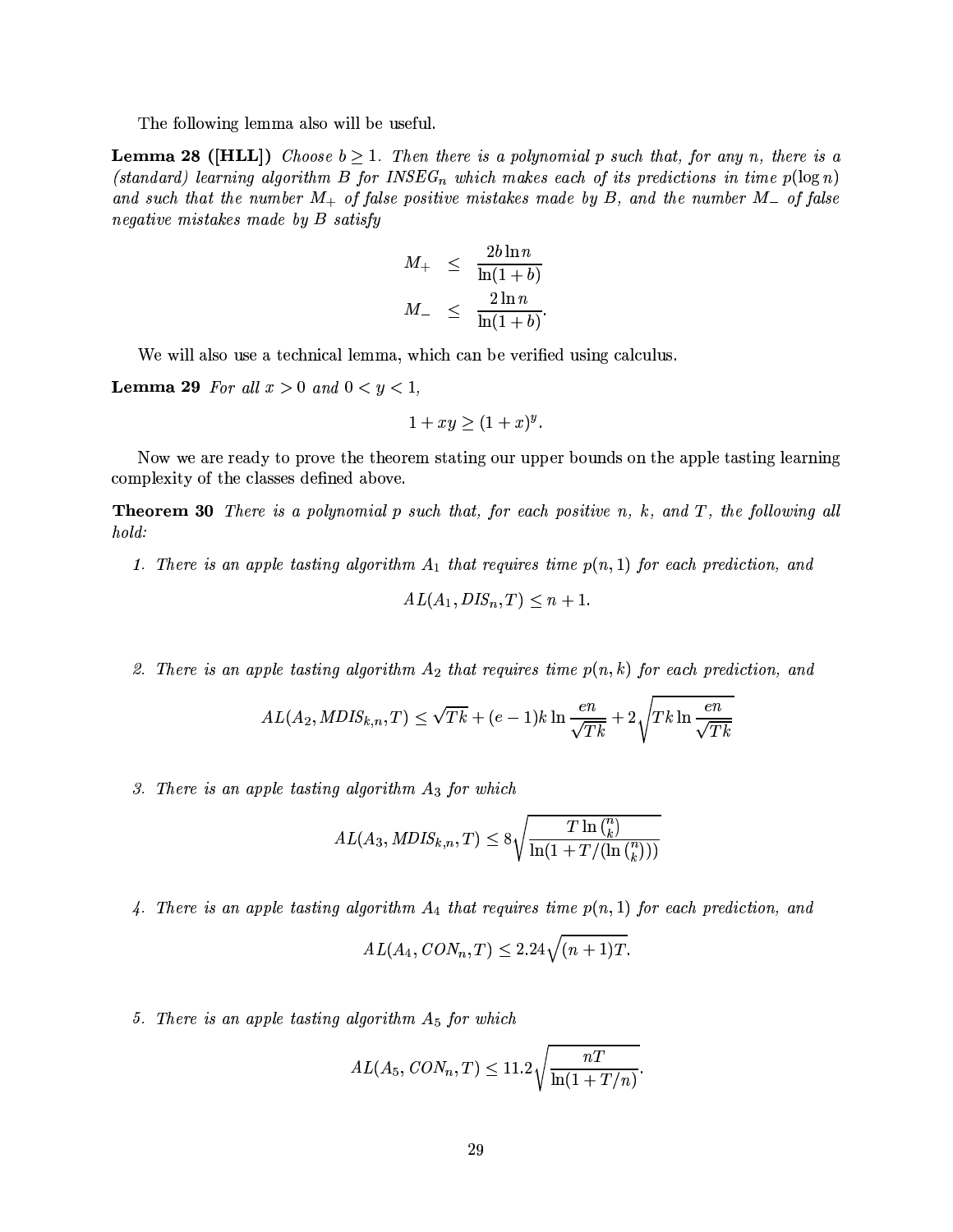6. There is an apple tasting algorithm  $A_6$  that requires time  $p(n, k)$  for each prediction, and

$$
AL(A_6, MCON_{k,n}, T) \leq 2.24 \sqrt{ekT(1 + \ln(n/k))}.
$$

7. There is an apple tasting algorithm  $A_7$  for which

$$
AL(A_7, MCON_{k,n}, T) \le 8\sqrt{\frac{T \ln {n \choose k}}{\ln(1+T/(\ln {n \choose k}))}}
$$

8. There is an apple tasting algorithm  $A_8$  that requires time  $p(\log n, k)$  for each prediction, and  $AL(A_8, SMALL_{k,n}, T) \leq 2\sqrt{kT}$ 

9. There is an apple tasting algorithm  $A<sub>9</sub>$  for which

$$
AL(A_9, \mathit{SMALL}_{k,n}, T) \leq \min\{2\sqrt{kT}, n-k\}.
$$

10. There is an apple tasting algorithm  $A_{10}$  that requires time  $p(\log n, 1)$  for each prediction and

$$
AL(A_{10}, INSEG_n, T) \le 8\sqrt{\frac{T \ln n}{\ln(1 + T/(\ln n))}}
$$

# Proof:

- 1. The algorithm [Val84] that maintains a list of literals that might possibly be in the hidden disjunction, and predicts one whenever any of those literals evaluates to 1, makes at most  $n+1$ false positive mistakes, and never makes a false negative mistake, as proved in Theorem 26. Since this algorithm is efficient, Statement 1 follows from Theorem 10.
- 2. Plugging into Lemma 27 with  $\alpha = e$  and  $\theta = \frac{n}{\sqrt{Tk}}$ , and applying Corollary 2, yields this statement.
- **3.** Statement 3 follows directly from Theorem 14.
- 4. For conjunctions, the dual of the algorithm of (1), which maintains a list of literals that could possibly be in the hidden conjunction, and predicts 0 whenever any of those literals evaluates to 0, makes at most  $n+1$  mistakes. Using this algorithm and applying Corollary 3 yields Statement 4.
- **5.** Applying Theorem 14, there is an algorithm  $A_5$  such that

$$
AL(A_5, CON_n, T) \leq 8\sqrt{\frac{T \ln 2^{2n}}{\ln(1 + T/(\ln 2^{2n}))}}
$$
  
= 8\sqrt{\frac{nT \ln 4}{\ln(1 + T/(n \ln 4))}}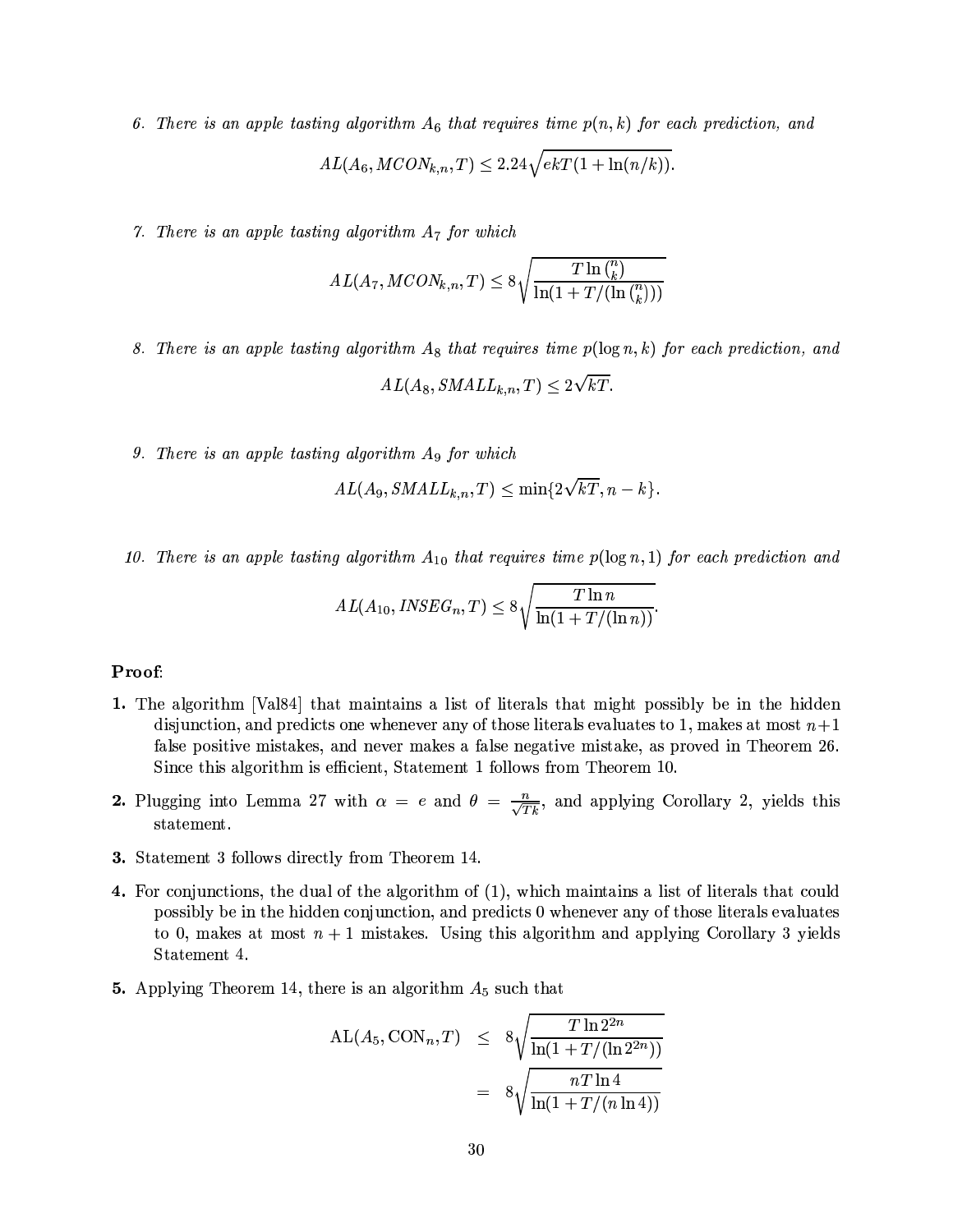Applying Lemma 29 with  $y = 1/\ln 4$ , we get

$$
\begin{array}{rcl} \mathrm{AL}(A_5, \mathrm{CON}_n, T) & \leq & 8\sqrt{\frac{nT(\ln 4)^2}{\ln(1 + T/n)}} \\ & \leq & 11.12\sqrt{\frac{nT}{\ln(1 + T/n)}}. \end{array}
$$

- **6.** A transformation of the vanilla version of WINNOW [Lit88] learns conjunctions in time polynomial in n and k while making at most  $ek(1 + \ln(n/k))$  mistakes. Statement 6 then follows from an application of Corollary 3.
- 7. Statement 7 follows directly from Theorem 14.
- 8. Statement 8 follows from Corollary 2 and the fact that the algorithm which maintains a list of previously seen points x for which  $f(x) = 1$ , and predicts 0 whenever it encounters a point not of the list, makes at most k false negative mistakes, and never makes a false positive mistake.
- **9** Statement 9 follows from Theorem 26, Theorem 10, and Statement 8.

10. Statement 10 follows by substituting Lemma 28 for Lemma 19 in the proof of Theorem 14.

 $\Box$ 

Notice that the order of quantifiers in the statement of the above theorem effectively enables the algorithms to "know"  $k$  and  $n$ . The need for this knowledge can be removed through the application of standard doubling tricks. Also, note that one can obtain upper bounds for nonmonotone conjunctions and disjunctions of  $k$  of  $n$  boolean variables from the above using standard variable substitution techniques [Lit88,KLPV87]. The settings of  $\alpha$  and  $\theta$  in the proof of (2.) have not been optimized; they were chosen to give a readable bound.

We now turn to lower bounds, beginning with disjunctions.

**Theorem 31** For all n and T

$$
ALC(DIS_n, T) \ge \frac{1}{2} \min\{T, n\}.
$$

**Proof:** This proof is a straightforward modification of the standard lower bound argument for disjunctions. Assume as a first case that  $T \geq n$ . The adversary gives the learner the following sequence of instances:  $\overline{a}$ 

If each variable is included in the disjunction with probability  $1/2$ , the expected number of mistakes (over the random choice of hidden disjunction and the algorithm's prediction) is trivially at least  $n/2$ . Therefore, there must be a particular choice of hidden disjunction for which the expected number of mistakes over the algorithm's randomization on the last n trials is at least  $n/2$ . The bound for the case in which  $T \leq n$  can be trivially obtained by truncating the above example sequences to be length T. This completes the proof.  $\Box$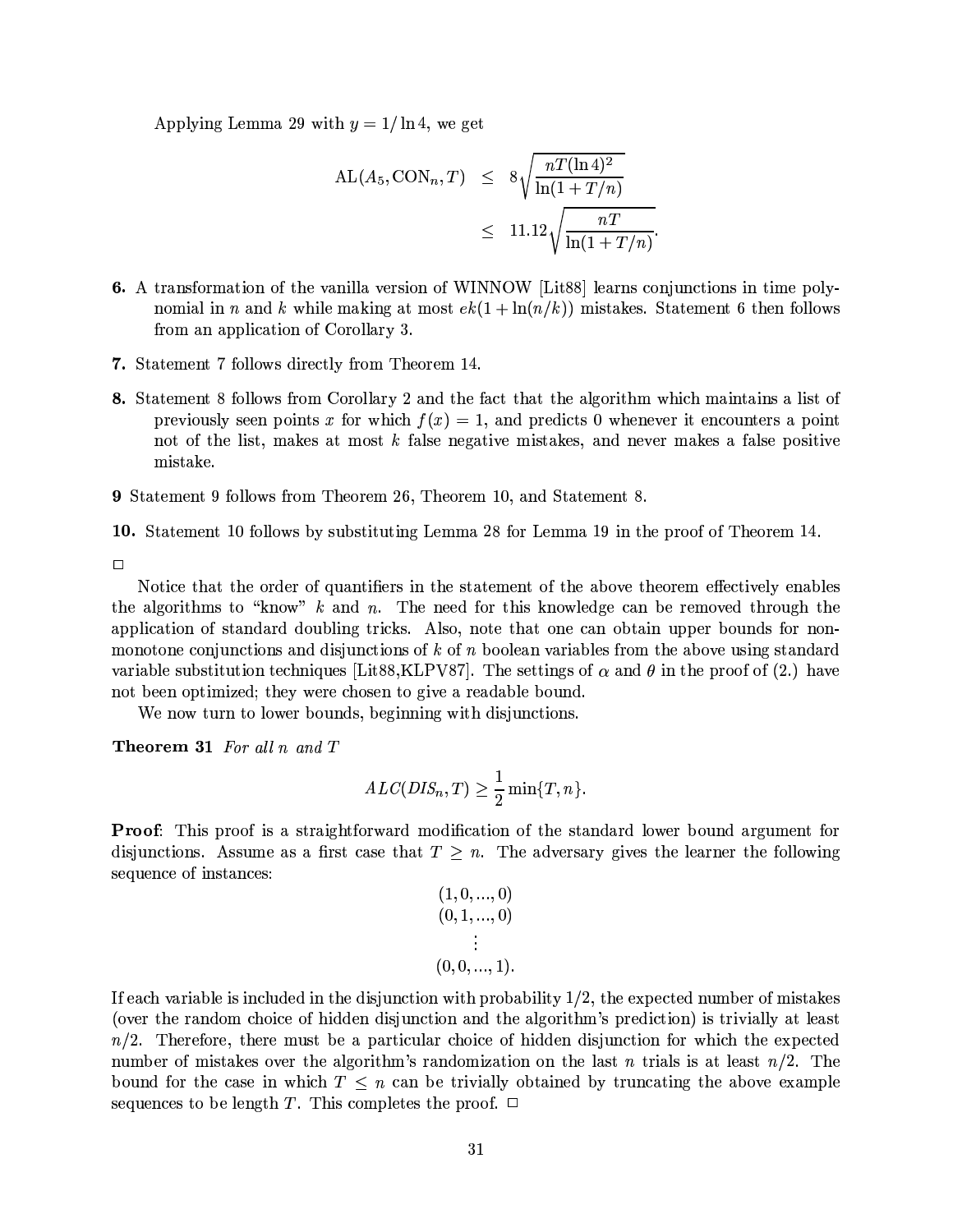Our next goal is a lower bound on  $ALC(CON_n, T)$ . To do this, we will first prove a lower bound on ALC(MCON<sub>n</sub>, T). We start with a lemma which relates the complexity of learning MCON<sub>n</sub> to the complexity of learning s different copies of  $\text{MCON}_{n/s}$ .

**Lemma 32** Choose positive integers n, T, and s, where  $s \leq n$ . Then

$$
ALC(MCON_{k,n}, T) \ge sALC(MCON_{\lfloor k/s \rfloor, \lfloor n/s \rfloor}, \lfloor T/s \rfloor),
$$

and

$$
ALC(MCON_n, T) \geq sALC(MCON_{\lfloor n/s \rfloor}, \lfloor T/s \rfloor)
$$

**Proof:** Let  $X = \{0,1\}^n$  represent the possible truth values for the *n* variables. We split the variables into s groups,  $G_1, G_2, \ldots, G_s$ , of  $\lfloor n/s \rfloor$  variables each (ignoring any leftover variables). For each group  $G_j$  we define a corresponding subset  $X_j \subset X$ . An  $\vec{x} \in \{0,1\}^n$  is in  $X_j$  if and only if  $x_i = 1$  for every *i* not in  $G_j$ . Thus if  $\vec{x} \in X_j$  then every variable set to false (zero) by  $\vec{x}$  is in  $G_j$ . For  $1 \leq j \leq s$ , let  $\mathcal{F}_j$  be the set of all conjunctions of at most  $\lfloor k/s \rfloor$  variables in  $G_j$ . Each  $\mathcal{F}_j$  is isomorphic to  $MCON_{\lfloor k/s \rfloor, \lfloor n/s \rfloor}.$ 

Our goal is to create for any apple tasting algorithm A a sequence  $\sigma \in X^T$  and  $f \in \text{MCON}_{k,n}$ such that  $AL(A, \sigma, f) \geq sALC(MCON_{\lfloor k/s \rfloor, \lfloor n/s \rfloor}, \lfloor T/s \rfloor)$ . To create this sequence we run A in s phases, where phase j has A learning some  $f_j$  from  $\mathcal{F}_j$ . In particular, we inductively construct from A a sequence  $A_1, ..., A_s$  of apple tasting algorithms, a sequence  $\sigma_1, ..., \sigma_s$  elements of  $(\{0,1\}^n)^{\lfloor T/s \rfloor}$ , and a sequence of functions  $f_1 \in \mathcal{F}_1, ..., f_s \in \mathcal{F}_s$ . Algorithm  $A_1$  is just  $A$ , and  $\sigma_1 \in X_1^{[T/s]}$  and  $f_1 \in \mathcal{F}_1$  are chosen such that

$$
AL(A_1, \sigma_1, f_1) \geq ALC(\mathcal{F}_1, \lfloor T/s \rfloor) = ALC(MCON_{\lfloor k/s \rfloor, \lfloor n/s \rfloor}, \lfloor T/s \rfloor)
$$

For each  $j > 1$  let  $A_j$  be the algorithm obtained by simulating  $A_{j-1}$  on  $\sigma_{j-1}$  and  $f_{j-1}$ , and then continuing  $A_{j-1}$  from that state on whatever trials  $A_j$  encounters. Thus each  $A_j$  is algorithm A starting from a different initial state<sup>4</sup>. As above,  $\sigma_j \in G_j^{[T/s]}$  and  $f_j \in \mathcal{F}_j$  are chosen such that

$$
AL(A_j, \sigma_j, f_j) \geq ALC(MCON_{\lfloor k/s \rfloor, \lfloor n/s \rfloor}, \lfloor T/s \rfloor).
$$

Let  $\sigma$  be the concatenation of  $\sigma_1, ..., \sigma_s$ , and let f be the conjunction of  $f_1, ..., f_s$ . For each j and each  $t \leq \lfloor T/s \rfloor$ ,  $f(\sigma_{j,t}) = f_j(\sigma_{j,t})$  (by the definition of  $X_j$ ). Furthermore, for each set of random inputs a trivial induction shows that the sequence of predictions obtained by concatenating  $A_1$ 's predictions on  $\sigma_1$  with hidden function  $f_1$ ,  $A_2$ 's predictions on  $\sigma_2$  with hidden function  $f_2$ , and so on, is the same as the sequence of predictions made by A on  $\sigma$  with hidden function f. Thus

$$
AL(A, \sigma, f) \geq sALC(MCON_{\lfloor k/s \rfloor, \lfloor n/s \rfloor}, \lfloor T/s \rfloor)
$$

Since  $\sigma$  is of length at most T and  $f \in \text{MCON}_{k,n}$  this completes the proof.  $\Box$ 

For future reference, we record the following lemma, which can be proved in essentially the same manner.

<sup>&</sup>lt;sup>4</sup>The result of simulating  $A_{i-1}$  on  $\sigma_{i-1}$  is likely to depend on the random inputs given to  $A_{i-1}$ , and thus the simulation will generally need to make calls to the random number generator. The choice of  $\sigma_i$  is made so the expected number of mistakes made by  $A_j$  is large, where the expectation is over the calls to the random number generator made for the simulation as well as any calls made to help determine predictions.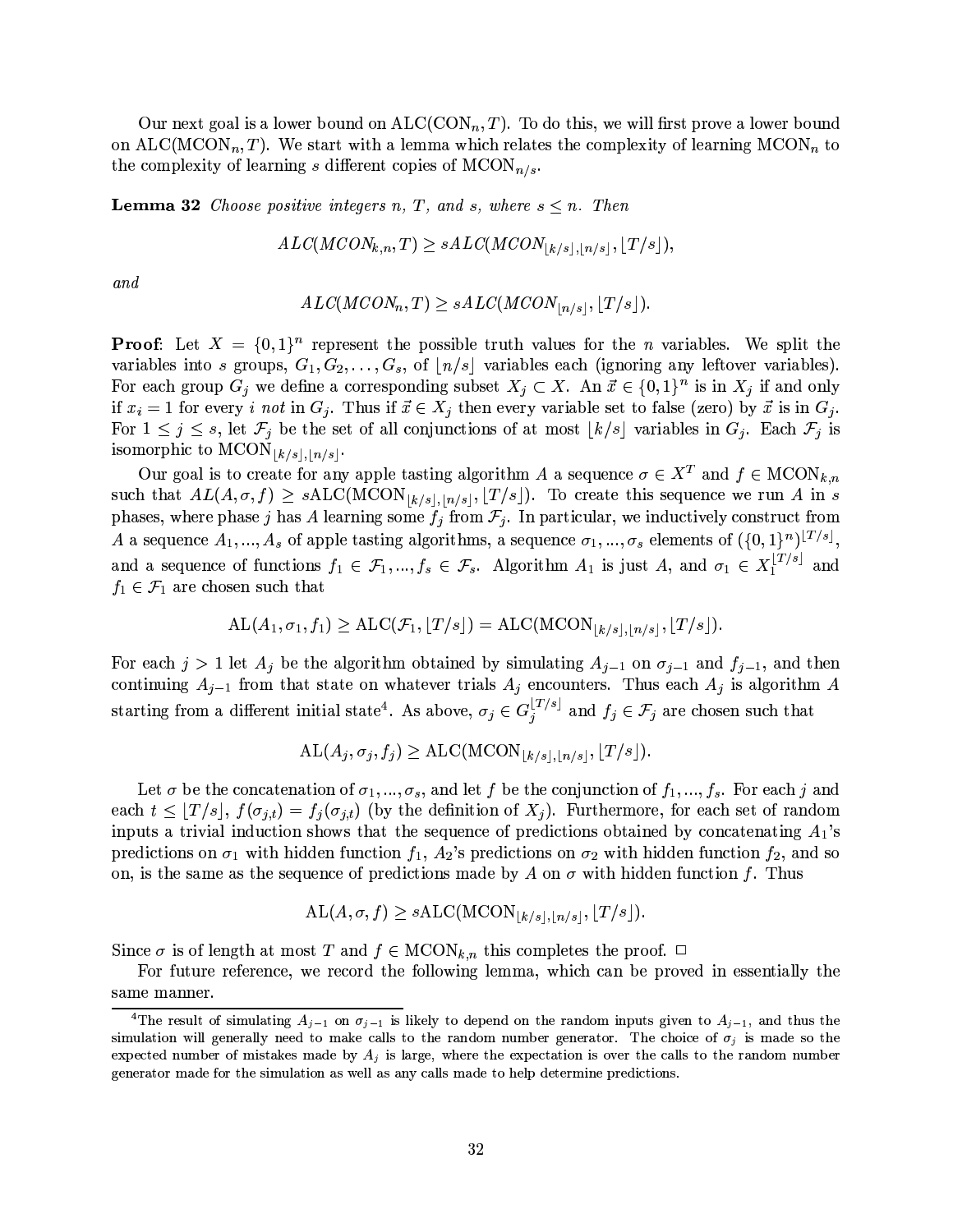**Lemma 33** Choose positive integers n, T, and s, where  $s \leq n$ . Then

$$
ALC(MDIS_{k,n}, T) \geq sALC(MDIS_{\lceil k/s \rceil, \lceil n/s \rceil}, \lfloor T/s \rfloor).
$$

**Proof:** The proof is the same as that of Lemma 32, except that  $X_j$  is defined to consist of those  $\vec{x} \in \{0,1\}^n$  for which  $x_i = 0$  for each i not in  $G_j$ , ensuring that any variable set to true (one) by an  $\vec{x} \in X_j$  is in  $G_j$ . The proof then goes through without modification by substituting MDIS for MCON throughout.  $\Box$ .

We will also make use of the following inequality.

**Lemma 34** For all  $x \geq 1$ ,

$$
\log_2(1+x\log_2(1+x)) < 2\log_2(1+x).
$$

**Proof:** Choose  $x \geq 1$ . Then

$$
1 + x \log_2(1+x) \le (1+x) \log_2(1+x) \quad \text{(since } x \ge 1\text{)}
$$
  
<  $(1+x)^2$ .

Taking logs completes the proof.  $\Box$ 

Now we prove the lower bound for monotone conjunctions. No attempt has been made to optimize the constants.

**Theorem 35** Choose positive integers n and  $T$ . Then

$$
ALC(MCON_n, T) \ge \min\left\{\frac{T}{6}, \frac{1}{16}\sqrt{\frac{nT}{\log_2(1+T/n)}}, \frac{1}{8}2^n\right\}
$$

**Proof:** First, note that, by Theorem 26 and Theorem 10, for all  $n$  and  $T$ ,

$$
ALC(MCONn, T) \ge \frac{1}{2} \min \left\{ \frac{1}{2} \sqrt{T}, 2^n - 1 \right\}.
$$
 (17)

To prove the lower bound claimed in this theorem, we divide our analysis into cases based on the relative sizes of  $T$  and  $n$ .

**Case 1** ( $T \leq n$ ): In this case a trivial adaptation of the proof of Theorem 31 shows that

$$
ALC(MCON_n, T) \geq T/2
$$

**Case 2**  $(n < T \leq 3n)$ : Here

$$
ALC(MCONn, T) \geq ALC(MCONn, n)
$$
  
\n
$$
\geq n/2
$$
  
\n
$$
\geq T/6
$$

since  $n \geq T/3$ .

**Case 3**  $(T \ge 2^{2n-2})$ : In this case, by (17),

$$
\begin{array}{rcl} \text{ALC}(\text{MCON}_n, T) & \geq & \frac{1}{2} \min \left\{ \frac{1}{2} \sqrt{T}, 2^n - 1 \right\} \\ & \geq & \frac{1}{2} \min \left\{ \frac{1}{2} \sqrt{2^{2n-2}}, 2^n - 1 \right\} \\ & \geq & \frac{1}{8} 2^n. \end{array}
$$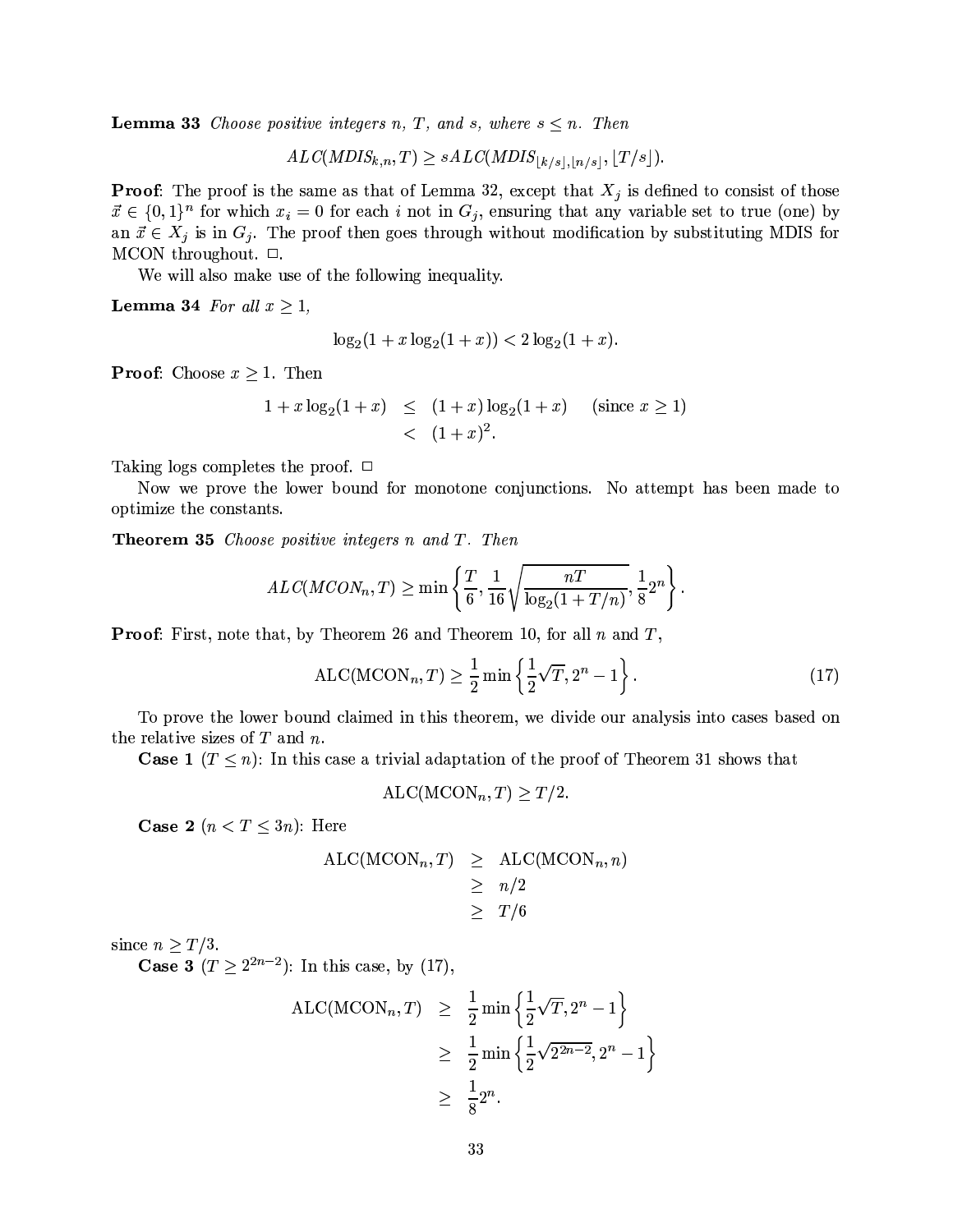l % <sup>S</sup> <sup>&</sup>lt; dl
j !

$$
s = \left\lfloor \frac{2n}{\log_2\left(1 + \frac{T}{n}\log_2\left(1 + \frac{T}{n}\right)\right)} \right\rfloor.
$$

=?5G\* - gG3I+/!#%,G;)"-Y/ P'a(V%CD!#T%,G\* 2! !#"%,!\$L@))bGra2;/ (\_2;)s<U>/! JL5"%+0

$$
T \leq 2^{2n-2}
$$
  
\n
$$
T \log_2(1+T) \leq 2^{2n-2} \log_2(2^{2n})
$$
  
\n
$$
T \log_2(1+T) \leq n(2^{2n-1})
$$
  
\n
$$
T \log_2(1+\frac{T}{n}) \leq n(2^{2n}-1)
$$
  
\n
$$
\log_2(1+\frac{T}{n} \log_2(1+\frac{T}{n})) \leq 2n
$$
  
\n
$$
1 \leq s.
$$

We prove another useful fact through the following sequence of implications:

$$
3n \leq T
$$
  
\n
$$
4 \leq 1 + \frac{T}{n}
$$
  
\n
$$
2 \leq \log_2\left(1 + \frac{T}{n}\right)
$$
  
\n
$$
2 \leq \log_2\left(1 + \frac{T}{n}\log_2\left(1 + \frac{T}{n}\right)\right)
$$
  
\n
$$
\frac{2n}{\log_2\left(1 + \frac{T}{n}\log_2\left(1 + \frac{T}{n}\right)\right)} \leq n
$$
  
\n
$$
s \leq n.
$$

 $\frac{1}{2}$  and  $\frac{1}{2}$  . The  $\frac{1}{2}$  in the  $\frac{1}{2}$  in  $\frac{1}{2}$  in  $\frac{1}{2}$  or  $\frac{1}{2}$  and  $\frac{1}{2}$  in  $\frac{1}{2}$  and  $\frac{1}{2}$  in  $\frac{1}{2}$  and  $\frac{1}{2}$  and  $\frac{1}{2}$  in  $\frac{1}{2}$  and  $\frac{1}{2}$  and  $\frac{1}{2}$  an  $ALC(MCON, T) > sALC(MCON, T) > 1$ 

 $=$   $\cdots$   $\cdots$ 

$$
ALC(MCONn, T) \ge \min\left\{\frac{s}{4}\sqrt{\lfloor T/s\rfloor}, \frac{s}{2}(2^{\lfloor n/s\rfloor}-1)\right\}.
$$
\n(18)

 $\mathbf{E}$   $\mathbf{E}$   $\mathbf{E}$   $\mathbf{E}$   $\mathbf{E}$   $\mathbf{E}$   $\mathbf{E}$   $\mathbf{E}$   $\mathbf{E}$   $\mathbf{E}$   $\mathbf{E}$   $\mathbf{E}$   $\mathbf{E}$   $\mathbf{E}$   $\mathbf{E}$   $\mathbf{E}$   $\mathbf{E}$   $\mathbf{E}$   $\mathbf{E}$   $\mathbf{E}$   $\mathbf{E}$   $\mathbf{E}$   $\mathbf{E}$   $\mathbf{E}$   $\mathbf{$ 

$$
\frac{s}{4}\sqrt{\lfloor T/s \rfloor} \geq \frac{1}{4}\sqrt{\frac{sT}{2}}
$$
\n
$$
\geq \frac{1}{4}\sqrt{\frac{nT}{2\log_2\left(1 + \frac{T}{n}\log_2\left(1 + \frac{T}{n}\right)\right)}} \quad (s \geq 1)
$$
\n
$$
\geq \frac{1}{8}\sqrt{\frac{nT}{\log_2\left(1 + \frac{T}{n}\right)}},
$$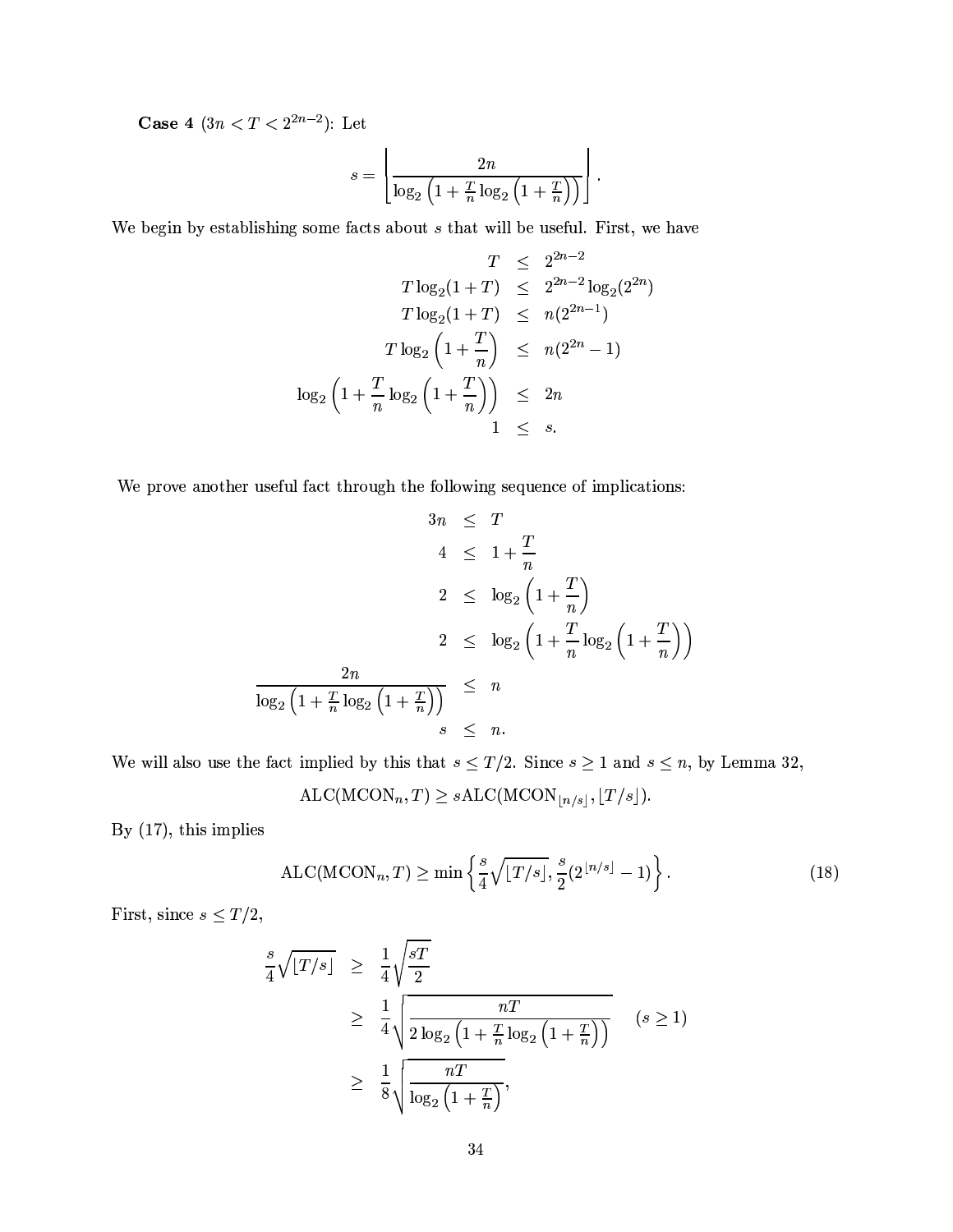by Lemma 34. Now for the second term of (18). We have

$$
\frac{s}{2}(2^{\lfloor n/s \rfloor} - 1) \geq \frac{s}{8}(2^{\frac{n}{s}})
$$
\n
$$
\geq \frac{1}{8} \left| \frac{2n}{\log_2(1 + \frac{T}{n} \log_2(1 + \frac{T}{n}))} \right| \sqrt{1 + \frac{T}{n} \log_2(1 + \frac{T}{n})}
$$
\n
$$
\geq \frac{n}{8 \log_2(1 + \frac{T}{n} \log_2(1 + \frac{T}{n}))} \sqrt{1 + \frac{T}{n} \log_2(1 + \frac{T}{n})} \quad (s \geq 1)
$$
\n
$$
\geq \frac{n}{16 \log_2(1 + \frac{T}{n})} \sqrt{1 + \frac{T}{n} \log_2(1 + \frac{T}{n})} \quad \text{(Lemma 34)}
$$
\n
$$
\geq \frac{1}{16} \sqrt{\frac{nT}{\log_2(1 + T/n)}}.
$$

This completes the proof.  $\Box$ 

Next, we turn to intervals and  $\text{SVAR}_n$ .

**Theorem 36** For all  $n \geq 1$  and T,

$$
ALC(INSEG_n, T) \geq \min \left\{ \frac{T}{2}, \frac{1}{8} \sqrt{\frac{T \ln n}{\ln(1 + \frac{T}{\ln n})}}, \frac{n-1}{2\sqrt{2}} \right\}
$$
  

$$
ALC(SVAR_n, T) \geq \min \left\{ \frac{T}{2}, \frac{1}{8} \sqrt{\frac{T \ln n}{\ln(1 + \frac{T}{\ln n})}}, \frac{n-1}{2\sqrt{2}} \right\}
$$

**Proof:** Follows immediately from Theorem 15 together with the fact that  $INSEG_n$  and  $SVAR_n$  are amply splittable function classes.  $\Box$ 

Now we prove the lower bound for  $SMALL_{k,n}$ .

**Theorem 37** For all  $k, n,$  and  $T$ ,

$$
ALC(SMALL_{k,n},T) \geq \frac{1}{2}\min\{T,\sqrt{kT}/2,n-k\}.
$$

Proof: The adversary which presents the elements of the domain in order, always answering the opposite of the learner, forces any learner to make at least  $k$  false negative mistakes or at least  $n-k$  false positive mistakes in the standard model. The lower bound then follows immediately from Theorem 9.  $\Box$ 

Now we turn to proving a lower bound for conjunctions and disjunctions of a bounded number of literals.

**Theorem 38** For all T, k, and n such that  $1 < k \leq n/2$ ,

$$
ALC(MCON_{k,n}, T) \geq \frac{1}{2} \min \left\{ \frac{1}{2} \sqrt{T}, {n \choose k} - 1 \right\}
$$
 (19)

$$
ALC(MDIS_{k,n}, T) \geq \frac{1}{2} \min \left\{ \frac{1}{2} \sqrt{T}, n - k \right\} \tag{20}
$$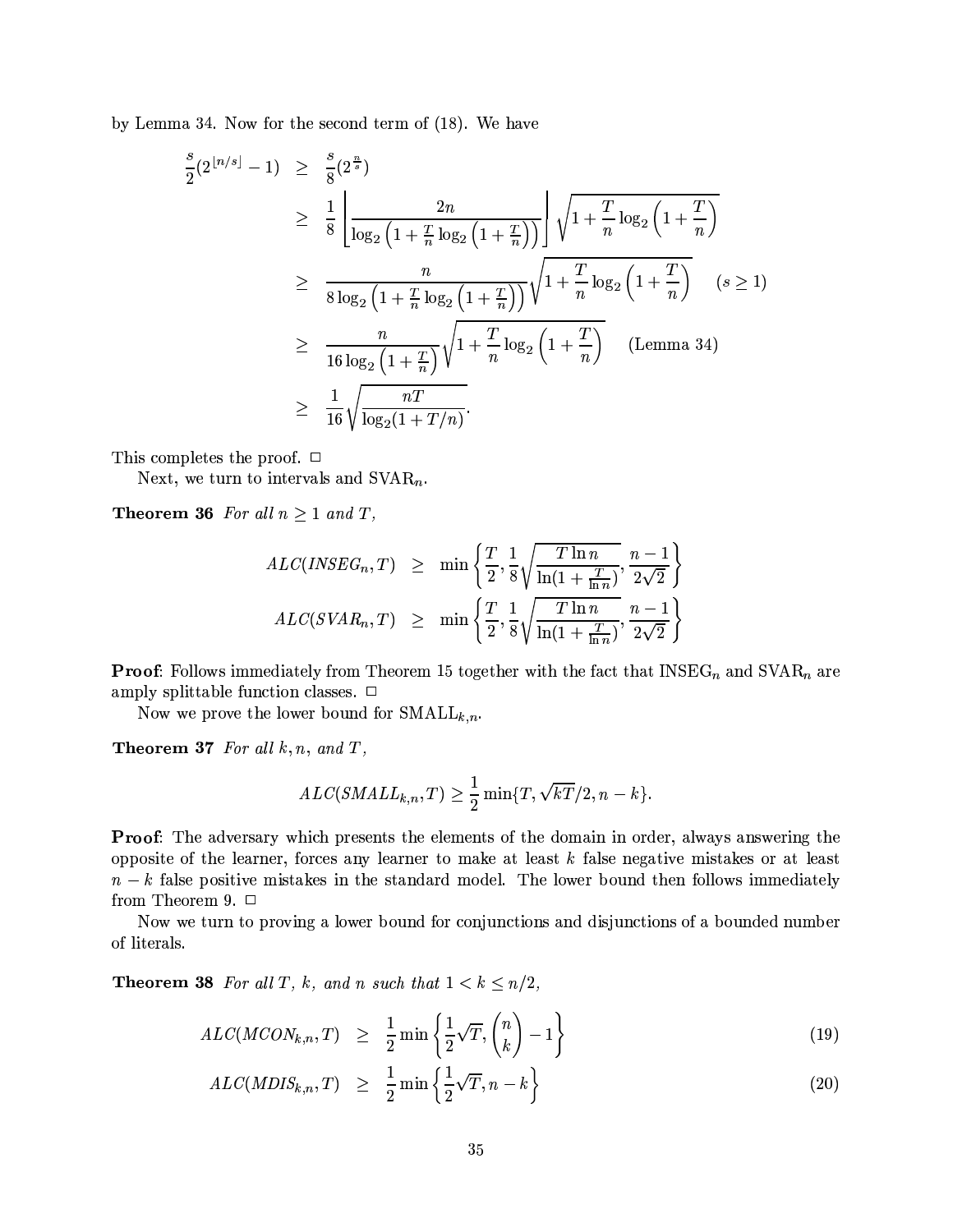$$
ALC(MCON_{k,n}, T) \geq \min\left\{\frac{T}{4}, \frac{1}{8\sqrt{2}}\sqrt{\frac{Tk\ln\lfloor n/k\rfloor}{\ln(1 + \frac{T}{2k\ln\lfloor n/k\rfloor})}}, \frac{k(\lfloor n/k\rfloor - 1)}{2\sqrt{2}}\right\}
$$
(21)

$$
ALC(MDIS_{k,n}, T) \geq \min \left\{ \frac{T}{4}, \frac{1}{8\sqrt{2}} \sqrt{\frac{Tk \ln\lfloor n/k \rfloor}{\ln(1 + \frac{T}{2k \ln\lfloor n/k \rfloor})}}, \frac{k(\lfloor n/k \rfloor - 1)}{2\sqrt{2}} \right\}
$$
(22)

**Proof:** First, applying Theorem 26 and Theorem 10, we get (19) and (20).

To prove  $(21)$  and  $(22)$ , we divide our analysis into cases, based on the relative sizes of T and  $\boldsymbol{k}$ .

**Case 1** ( $T \leq k$ ): For MCON<sub>k,n</sub>, suppose the T instances are

$$
\begin{array}{c} (0,1,1,...,1) \\ (1,0,1,...,1) \\ (1,1,0,...,1) \end{array}
$$

 $\vdots$ 

until the Tth trial. For any algorithm  $A$ , if each of the first k variables is included in the conjunction with probability  $1/2$  (with variables added arbitrarily from the last  $n - k$  to pad out the conjunction to include  $k$  variables), the expected number of mistakes (over the random choice of hidden function and the algorithm's randomness) is trivially at least  $T/2$ . Thus, there must exist a hidden conjunction of k variables such that the expected number of mistakes made by A with the above instances is at least  $T/2$ , establishing the bound in this case. This case is handled similarly for  $MDIS_{k,n}$ , except using

$$
\begin{array}{l} (1,0,0,...,0) \\ (0,1,0,...,0) \\ (0,0,1,...,0) \\ \vdots\end{array}
$$

and adding each of the first  $k$  variables to the disjunction with probability  $1/2$ .

**Case 2** ( $k < T \leq 2k$ ): Here we have

$$
ALC(MCON_{k,n}, T) \ge ALC(MCON_{k,n}, k) \quad (\text{since } T > k)
$$
  

$$
\ge k/2 \quad (\text{by Case 1})
$$
  

$$
\ge T/4
$$

since  $k \geq T/2$ . This case is handled similarly for MDIS<sub>k.n</sub>.

**Case 3**  $(T > 2k)$ : Lemma 32 with  $s = k$  together with the bound of Theorem 36 (and the observation that  $\mathrm{MCON}_{1,n} = \mathrm{SVAR}_n)$  gives us

$$
\mathrm{ALC}(\mathrm{MCON}_{k,n}, T) \geq k \min\left\{\frac{T}{4k}, \frac{1}{8\sqrt{2}}\sqrt{\frac{T\ln\lfloor n/k\rfloor}{k\ln(1+\frac{T}{2k\ln\lfloor n/k\rfloor})}}, \frac{\lfloor n/k\rfloor - 1}{2\sqrt{2}}\right\},\
$$

and therefore

$$
\mathrm{ALC}(\mathrm{MCON}_{k,n}, T) \ge \min\left\{\frac{T}{4}, \frac{1}{8\sqrt{2}}\sqrt{\frac{Tk\ln\lfloor n/k\rfloor}{\ln(1+\frac{T}{2k\ln\lfloor n/k\rfloor})}}, \frac{k(\lfloor n/k\rfloor-1)}{2\sqrt{2}}\right\}.
$$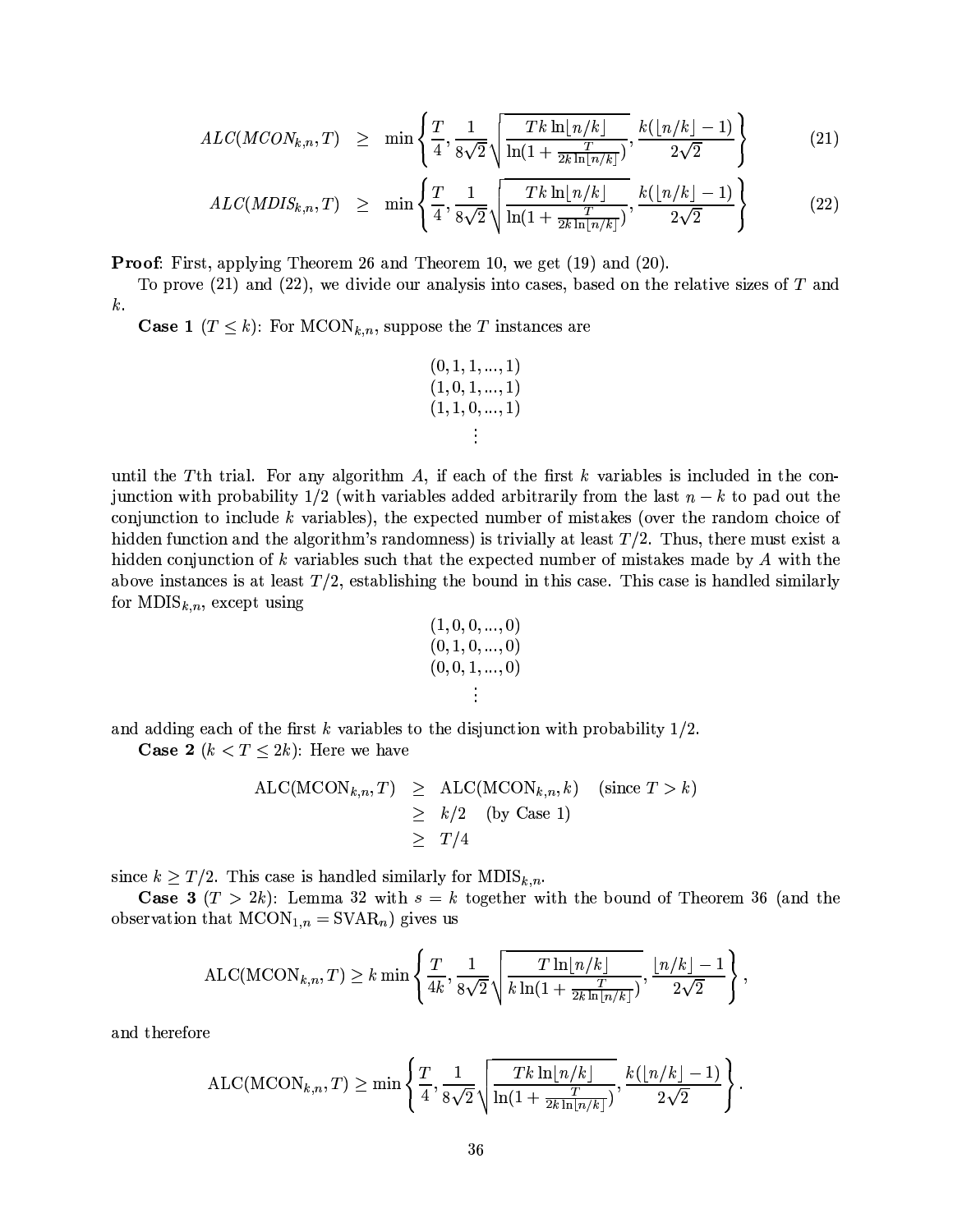Similarly, using Lemma 33, we get

$$
\mathrm{ALC}(\mathrm{MDIS}_{k,n},T)\geq\min\left\{\frac{T}{4},\frac{1}{8\sqrt{2}}\sqrt{\frac{Tk\ln\lfloor n/k\rfloor}{\ln(1+\frac{T}{2k\ln\lfloor n/k\rfloor})}},\frac{k(\lfloor n/k\rfloor-1)}{2\sqrt{2}}\right\},
$$

completing the proof.  $\Box$ 

These results show the most interesting parts of Table 1; the remainder of the table follows easily.

# Apple Tasting and Random Draws 6

In this section we consider the apple tasting problem where an adversary picks a distribution from which the instances are drawn rather than selecting the sequence of instances directly. In this setting the adversary first chooses the hidden function from the function class and the distribution on the possible instances. In each trial: an instance is drawn at random from the distribution, the apple tasting algorithm predicts either  $0$  (reject) or  $1$  (accept), and then if the algorithm predicts 1, it is told whether or not the drawn instance is labeled 1 by the hidden function. As before, the loss of the algorithm is the expected number of incorrect predictions made on a series of trials.

We first give a simple way to convert standard algorithms into apple tasting algorithms. Instead of using mistake-bounded algorithms, this conversion uses algorithms for the standard model having low probability of error when the instances are drawn at random. It is well known that the VC-dimension [VC71] of the concept class helps characterize the difficulty of learning the concept class from random draws in the standard model. The VC-dimension [VC71] of concept class F over domain X is defined to be the size of the largest set  $S = \{s_1, ..., s_k\} \subseteq X$  for which  $\{(f(s_1),...,f(s_k)) : f \in \mathcal{F}\} = \{0,1\}^{|S|}$ . We use d to denote the VC-dimension of the class  $\mathcal F$  under discussion.

Our simple conversion restricts learning to an initial period of  $\sqrt{dT}$  trials. Since the apple tasting algorithm responds 1 on every trial of the initial period, without regard to the data received. the examples gained during this period are independent. The resulting apple tasting algorithms have expected mistake bounds that grow with  $\sqrt{T}$ , as before. To get this bound, however, we use a standard algorithm which is not in general computationally efficient. Thus we mention other methods from the standard model that can sometimes be used to construct efficient apple tasting algorithms (with differing bounds).

Our simple conversion fails to take advantage of algorithms that make few false-negative mistakes relative to the number of false-positive mistakes. For some function classes this is of little or no importance — we give lower bounds indicating that the conversion is within a constant factor of optimal for several natural concept classes. Certain other concept classes can be learned in the standard model by algorithms that make no false-negative mistakes. These (standard model) algorithms determine the unique largest  $f \in \mathcal{F}$  consistent with the examples and expect to make a number  $O(d \ln T)$  mistakes (see [Nat91,HSW90,HLW94]). We can easily take full advantage of this fact, obtaining algorithms with bounds that grow as  $\ln T$  rather than  $\sqrt{T}$ . Taking full advantage of the possible trade-offs between false negatives and false positives remains an open problem. The analysis is complicated by the fact that the algorithm only sees the labels of some of the examples. and, under some obvious conversion schemes, these examples are not chosen independently.

Any of the algorithms described in previous sections can still be used under the stronger assumption that the examples are chosen independently at random. If the mistake bounds of a class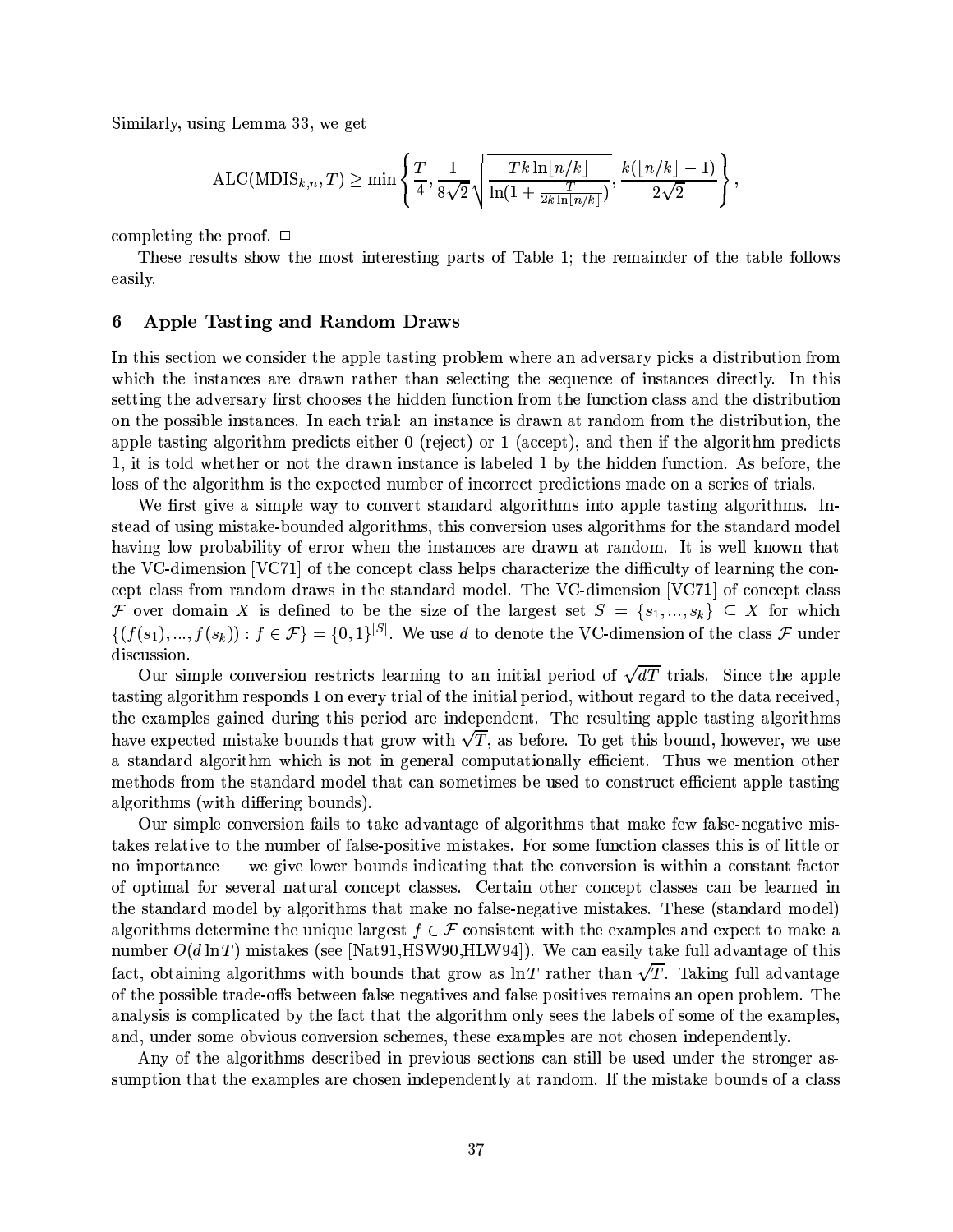for adversarially chosen examples are close to the best expected mistake bounds for random examples, then we can use the methods of the previous section to take advantage of the trade-off between false-negative and false-positive mistakes. On the other hand, finite adversarial mistake bounds cannot be obtained for function classes such as rectangles defined over continuous domains. so the methods of the previous sections cannot be directly applied.

When the instances are drawn at random we use RALC( $\mathcal{F}, T$ ) instead of ALC( $\mathcal{F}, T$ ) to denote the expected total loss. Formally, for a set X and a class  $\mathcal F$  of  $\{0,1\}$ -valued functions defined on X, we define RALC $(\mathcal{F}, T)$  to be

$$
\inf_{A} \left( \sup_{D} \sup_{f \in \mathcal{F}} \mathbf{E}_{\sigma \in D} \tau \left( \mathrm{AL}(A, \sigma, f) \right) \right)
$$

where  $D$  ranges over probability distributions on  $X$ .

### **Upper Bounds**  $6.1$

The conversion simply samples the first  $\sqrt{dT}$  instances (by predicting 1) and uses a normal PAC algorithm to produce a hypothesis with low expected error. This hypothesis is then used to predict on the rest of the examples, ignoring any additional feedback. Standard doubling techniques can be used when  $T$  is unknown (see Section 6.2).

We will make use of the 1-inclusion graph learning strategy given by Haussler, Littlestone, and Warmuth [HLW94]. This algorithm gives a mapping  $B$  from sequences of examples to hypotheses such that the expected error of the hypothesis is bounded as described in the following lemma.

**Lemma 39 (HLW94)** There is a computable mapping B from sequences of elements in  $X \times$  $\{0,1\}$  to functions from X to  $\{0,1\}$  with the following property. Choose any  $f \in \mathcal{F}$ . If for nonneqative integers T and  $\sigma \in X^T$ , we let  $h_{B,\sigma} = B((\sigma_1, f(\sigma_1)), ..., (\sigma_T, f(\sigma_T)))$ , then for all probability distributions  $D$  on  $X$ ,

$$
\mathbf{E}_{\sigma \in D}(\mathbf{Pr}_{x \in D}(h_{B,\sigma}(x) \neq f(x))) \leq d/(T+1).
$$

Using the mapping of Lemma 39 as indicated above yields the following theorem.

**Theorem 40** For any concept class  $F$  of VC-dimension d, when  $T$  is known,

$$
RALC(\mathcal{F},T) \leq 2\sqrt{dT}.
$$

**Proof:** Consider the algorithm which "predicts" 1 on the first  $\lfloor \sqrt{dT} \rfloor$  instances to create the sequence of examples  $(\sigma_1, f(\sigma_1)), ..., (\sigma_{\lfloor \sqrt{dT} \rfloor}, f(\sigma_{\lfloor \sqrt{dT} \rfloor}))$ . The apple tasting algorithm then passes this sequence of examples to algorithm  $B$ , which produces a hypothesis  $h$  having expected error at most  $d/(\sqrt{dT}+1)$ . The apple tasting algorithm then uses h to generate its predictions on the remaining trials. Trivially, for any distribution  $D$ , the expected number of mistakes is bounded by

$$
\lfloor \sqrt{dT} \rfloor + (T - \lfloor \sqrt{dT} \rfloor) \left( \frac{d}{\lfloor \sqrt{dT} \rfloor + 1} \right) \leq \sqrt{dT} + T \left( \frac{d}{\sqrt{dT}} \right) = 2\sqrt{dT},
$$

completing the proof.  $\Box$ 

Unfortunately, the mapping  $B$  of Lemma 39 cannot in general be computed efficiently. We briefly discuss a method for constructing apple tasting algorithms that in some cases leads to efficient algorithms. It uses a consistency oracle for the concept class as described in the following lemma.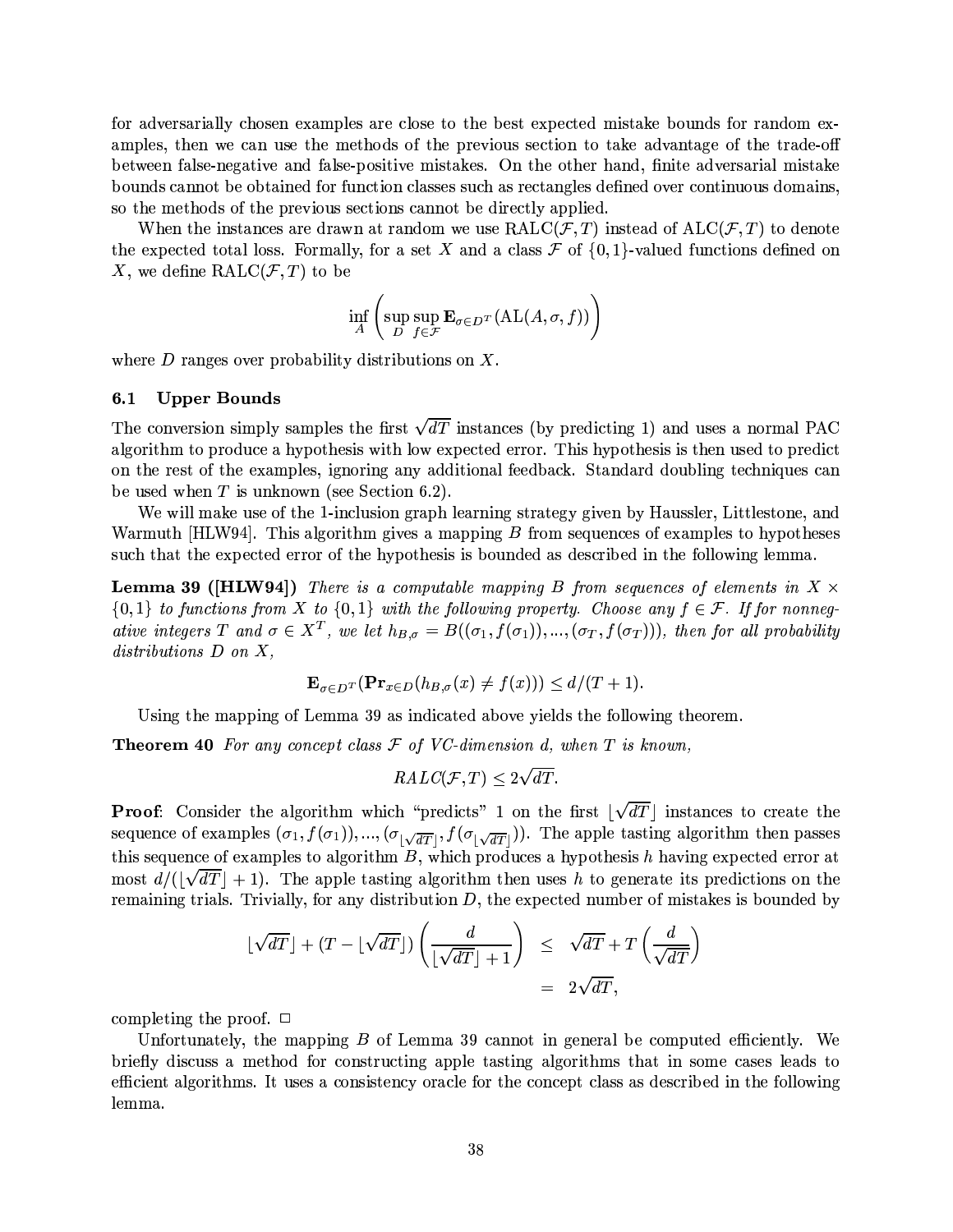**Lemma 41 ([HLW94])** Suppose B is a mapping from sequences of elements in  $X \times \{0,1\}$  to F such that the function output by B is consistent with B's input sequence. Choose  $f \in \mathcal{F}$ . For nonnegative integer T and  $\sigma \in X^T$ , let  $h_{B,\sigma} = B((\sigma_1, f(\sigma_1)), ..., (\sigma_T, f(\sigma_T)))$ , then for all probability distributions  $D$  on  $X$ ,

$$
\mathbf{E}_{\sigma \in D^{T}}(\mathbf{Pr}_{x \in D}(h_{B,\sigma}(x) \neq f(x))) \in O((d/T) \log(T/d)).
$$

We can apply this lemma using the same conversion as above to show that if there is an algorithm which efficiently finds a function in  $\mathcal F$  consistent with a given sample, then there is an efficient apple tasting algorithm for F with an expected mistake bound of  $O(\sqrt{dT \log(T/d)})$ .

# When  $T$  is unknown  $6.2$

If the number of trials in the sequence is not known in advance, then we cannot simply sample the first  $\sqrt{dT}$  instances. We must interleave the sampling and prediction processes. This leads to bounds of the same form as those in Theorem 40, but with a slightly increase in the constant (from  $2$  to  $3$ ).

Here  $\sigma$  is the sample set used for predicting and t is the trial index. In the following,  $h_{B,\sigma}(x)$ is the hypothesis generated by the algorithm  $B$  of Lemma 39.

Algorithm  $A_1$  $\overline{\sigma} := \emptyset$ : for  $t := 1$  to  $\infty$  do get instance  $x$ ; if  $|\sigma| < \sqrt{td} - 1$ then predict 1 and add sample to  $\sigma$  (explore) else predict  $h_{B,\sigma}(x)$  (exploit)

end do;

Note that whenever the algorithm exploits at trial t, the current size of  $\sigma$  is at least  $\sqrt{td} - 1$ . Also, by induction, after each trial t,  $|\sigma| < \sqrt{td}$ . Thus, if the algorithm is run for T trials, the final size of  $\sigma$  is at most  $\sqrt{Td}$ .

**Theorem 42** For any concept class  $\mathcal F$  of VC-dimension d, when T is not known in advance,

$$
\mathit{RALC}(\mathcal{F},T) \leq 3\sqrt{dT}.
$$

**Proof:** Consider the performance of Algorithm  $A_1$  on a sequence of T trials.

 $\sup_{f \in \mathcal{F}} \mathbf{E}_{\sigma \in D^{T}}(\text{AL}(A_1, \sigma, f)) \leq \text{ number of explorations} + \text{expected mistakes exploiting}$ 

$$
\leq \sqrt{Td} + \sum_{t=1}^{T} \frac{d}{\sqrt{td}} \quad \text{(Lemma 39)}
$$
\n
$$
= \sqrt{Td} + \sum_{t=1}^{T} \sqrt{\frac{d}{t}}
$$
\n
$$
\leq \sqrt{Td} + \sqrt{d} \int_{t=0}^{T} \sqrt{1/t}
$$
\n
$$
= \sqrt{Td} + \sqrt{d} (2\sqrt{T})
$$
\n
$$
= 3\sqrt{Td}
$$

 $\Box$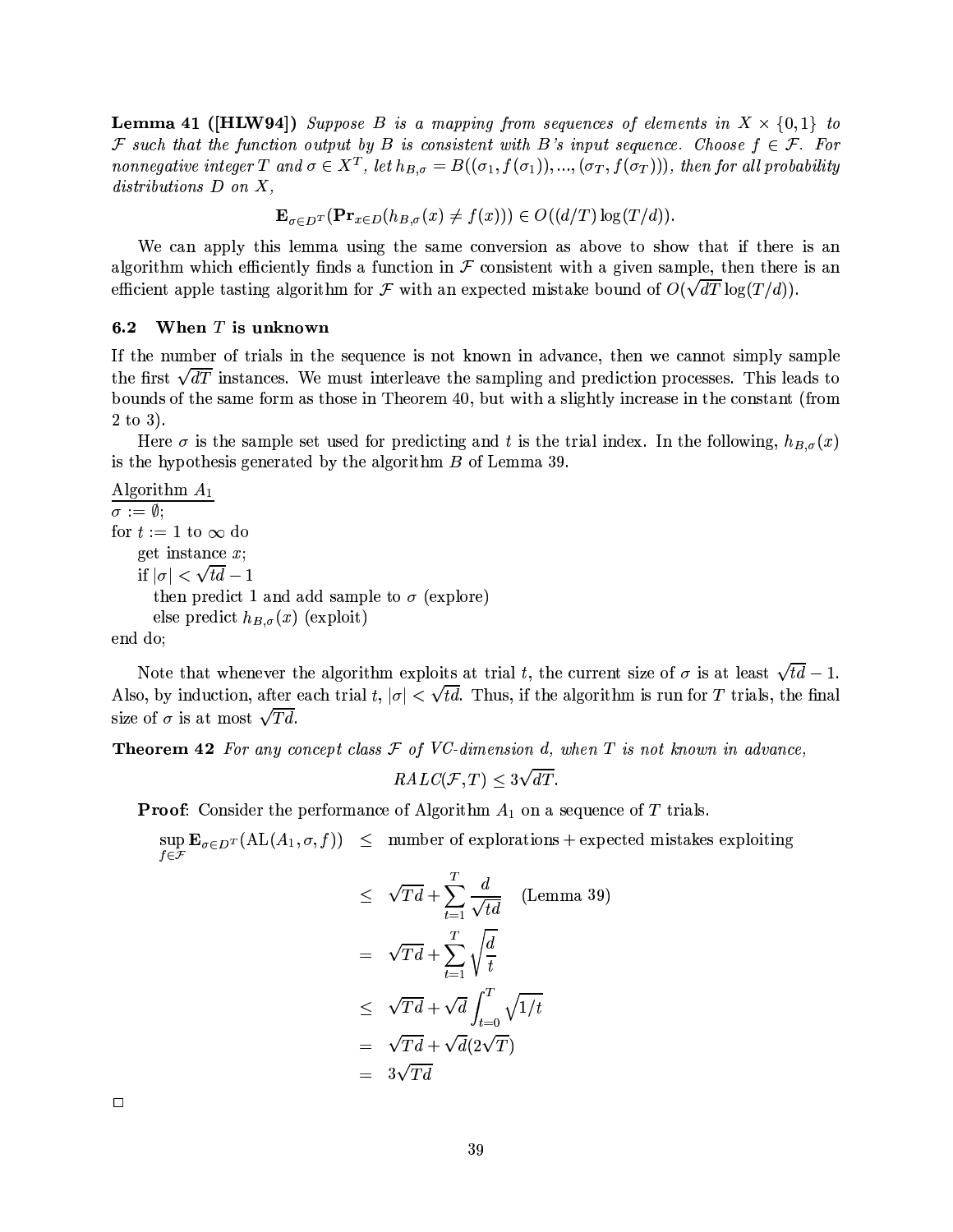### Lower bounds  $6.3$

To obtain lower bounds we consider k-STONS<sub>n</sub>, the class of  $n^k$  functions mapping  $\{1, 2, ..., kn\}$ to  $\{0,1\}$  defined as follows. A function f is in k-STONS<sub>n</sub> iff for each  $i \in \{0,1,...,k-1\}, |f^{-1}(1) \cap$  $\{in+1, in+2, ..., in+n\}| = 1$ . Thus, the domain is partitioned into k parts each containing n elements and  $k$ -STONS<sub>n</sub> contains those functions which map exactly one element from each part to 1. Class  $k$ -STONS<sub>n</sub> is a subclass of SMALL<sub>k,kn</sub>, can be viewed as k copies of STONS<sub>n</sub>, and has VC-dimension k when  $n > 1$ . The following theorem shows that there are natural classes F where RALC(F, T) grows as  $\sqrt{Td}$ . Our lower bound argument is similar to a lower bound argument used in [HLW94].

**Theorem 43** If  $T = 4n^2k$ , then

$$
\mathit{RALC}(k\text{-}\mathit{STONS}_n,T) \geq \frac{1}{6}\sqrt{kT} - \frac{k}{3}
$$

**Proof:** Let A be any prediction algorithm for  $k$ -STONS<sub>n</sub>. We lower bound the expected number of mistakes made by algorithm  $A$  when the hidden function is selected uniformly at random from the  $n^k$  functions in k-STONS<sub>n</sub> and the distribution D on the instances is the uniform distribution on  $\{1, 2, ..., kn\}$ . Clearly, RALC(k-STONS<sub>n</sub>, T) is at least this lower bound.

To learn a hidden function from k-STONS<sub>n</sub>, algorithm A must learn k nearly independent copies of  $STONS_n$ . The copies are not quite independent tasks as the number of instances falling within each copy are dependent functions of the sequence of instances.

Consider a sequence of  $T$  instances. We say an instance is *sparse* wrt the sequence if it occurs in the sequence less than  $n/2$  times. We say a copy of  $STONS_n$  is *rich* if none of its *n* instances are sparse, i.e. all of its instances occur at least  $n/2$  times in the sequence.

The proof proceeds by showing the following for a randomly selected hidden function and randomly generated sequence of instances.

- The expected number of sparse points is small, so most of the k copies of  $STONS_n$  are rich.
- Any algorithm expects to make a large number of mistakes on each copy of  $STONS_n$  that is rich.
- Therefore, the total expected number of mistakes made by  $A$  is large.

Claim: When  $T = 4n^2k$  instances of k-STONS<sub>n</sub> are drawn uniformly at random, the expected number of copies of  $STONS_n$  that are rich is at least  $33k/49$ .

Proof of claim: Let SPARSE<sub>i</sub> for  $i \in \{1, 2, ..., kn\}$  be the event that instance i is sparse in the randomly drawn sequence of instances.

We will make use of the following consequence of Chebyshev's inequality<sup>5</sup>:

Consider a sequence of j Bernoulli trials with success probability p, and let  $S_j$  be the random variable denoting the number of successes. Then:

$$
\mathbf{Pr}\left(\left|\frac{S_j}{j}-p\right|\geq \epsilon\right)\leq \frac{p(1-p)}{j\epsilon^2}\leq \frac{p}{j\epsilon^2}
$$

 ${}^5$ See equation (5) on page 47 of A.N. Shiryayev, **Probability** from the series Graduate Texts in Mathematics by Springer-Verlag, 1984 (Trans. R.P. Boas).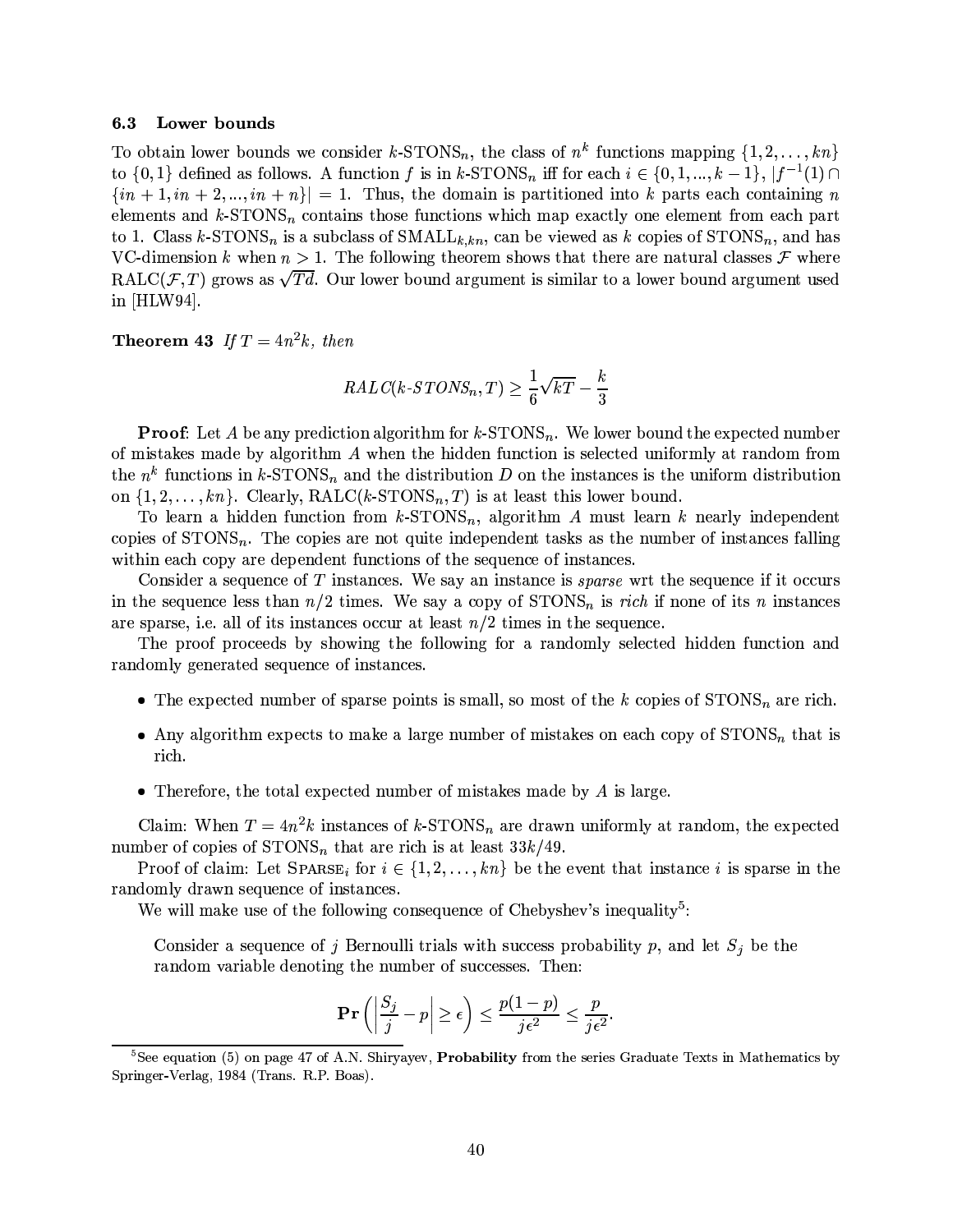We apply the Chebyshev bound as follows, with  $n_i$  denoting the number of times instance i appears in the sequence.

$$
Pr(SPARSE_i) = Pr\left(\frac{n_i}{T} \le \frac{n}{2T}\right)
$$
  
=  $Pr\left(\frac{1}{nk} - \frac{n_i}{T} \ge \frac{1}{nk} - \frac{n}{2T}\right)$   

$$
\le Pr\left(\left|\frac{n_i}{T} - \frac{1}{nk}\right| \ge \frac{1}{nk} - \frac{n}{2T}\right)
$$
  

$$
\le \frac{1/(nk)}{T(\frac{1}{nk} - \frac{n}{2T})^2}
$$
  
=  $\frac{1}{4n^3k^2(\frac{7}{8nk})^2}$   
=  $\frac{16}{49n}$ 

As the probability of SPARSE; for each instance  $i \in \{1, ..., nk\}$  is at most  $\frac{16}{49n}$ , the expected number of sparse instances is bounded by  $\frac{16k}{49}$ . Since each non-rich copy of STONS<sub>n</sub> contains at least one sparse instance, the expected number of rich copies of STONS<sub>n</sub> is at least  $k - \frac{16k}{49} = 33k/49$ , proving the claim.

Claim: If A' is any prediction algorithm for  $STONS_n$  and  $\sigma$  is any sequence of instances where each of the *n* instances occur at least  $n/2$  times then

$$
\mathbf{E}_{f \in STONS_n, r \in U}(\mathrm{AL}(A', \sigma, f)) \ge \frac{n-1}{2},
$$

where  $r$  is the randomization of  $A'$ .

Proof of Claim: Let  $\sigma$  be any sequence of STONS<sub>n</sub> instances where each instance occurs at least  $n/2$  times and A' be any prediction algorithm for  $STONS_n$ . Fix the random input to A' so that A' is deterministic. As we will prove the bound on the loss for each random input r to A', the bound holds for the expectation over  $r$ .

Let  $I = \{i_1, i_2, \ldots, i_j\}$  be the set of distinct instances on which Algorithm A' predicts 1 when given the sequence  $\sigma$  and the feedback 0 after every 1 prediction. Let f be the randomly chosen hidden function and  $x_f$  the single point mapped to 1 by f. Finally, let HIT be the event that  $x_f \in I$ and MISS be the event that  $x_f \notin I$ ,

We first consider  $\mathbf{E}_{f \in STONS_n}(\text{AL}(A', \sigma, f) | \text{HIT})$ . Since the hidden function f is chosen at random, each of the j instances in I are equally likely to be  $x<sub>f</sub>$ . If the first instance on which A' predicts 1 is  $x_f$  then A' may make no mistakes. If the second instance on which A' predicts 1 is  $x_f$ then  $A'$  makes at least one false positive mistake, and so on. With this reasoning.

$$
\mathbf{E}_{f \in \text{STONS}_n}(\text{AL}(A', \sigma, f)|\text{HIT}) \geq \frac{1}{j} \sum_{i=1}^j (i-1) = \frac{j-1}{2}.
$$

We now consider  $\mathbf{E}_{f \in STONS_n}(\text{AL}(A', \sigma, f)|_{\text{MISS}})$ . In this case the algorithm makes at least j incorrect 1 predictions and incorrectly predicts 0 on each  $x_f$  instance. Thus

$$
\mathbf{E}_{f \in \text{STONS}_n}(\text{AL}(A', \sigma, f) | \text{Miss}) \ge j + (n/2).
$$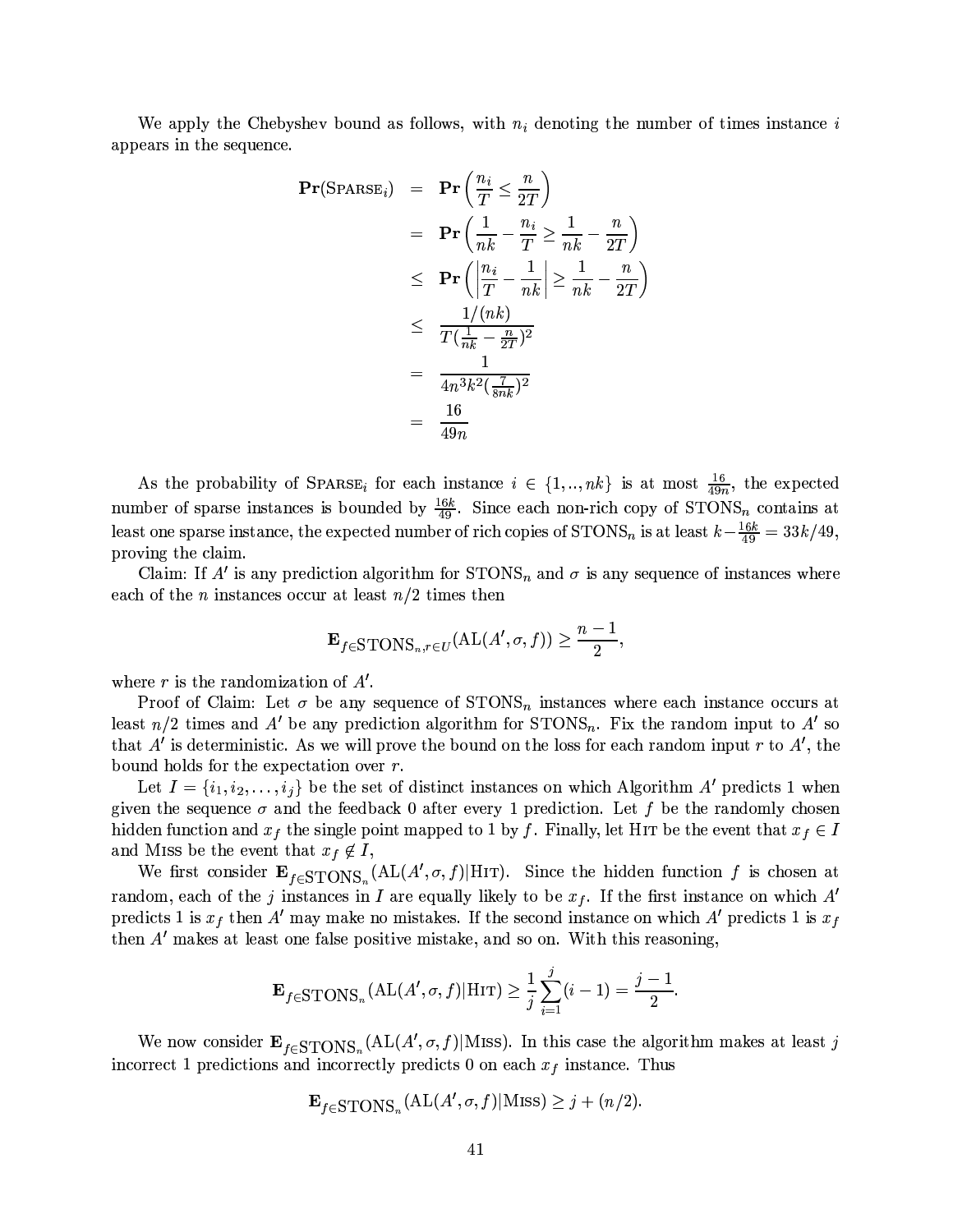Now,  $\mathbf{Pr}_{f \in STONS_n}(\text{HIT}) = \frac{j}{n}$  and  $\mathbf{Pr}_{f \in STONS_n}(\text{MISS}) = \frac{n-j}{n}$ , so

$$
\mathbf{E}_{f \in STONS_n}(\text{AL}(A', \sigma, f)) \geq \frac{j}{n} \frac{j-1}{2} + \frac{n-j}{n} (j + (n/2))
$$
  
= 
$$
\frac{n^2 + nj - j^2 - j}{2n}.
$$

For  $j \in [0, n]$ , the right-hand-side is minimized when  $j = n$  (as can be seen by taking derivatives). Thus for all  $j \in \{0, ..., n\}$ , we have the bound

$$
\mathbf{E}_{f \in STONS_n}(\mathbf{AL}(A', \sigma, f)) \ge \frac{n-1}{2},
$$

proving the claim.

We are now ready to bound RALC(k-STONS<sub>n</sub>, T) for  $T = 4n^2k$ . It is easy to see, since the choice of the target and the randomization of the algorithm are independent of the choice of the instances, that  $\text{RALC}(k\text{-STONS}_n, T)$  is at least the expected number of rich copies times the expected mistake bound per rich copy. Obtaining these values from the claims,

$$
\begin{array}{rcl}\n\text{RALC}(k\text{-STONS}_n, T) & \geq & \frac{33k}{49} \frac{n-1}{2} \\
& \geq & \frac{nk}{3} - \frac{k}{3} \\
& \geq & \sqrt{\frac{4n^2k^2}{36}} - \frac{k}{3} \\
& \geq & \frac{1}{6}\sqrt{kT} - \frac{k}{3}\n\end{array}
$$

 $\Box$ 

The following lower bound shows that for  $n \geq 3$  and  $T \leq 4n^2k$ , the class k-STONS<sub>n</sub> has a mistake bound that is  $\Omega(\sqrt{kT})$ .

**Corollary 44** If  $n \geq \sqrt{\frac{T}{4k}} \geq 3$  then  $RALC(k\text{-}STONS_n, T) \geq \frac{5}{72}\sqrt{kT}$ .

**Proof:** Let  $n' = \lfloor \sqrt{\frac{T}{4k}} \rfloor$ , and  $T' = 4n'^2k$ . Since  $n' \le n, T' \le T$ , and k-STONS<sub>n'</sub> can be trivially embedded in  $k$ -STONS<sub>n</sub>, we have (using Theorem 43)

$$
\begin{array}{rcl}\n\text{RALC}(k\text{-STONS}_n, T) & \geq & \text{RALC}(k\text{-STONS}_{n'}, T') \\
& \geq & \frac{1}{6} \sqrt{kT'} - \frac{k}{3}.\n\end{array}
$$

Now  $4n'^2k = T' \le T \le 4(n'+1)^2k$ , so

$$
\frac{T'}{T} > \frac{4n'^2k}{4(n'+1)^2k}
$$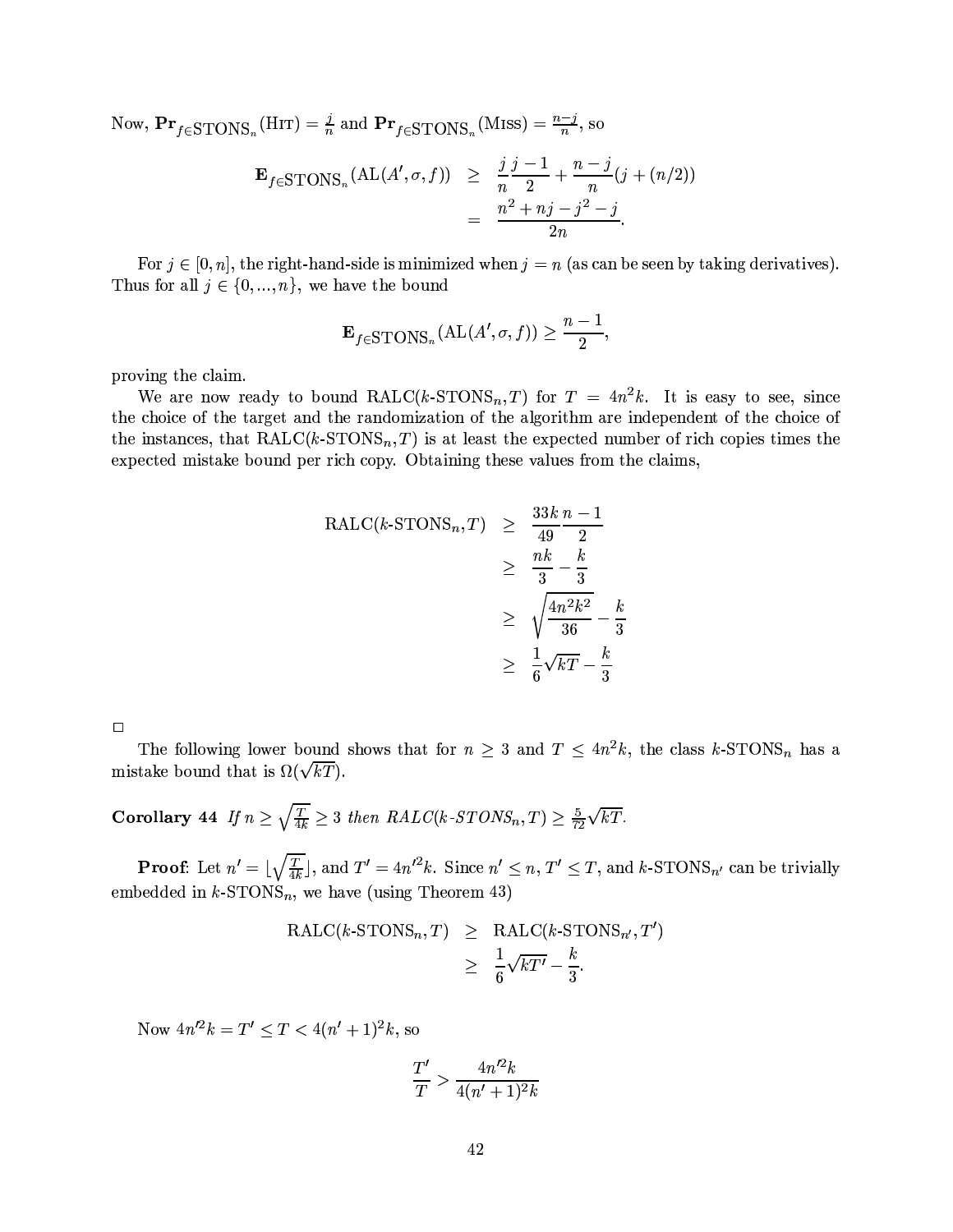

Figure 1: Mapping of the 2-STONS<sub>3</sub> domain,  $\{1, 2, 3, 4, 5, 6\}$ , into the domain of RECT<sub>2</sub>.

Recalling that  $n' \geq 3$ , we conclude that  $T' > 9T/16$  and  $\sqrt{T'} \geq 3\sqrt{T}/4$ . Plugging this into the above bound yields

$$
\text{RALC}(k\text{-STONS}_n, T) \ge \frac{1}{8}\sqrt{kT} - \frac{k}{3}
$$

Note also that  $\sqrt{kT} \ge \sqrt{4k^2n^2} \ge 6k$ . Thus  $\sqrt{kT}/18 \ge k/3$  and

$$
RALC(k\text{-STONS}_n, T) \ge \left(\frac{1}{8} - \frac{1}{18}\right)\sqrt{kT} = \frac{5}{72}\sqrt{kT}.
$$

 $\Box$ 

Using the lower bounds on  $k$ -STONS<sub>n</sub>, we can show lower bounds for learning the more natural classes of k-dimensional halfspaces and k-dimensional axis-parallel rectangles that grow as  $\sqrt{T}$ .

Corollary 45 Consider the class  $SMALL_{k, kn}$  (defined in Section 5), the class  $RECT_k$  of kdimensional axis-parallel rectangles  $(RECT_k = \{f_{\bar{l},\bar{h}} : \bar{l}, \bar{h} \in \mathbf{R}^k\}$  where  $f_{\bar{l},\bar{h}}(\bar{x}) = 1$  iff for all  $1 \leq i \leq k, l_i \leq x_i \leq h_i$ , and the class of  $HALF_k$  of k-dimensional halfspaces ( $HALF_k = \{f_{\bar{v},z} :$  $z \in \mathbf{R}, v \in \mathbf{R}^k$  where  $f_{\bar{v},z}(\bar{x}) = 1$  iff  $\bar{x} \cdot \bar{v} \ge z$ ). We have the following bounds on these classes. If  $\sqrt{\frac{T}{4k}} \geq 3$  then

$$
RALC(RECT_{2k}, T) \geq \frac{5}{72}\sqrt{2kT}
$$
  

$$
RALC(HALF_{2k}, T) \geq \frac{5}{72}\sqrt{kT}
$$

and if  $n \geq \sqrt{\frac{T}{4k}} \geq 3$  then

$$
RALC(SMALL_{k,nk}, T) \ge \frac{5}{72}\sqrt{kT}
$$

**Proof:** For the last bound, simply note that the class  $SMALL_{k,nk}$  contains  $k$ -STONS<sub>n</sub>, and thus the bound of Corollary 44 applies to  $SMALL_{k,nk}$  as well.

For the first bound, we show how to simulate the class  $2k$ -STONS<sub>n</sub> (for any n) with the class  $\text{RECT}_{2k}$ . Each  $2k$ -STONS<sub>n</sub> instance  $(i-1)n + j$  (for  $1 \leq i \leq 2k$  and  $1 \leq j \leq n$ ) is mapped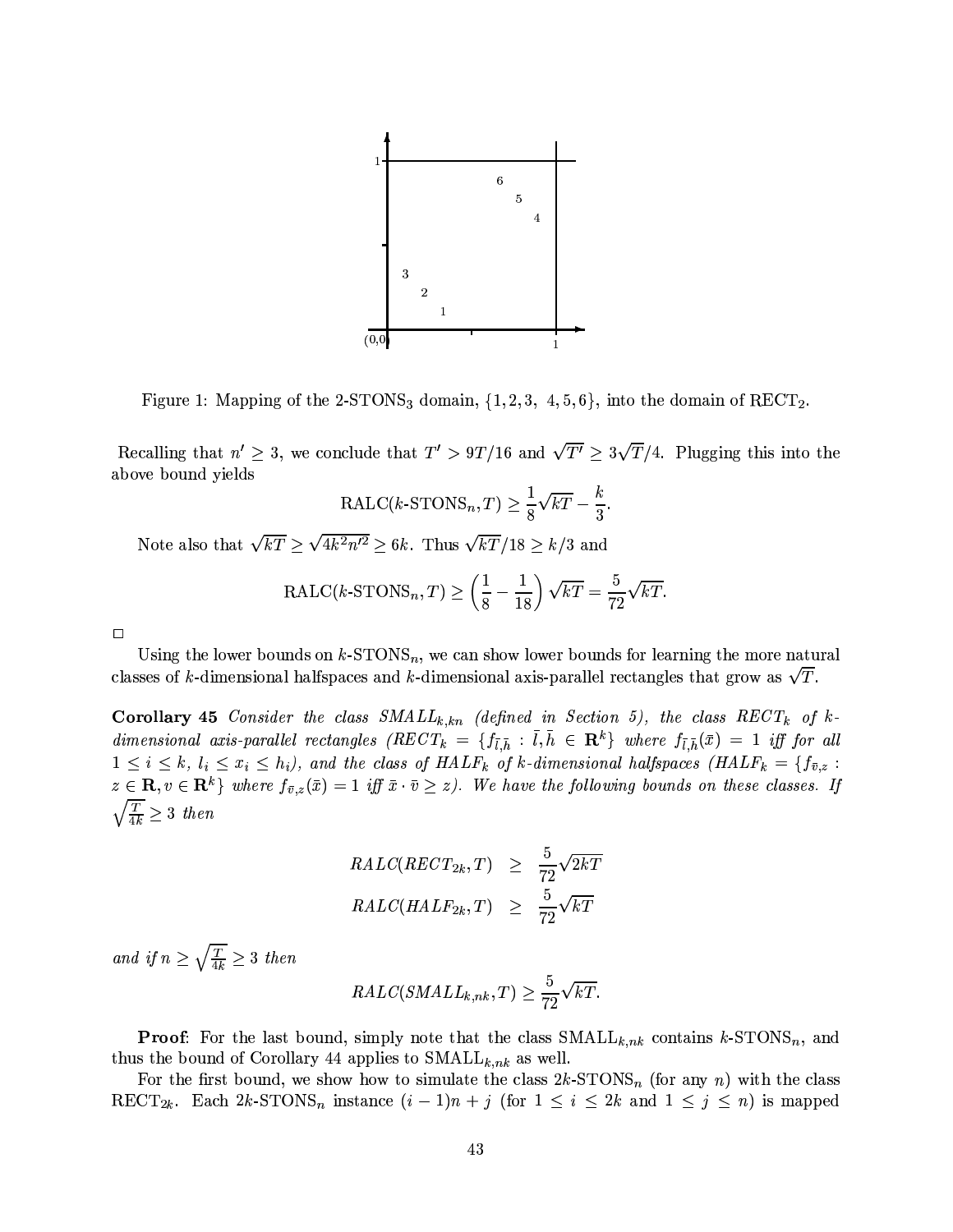to RECT<sub>2k</sub> instance  $(x_1, x_2, ..., x_{2k})$ . Figure 1 shows this mapping for 2-STONS<sub>3</sub>. If  $i \leq k$  then  $x_{2i} = j/3n$ ,  $x_{2i-1} = (n-j+1)/3n$ , and the other components are set to 1/2. If  $i > k$  then  $x_{2(i-k)-1} = (3n-j)/3n$ ,  $x_{2(i-k)} = (2n+j-1)/3n$ , and the other components are set to 1/2. Now each  $2k$ -STONS<sub>n</sub> concept containing instances  $j_1, n + j_2, 2n + j_3, \ldots (2k-1)n + j_{2k}$  is mapped to the RECT<sub>2k</sub> concept  $f_{\bar{l},\bar{h}}$  where

$$
\bar{l}=((n-j_1+1)/3n,j_1/3n,(n-j_2+1)/3n,j_2/3n,\ldots (n-j_k+1)/3n,j_k/3n),
$$

and

$$
h = \frac{((3n-j_{k+1})}{3n}, \frac{(2n+j_{k+1}-1)}{3n}, \frac{(3n-j_{k+2})}{3n}, \frac{(2n+j_{k+2}-1)}{3n}
$$
  
...
$$
\frac{(3n-j_{2k})}{3n}, \frac{(2n+j_{2k}-1)}{3n}.
$$

It is easily, if tediously, verified that for any possible target f in  $2k$ -STONS<sub>n</sub>, for the corresponding target  $g \in \text{RECT}_{2k}$  described above, the value of f on some instance is that same as the value of g on the instance's transformation. Thus, we can view a copy of  $2k$ -STONS<sub>n</sub> as being embedded in  $\text{RECT}_{2k}$ .<sup>6</sup>

For the bound on  $HALF_{2k}$ , we embed k-STONS<sub>n</sub> into  $HALF_{2k}$ . Here, the k-STONS<sub>n</sub> instance  $(i-1)n+j$  (where here,  $1 \le i \le k$  and  $1 \le j \le n$ ) is mapped to the instance  $(x_1, x_2, ..., x_{2k})$  defined by letting  $x_{2i} = j/n$ , and  $x_{2i-1} = \sqrt{1 - j^2/n^2}$ , with all other components set to 0. A concept in k-STONS<sub>n</sub> containing instances  $j_1, n + j_2, 2n + j_3, \ldots (k-1)n + j_k$  is mapped to the halfspaces defined by  $\bar{w} \cdot \bar{x} \geq 1$ , where

$$
\bar{w}=(\sqrt{1-\frac{j_1^2}{n^2}},\frac{j_1}{n},\sqrt{1-\frac{j_2^2}{n^2}},\frac{j_2}{n},...\sqrt{1-\frac{j_k^2}{n^2}},\frac{j_k}{n})
$$

Choose a k-STONS<sub>n</sub> instance  $(i-1)n + j$ , let  $\bar{x}$  be defined as above. Assume for now that  $i=1$ . (Other cases can be handled similarly.) Choose a concept f in k-STONS<sub>n</sub>, and let  $j_1, n+1$  $j_2, 2n + j_3, \ldots (k-1)n + j_k$  be the elements f maps to 1. Let  $\bar{w}$  be defined from f as above. Then

$$
\vec{w} \cdot \vec{x} \ge 1
$$
\n
$$
\Leftrightarrow (\sqrt{1 - \frac{j_1^2}{n^2}}, \frac{j_1}{n}, \sqrt{1 - \frac{j_2^2}{n^2}}, \frac{j_2}{n}, \dots, \sqrt{1 - \frac{j_k^2}{n^2}}, \frac{j_k}{n}) \cdot (\sqrt{1 - \frac{j^2}{n^2}}, \frac{j}{n}, 0, 0, \dots, 0, 0) \ge 1
$$
\n
$$
\Leftrightarrow (\sqrt{1 - \frac{j_1^2}{n^2}}, \frac{j_1}{n}, 0, 0, \dots, 0, 0) \cdot (\sqrt{1 - \frac{j^2}{n^2}}, \frac{j}{n}, 0, 0, \dots, 0, 0) \ge 1
$$
\n
$$
\Leftrightarrow j_1 = j,
$$

since for unit length vectors  $\bar{u}$  and  $\bar{v}$ ,  $\bar{u} \cdot \bar{v} \ge 1$  iff  $\bar{u} = \bar{v}$ .

This completes the proof.  $\Box$ 

The bounds of Theorems 43 and 40 match to within a small constant factor on the function classes for which the lower bound applies.

Certain function classes can be effectively learned in the standard on-line model by algorithms that make no false-negative mistakes [Nat91,HSW90,HLW94]. These are classes for which there is a unique largest member consistent with any finite set of examples generated by a class member. As these algorithms are always correct when they predict 0, they can be used without modification as apple tasting algorithms. For such a function class  $\mathcal{F}$ , known results [Nat91,HSW90,HLW94] imply that RALC( $\mathcal{F}, T$ ) is  $O(d \ln T)$ . The class INSEG<sub>n</sub> (defined in Section 5) is such a class; since it has VC-dimension one, we have RALC(INSEG<sub>n</sub>, T) is  $O(\ln T)$ . In contrast, Table 1 shows that

 ${}^{6}$ Pitt and Warmuth used this sort of embedding argument to prove hardness results for computationally efficient  $\epsilon$  learning [PW90].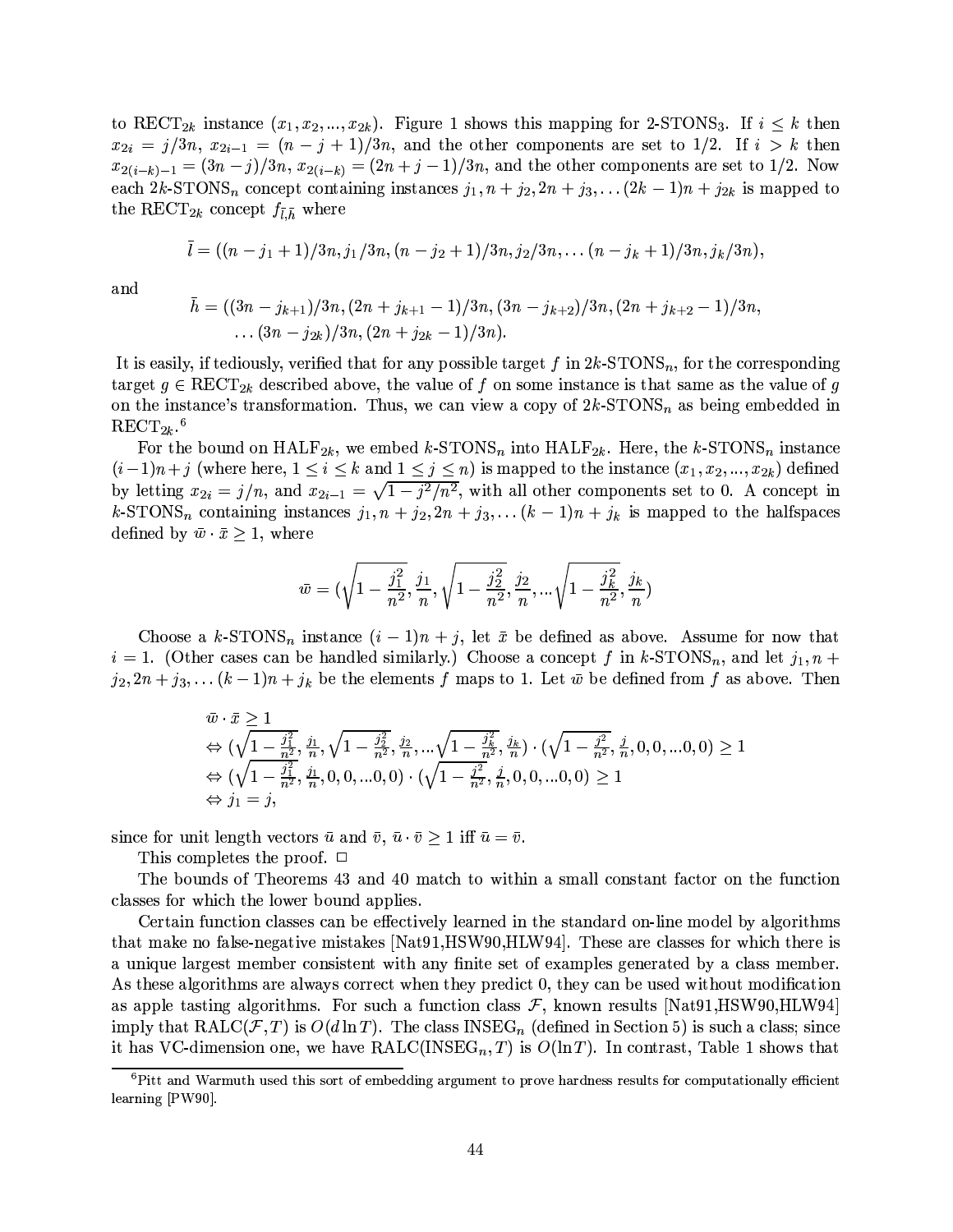ALC(INSEG<sub>n</sub>, T) is  $\Omega(\sqrt{T})$  for  $T < n^2$ . Thus this class has a vastly improved expected mistake bound when the instances are drawn at random.

In contrast to this case, there are cases in which learning is nearly as hard given independent random examples as it is when an adversary chooses the examples. For example, the lower bounds of Theorem 43 (for randomly drawn examples) nearly match the upper bounds on  $SMALL_{k, kn}$  in Table 1 (for adversarial sequences). In particular the dependence on  $\sqrt{T}$  seen in the mistake bounds for adversarial sequences also occurs for some classes when the instances are drawn at random.

# $\overline{\mathbf{7}}$ Conclusion

We have studied the apple tasting model, where the information obtained by the learner is affected by the learner's actions. This model contains an interesting exploration/exploitation tradeoff, since effective learning in the apple tasting model requires that some instances be accepted for the sole purpose of obtaining the necessary data to improve future performance. Our main result is a series of algorithm transformations that relate the apple tasting model to a slight extension of the standard on-line model where false negative and false positive mistakes are counted separately.

One of the questions we address is whether a developer of learning algorithms needs to design special algorithms for the apple tasting model. That is, suppose that one has already developed an optimal (or nearly optimal) algorithm for learning a class of functions in the standard model. Is there a routine modification of this algorithm so that its performance in the apple tasting setting is close to optimal? We do not obtain an affirmative answer to this question for the standard model as it has normally been studied. However, when the examples are generated by an adversary and the standard model is extended so that false positive and false negative mistakes have different costs, then we do obtain an affirmative answer (see Theorem 12 for the details). Of the specific applications we have looked at, the function class for which manipulating the trade-off between false positive and false negative mistakes is most important is the class of disjunctions. When learning disjunctions in the apple tasting model it is desirable to use a standard model algorithm that makes no false negative mistakes at all  $-$  this results in an apple tasting algorithm whose bounds are independent of the number of trials. In the other cases, the improvement from paying attention to the trade-off amounts to a log factor.

It is often difficult to design efficient algorithms that fully respond to cost differences between false positive and false negative mistakes. Therefore, the bounds obtained for algorithms in the original standard model remain important. Further development of efficient algorithms for the generalized model (where false negatives and false positive mistakes have different costs) would be of interest.

Theorem 12 shows that, in all cases, transforming the appropriate standard model algorithm yields an apple tasting algorithm with mistake bounds that are within a constant factor of the best possible. This theorem is proven by converting an algorithm for the apple tasting model into a standard model algorithm and back while increasing the (expected) number of mistakes made by only a constant factor. However, the conversions do not fully address the issue of computational efficiency. When an efficient standard model algorithm is converted to an apple tasting algorithm, the resulting apple tasting algorithm is efficient. On the other hand, when we convert an apple tasting algorithm A into a standard model algorithm  $B$ , algorithm  $B$  must examine the probabilities that A will accept instances in different circumstances. It is conceivable that these probabilities might not be efficiently computable even when  $A$  itself is efficient. An obvious approach is to simulate several copies of algorithm  $A$  and thus obtain estimates of its prediction probabilities. Unfortunately, this approach seems to only postpone the difficulty until the (now randomized)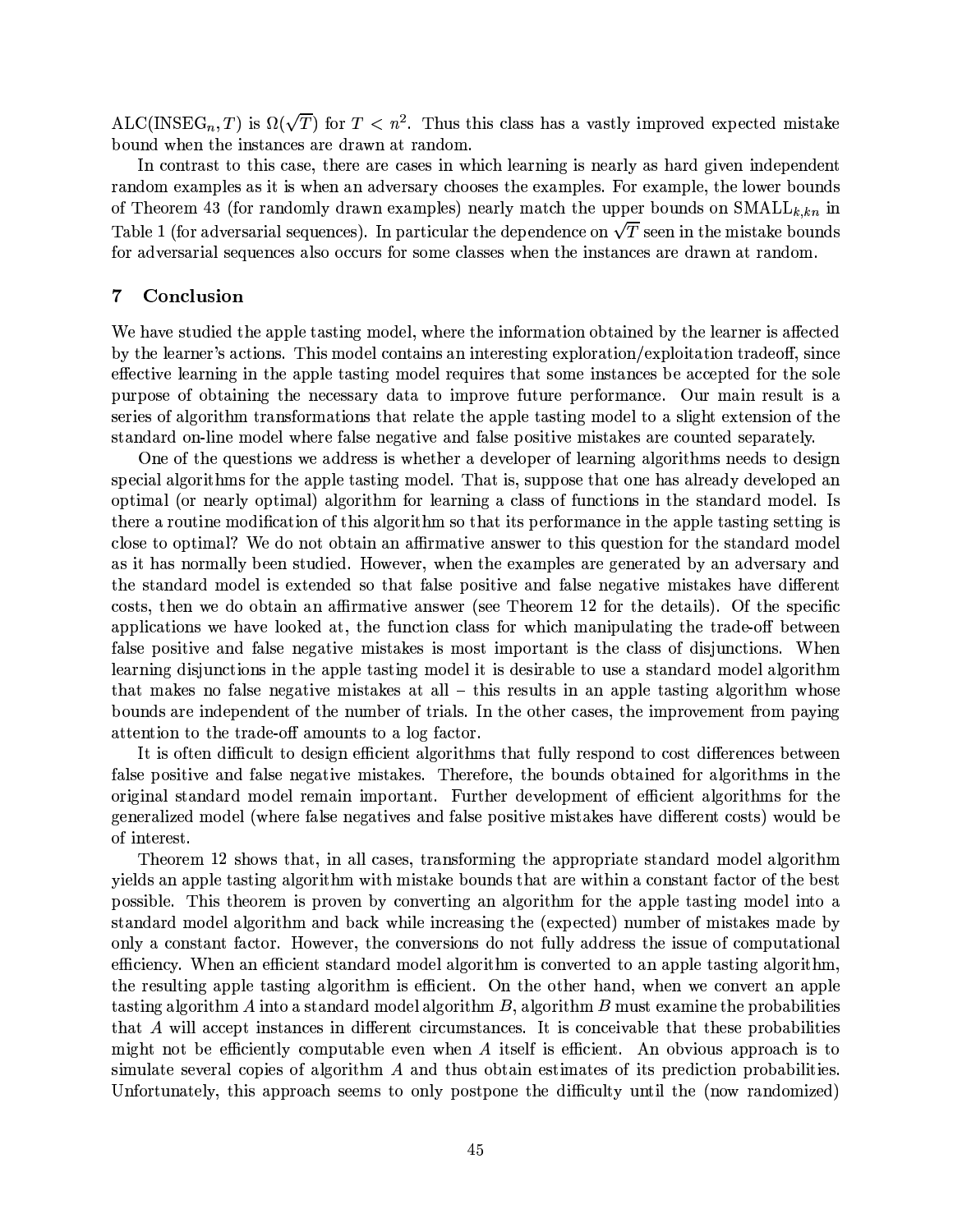standard-model algorithm is converted back into an apple tasting algorithm. Further research is needed.

A key feature of the apple tasting model is that effective learners must accept some instances solely in order to obtain data for improving future performance. One might expect that the probability of accepting an instance should depend on both how much information would be gained by finding out its classification and how likely it appears that "accept" is the proper action. Although detailed analysis of these two quantities might be necessary if one is to obtain optimal algorithms, we have shown that algorithms within a constant factor of optimal can be obtained when the probability of accepting an instance depends only on its classification by a standard-model algorithm. We actually do two things leading to the acceptance of additional instances. The first, increasing the cost of false negative mistakes, tends to cause the standard model algorithm to accept additional instances based on their identities. However, even after the cost is optimally chosen, our transformation involves accepting additional instances obliviously at random.

We briefly examined the apple tasting setting when the instances are drawn from an unknown distribution on the domain rather than selected by an adversary. In this case our transformation uses standard model algorithms with low probability of error. It turns out that we have not been able to exploit standard model algorithms which trade-off false positive and false negative mistakes as fully as in the case when an adversary directly selects the instances. The degree to which this trade-off can be exploited when the instances are randomly drawn remains an open problem.

A final important open problem is to investigate an extension of the apple tasting model where there is noise in the data. If the noise is mild enough so that mistake bounded algorithms exist, then they can be transformed into good apple tasting algorithms. It appears that additional ideas are needed when the noise corrupts an unbounded number of examples.

# Acknowledgements

David Helmbold gratefully acknowledges the support of NSF grants CCR-9700201 and CCR-9704348. Nick Littlestone benefited from discussions of this model with Naoki Abe and Avrim Blum. This work was done while Phil Long was at UC Santa Cruz supported by a UC Santa Cruz Chancellor's dissertation-year fellowship, at Technische Universitaet Graz supported by a Lise Meitner Postdoctoral Fellowship from the Fonds zur Förderung der wissenschaftlichen Forschung (Austria), and at Duke supported by Air Force Office of Scientific Research grant F49620–92–J– 0515.

# References

- [ACBFS95] P. Auer, N. Cesa-Bianchi, Y. Freund, and R. E. Schapire. Gambling in a rigged casino: The adversarial multi-armed bandit problem. Proceedings of the 36th Annual Symposium on the Foundations of Computer Science, 1995.
- D. Angluin. Queries and concept learning. Machine Learning, 2:319-342, 1988.  $[Ang 88]$
- [BEHW87] Anselm Blumer, Andrzej Ehrenfeucht, David Haussler, and Manfred K. Warmuth. Occam's razor. Information Processing Letters, 24:377-380, 1987.
- $[Ber80]$ J. O. Berger. Statistical Decision Theory and Bayesian Analysis. Springer Verlag, 1980.
- $[BF72]$ J. M. Barzdin and R. V. Freivald. On the prediction of general recursive functions. Soviet Mathematics-Doklady, 13:1224-1228, 1972.
- A. Blum, L. Hellerstein, and N. Littlestone. Learning in the presence of finitely many or infinitely  $[BHL91]$ many irrelevant attributes. Proceedings of the 1991 Workshop on Computational Learning Theory, 1991.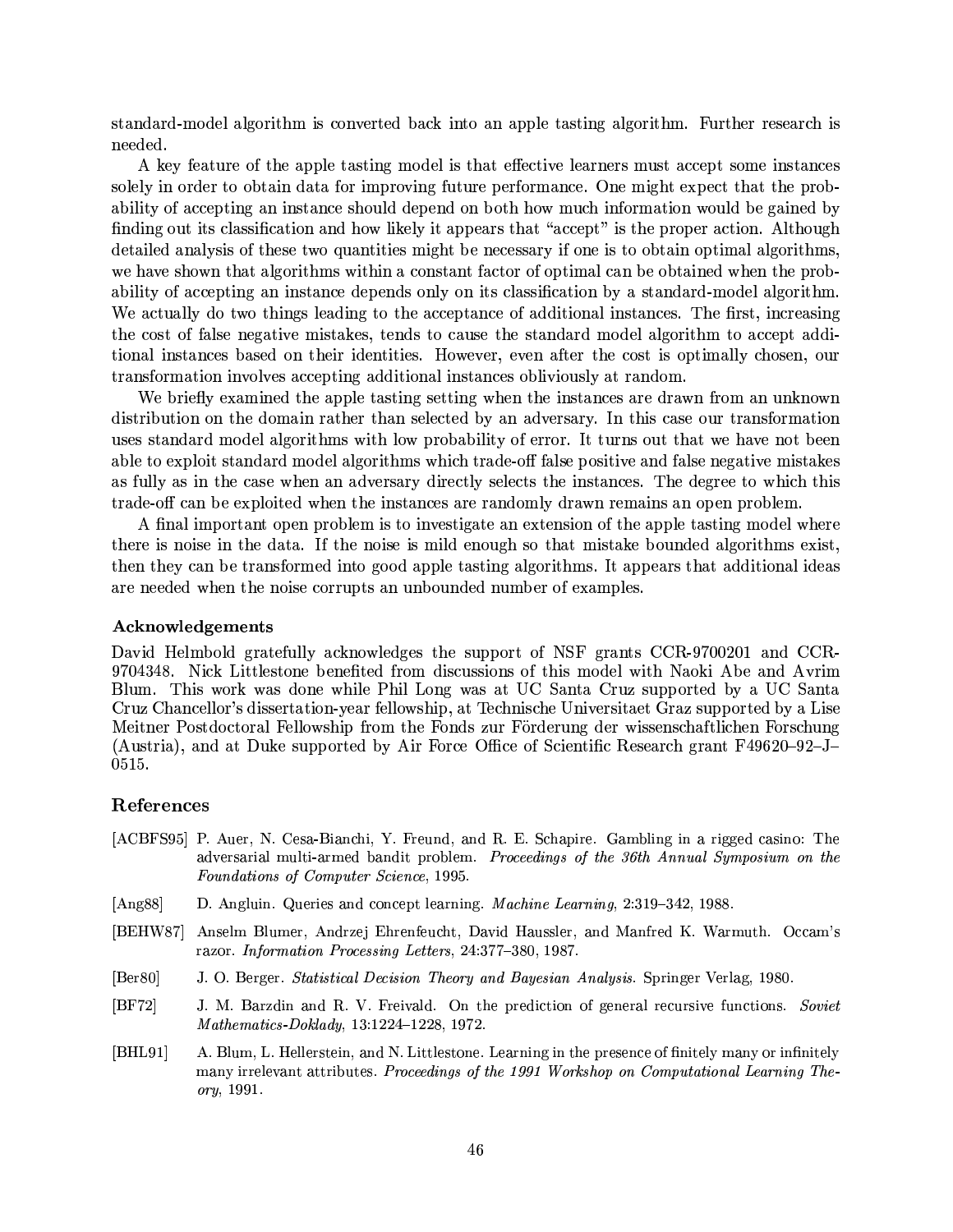- $[Blu90a]$ A. Blum. Learning boolean functions in an infinite attribute space. Proceedings of the 22nd ACM Symposium on the Theory of Computing, 1990.
- $[Blu90b]$ A. Blum. Separating PAC and mistake-bound learning models over the boolean domain. Proceedings of the 31st Annual Symposium on the Foundations of Computer Science, 1990.
- $[Fe168]$ W. Feller. An Introduction to Probability and its Applications, volume 1. John Wiley and Sons. third edition, 1968.
- [HLL] D. P. Helmbold, N. Littlestone, and P. M. Long. On-line learning with linear loss constraints. Submitted.
- $[HLL92]$ D. P. Helmbold, N. Littlestone, and P. M. Long. Apple tasting and nearly one-sided learning. Proceedings of the 33rd Annual Symposium on the Foundations of Computer Science, 1992.
- [HLW94] D. Haussler, N. Littlestone, and M. K. Warmuth. Predicting  $\{0, 1\}$ -functions on randomly drawn points. Information and Computation, 115(2):129-161, 1994. Preliminary version in FOCS'88.
- $[$ HSW90 $]$ D. Helmbold, R. Sloan, and M. K. Warmuth. Learning lattices and reversible, commutative regular languages. Proceedings of the 1990 Workshop on Computational Learning Theory, 1990.
- M. Kearns, M. Li, L. Pitt, and L. G. Valiant. On the learnability of Boolean formulae. Proceed- $\vert$ KLPV87 $\vert$ ings of the 19th Annual Symposium on the Theory of Computation, pages 285–295, 1987.
- $[Lits8]$ N. Littlestone. Learning quickly when irrelevant attributes abound: a new linear-threshold algorithm. Machine Learning,  $2:285-318$ , 1988.
- $[Lits9]$ N. Littlestone. Mistake Bounds and Logarithmic Linear-threshold Learning Algorithms. PhD thesis, UC Santa Cruz, 1989.
- $\lfloor$ Lon97 $\rfloor$ P. M. Long. On-line evaluation and prediction using linear functions. Proceedings of the 1997 Conference on Computational Learning Theory, 1997.
- [LW89] N. Littlestone and M. K. Warmuth. The weighted majority algorithm. Proceedings of the 30th Annual Symposium on the Foundations of Computer Science, pages 256-261, 1989.
- $[LW94]$ N. Littlestone and M. K. Warmuth. The weighted majority algorithm. Information and Computation, 108:212-261, 1994.
- $[Maa91]$ W. Maass. On-line learning with an oblivious environment and the power of randomization. Proceedings of the 1991 Workshop on Computational Learning Theory, pages 167–175, 1991.
- W. Maass and G. Turán. On the complexity of learning from counterexamples. *Proceedings of*  $[MT89]$ the 30th Annual Symposium on the Foundations of Computer Science, pages 262-267, 1989.
- $[MT90]$ W. Maass and G. Turán. On the complexity of learning from counterexamples and membership queries. Proceedings of the 31st Annual Symposium on the Foundations of Computer Science, 1990.
- $[Nat91]$ B. K. Natarajan. *Machine Learning: A Theoretical Approach*. Morgan Kaufmann, San Mateo, California, 1991.
- $[PW90]$ L. Pitt and M. K. Warmuth. Prediction preserving reducibility. Journal of Computer and  $System\, Sciences, 41(3), 1990.$
- $[Val84]$ L. G. Valiant. A theory of the learnable. Communications of the ACM, 27(11):1134-1142, 1984.
- $[VC71]$ V. N. Vapnik and A. Y. Chervonenkis. On the uniform convergence of relative frequencies of events to their probabilities. Theory of Probability and its Applications,  $16(2):264-280$ , 1971.